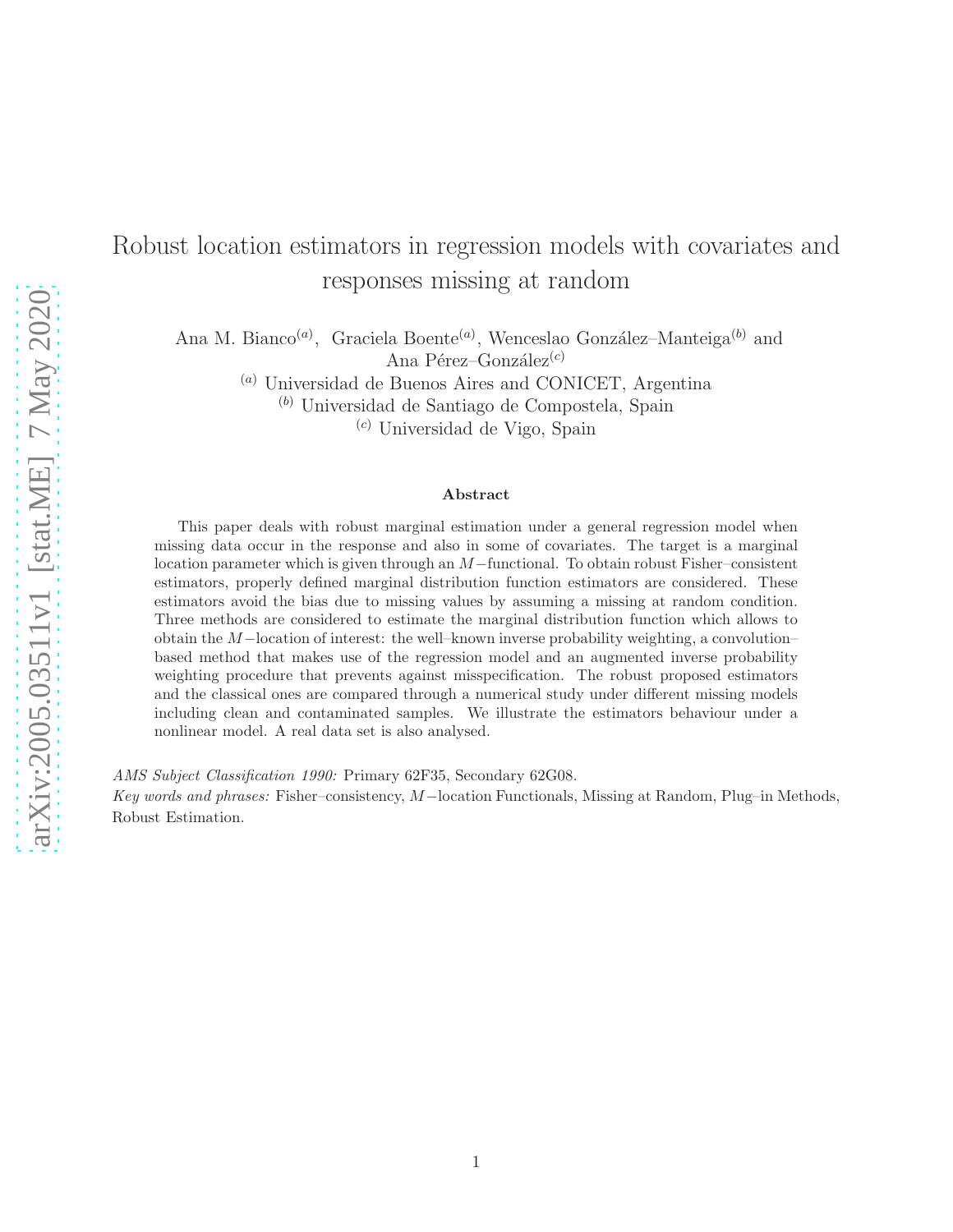#### 1 Introduction

As is well known, the basis for any regression analysis is to record a response variable  $y \in \mathbb{R}$  and a covariate vector  $\mathbf{x} \in \mathbb{R}^d$  which are linked through the expression

$$
y = \mu(\mathbf{x}) + \epsilon \tag{1}
$$

where generally it is assumed that the error  $\epsilon$  is independent of x. It is worth noticing that in the classical approach, it is usually assumed that the errors are centred, i.e.,  $\mathbb{E}(\epsilon_i) = 0$  with finite variance VAR $(\epsilon_i) = \sigma_0^2$ . In contrast, in a robust framework no moment conditions are required and two branches have been developed. The most studied setting considers that  $\epsilon$  has a symmetric distribution  $F_0(\cdot/\sigma_0)$  with  $\sigma_0$  the unknown scale parameter. In contrast, when the regression errors are skewed, a given family of densities has to be assumed, see, for instance, Cantoni and Ronchetti (2006) for an approach under a linear regression model with log–Gamma errors. In this paper,  $\mu(\cdot)$  is a general regression function which may link the responses with the independent variables linearly, nonlinearly, nonparametrically or either through a semiparametric model. To perform the analysis the practitioner records independent copies  $(y_i, \mathbf{x}_i^T)$  $\int_i^T$ T,  $1 \leq i \leq n$ , of  $(y, \mathbf{x}^T)^T$ , that is,  $(y_i, \mathbf{x}_i^{\mathrm{T}})$  $\int_{i}^{T}$ )<sup>T</sup> satisfy [\(1\)](#page-28-0) with the errors  $\epsilon_i$  i.i.d. and independent of  $\mathbf{x}_i$ .

Suppose we are interested in estimating a location parameter of the response  $y$ . In the classical setting, the target parameter is the mean and it is well known that, even when all observations are available, the mean is very sensitive to the presence of outliers in the sample. Just one outlying observation can take this estimator beyond any limit. Forty years after Huber's (1964) seminal paper, robust estimators are a popular choice that protects against outliers. Among others, the median or  $M$ –estimators, which are given through a continuous location functional T, have been developed to overcome the mean sensitivity towards atypical data. In this robust context, the target is now the robust M−location functional related to the estimation procedure defined through a score function.

Beyond the robust point of view, the effect of ignoring missing observations from the analysis is well known. In particular, when only responses are missing, the estimation of the response mean based on the observed data has deserved a lot of attention. Several strategies have been developed to alleviate the effect on the bias of missing values. Some of them use that additional variables with predictive ability are recorded and include inverse probability weighted (ipw) or regression based procedures. In addition to missing responses, some covariates may be dropped out making the problem more complex. In order to adjust for missing values both in the response or design variables, it would be necessary to extend existing practice so as to take benefit of the predictive capability of the always observed covariates. The marginal estimation task is even more challenging when atypical responses arise in the sample, since the standard procedures based on maximum likelihood are very sensitive to the occurrence of a few atypical observations. Furthermore, the challenge is even greater if the aim is to obtain a robust estimator which at the same time protects against misspecification in the missing pattern or in the regression model.

As a motivation, we consider the environmental data analysed in Cleveland (1985) related to air quality measurements. This data set consists in 153 observations that include daily record readings of ozone, wind speed and solar radiation. Several authors have described the nonlinear relation between these variables. For that reason, they have fitted a nonlinear model to the ozone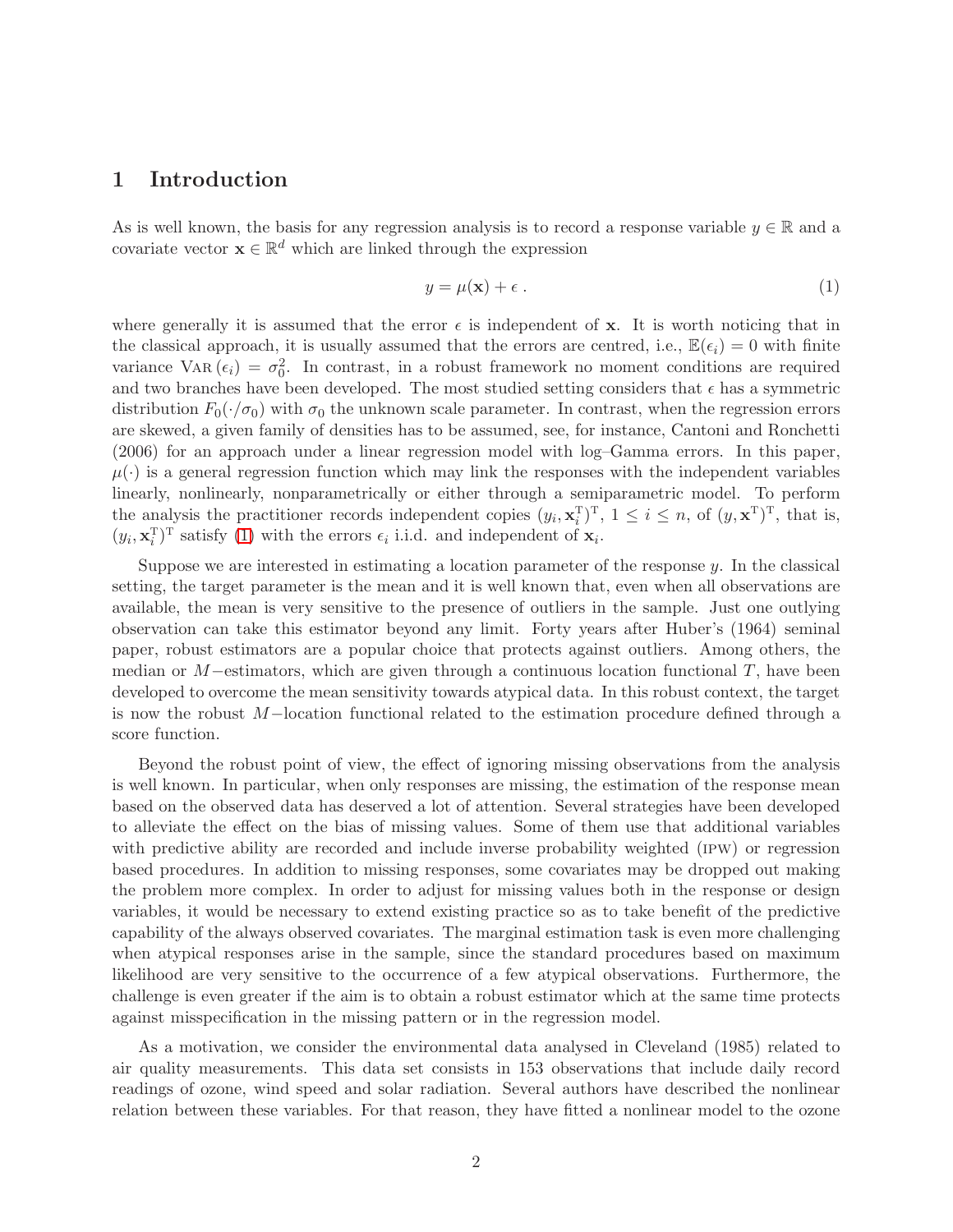measurements, over a subset of the data, corresponding to the always observed cases since missing variables occur. The considered covariates include the wind speed and the solar radiation. A robust fit for nonlinear models with missing responses was given in Bianco and Spano (2017) who consider an exponential growth model to explain the ozone daily behaviour in terms of wind speed and identify several atypical data. However, the inclusion of a linear component based on the solar radiation may add valuable information to the analysis of the ozone variation. An appealing characteristic of these data is that not only some of the ozone records are missing, but also the variable solar radiation has dropouts, while the variable wind speed is completely observed. Hence, the detection of possible atypical observations when solar radiation is included in the analysis remains open, as well as the estimation of a reliable location marginal parameter.

For that reason, in this paper, we address robust location estimation in the framework of the regression model [\(1\)](#page-28-0) when the response and a fixed subset of independent variables are subject to missingness, while the remaining covariates are always observed. This situation may arise, for instance, in environmental observational studies as in our example, in biological essays when some independent variables can be controlled, while others not or in epidemiological studies where multivariate survival analyses are performed. The key point is that when treated inappropriately, missing values among covariates may affect the postulation of an appropriate model. As mentioned above, the simple method of deleting from the analysis those cases with missing values, either in the response or the independent variables, may produce biased estimators that may lead to wrong conclusions. For a recent discussion, see for instance, Chen et al. (2008) and Hristache and Patilea (2017). In order to avoid these bias problems and to provide a unified approach to handle missing data, Chen et al. (2015) consider a missing at random model where responses and covariates are jointly missing. It is worth to emphasize that instead of the quantile regression model studied in Chen et al. (2015) that concerns the conditional distribution, throughout this paper we use the regression model [\(1\)](#page-28-0) as a tool to estimate the marginal location measure of interest. With these ideas in mind, to obtain robust marginal estimators under this missing scheme, we will consider the propensity model defined in Chen et al. (2015).

More precisely, throughout this paper, we assume that the observations consist on the triplets  $(y_i, \mathbf{x}_i^{\mathrm{T}})$  $(i^{\text{T}}, \delta_i), 1 \leq i \leq n$ , such that  $(y_i, \mathbf{x}_i^{\text{T}})$  $\left(\mathbf{z}_i^{\left(m\right)\text{T}}\right)^\text{T}=\left(\mathbf{z}_i^{\left(m\right)\text{T}}\right)$  $_{i}^{(m)\mathrm{T}}, \mathbf{z}_{i})^{\mathrm{T}}$  with  $\mathbf{z}_{i}^{(m)}$  $i^{(m)}$  the vector containing the variables subject to missingness,  $z_i$  the k-dimensional vector containing the always observed variables,  $1 \leq k \leq d$ . Since our goal is to estimate a marginal parameter, we focus only on the situation in which  $y_i$  is one of the components of  $\mathbf{z}_i^{(m)}$  $i^{(m)}$ . The presence indicator variable  $\delta_i$  is such that  $\delta_i = 1$  if all the values in  $\mathbf{z}_i^{(m)}$  $\binom{m}{i}$  are observed and 0 otherwise. The missing at random model (MAR) assumes that

$$
\mathbb{P}\left(\delta_{i}=1\vert (y_{i},\mathbf{x}_{i})\right)=\mathbb{P}\left(\delta_{i}=1\vert \mathbf{z}_{i}\right)=p(\mathbf{z}_{i}),\qquad (2)
$$

allowing to identify the parameter of interest just in terms of the distribution of the data available at hand. Note that [\(2\)](#page-30-0) enables to deal with situations in which missing values occur only among the responses and also with those cases where data are missing from the response and a subset of covariates. We refer to Chen et al. (2015) for a thorough analysis regarding the missing scenarios modelled with this framework.

The goal of this paper is to introduce, in the context of the regression model [\(1\)](#page-28-0), resistant estimators for the marginal location of y, say  $\theta = T(F_y)$ , where  $F_y$  is the distribution of y, when there are missing values both in the responses and in some (but not all) covariates. When missing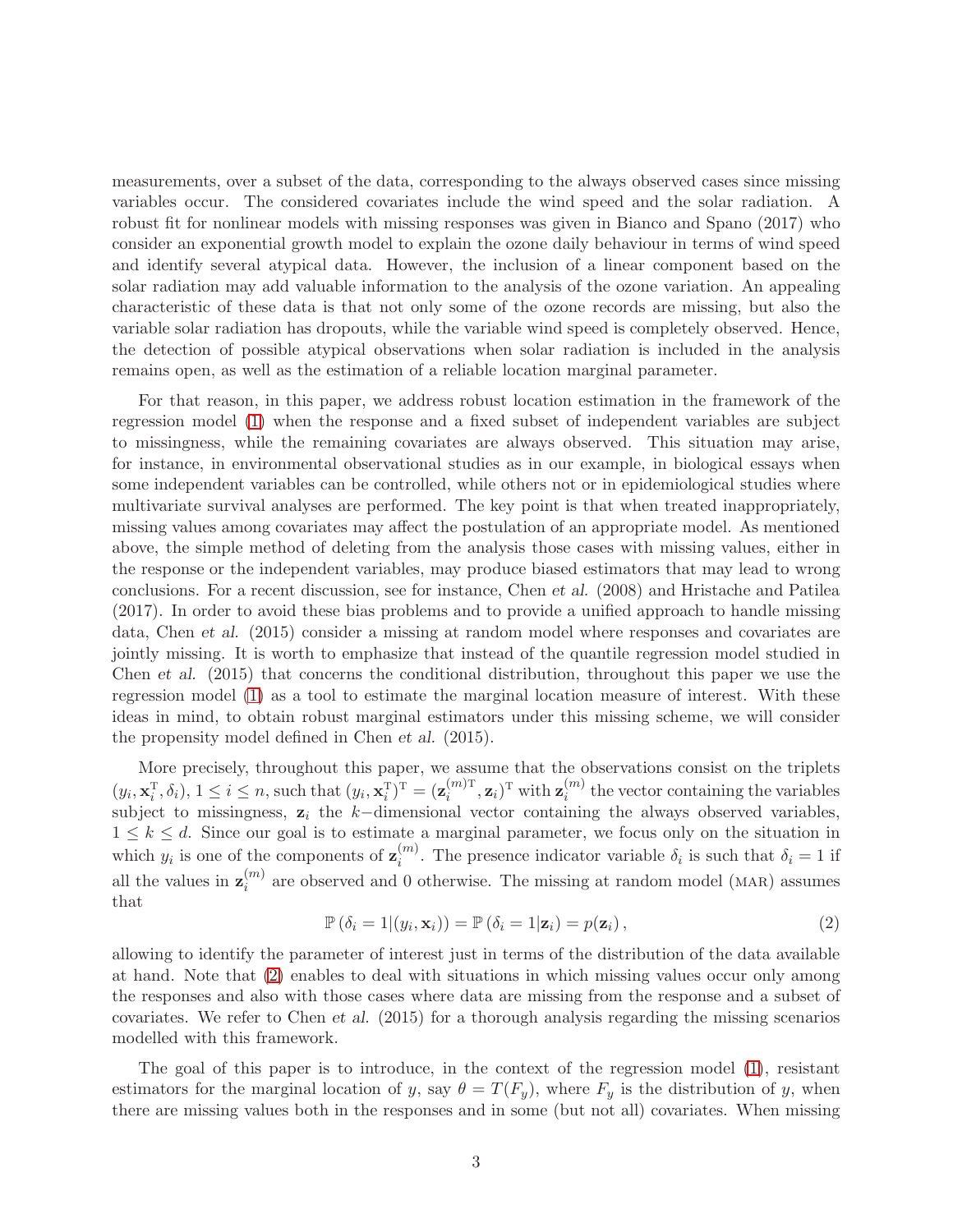data arise only in the responses and all the covariates are fully observed, median estimators have been studied in Zhang et al. (2012) and Diaz (2017), while robust M−type location procedures have been considered in Bianco et al. (2010) and Sued and Yohai (2013). To deal with the situation in which missing covariates may also arise, we introduce different methods under [\(2\)](#page-30-0). The first method to be considered is based on the ipw approach introduced in Horvitz and Thompson (1952), where each observation is weighted according to the inverse of the estimated probability of dropouts. The second approach extends the ideas given in Müller (2009) to a robust setting when also covariates may be missing. To this end, it is necessary to have a robust and strongly consistent estimator of the regression function  $\mu$  given in [\(1\)](#page-28-0) that will allow to estimate the errors distribution and the distribution of  $\mu(\mathbf{x})$  as well. An estimator of the distribution function of the responses,  $F_y$ , is then constructed by considering their convolution. Finally, the obtained marginal distribution estimator ensures that it is possible to obtain robust estimators of the marginal quantity  $T(F_n)$ , given through a continuous functional T. In particular, in this paper we focus on M−location estimates.

As when estimating the mean, the estimators of the marginal distribution based on inverse propensity score weighting require a correct postulated propensity model, while those based on the convolution method require also a correct postulated regression model. For that reason, another important novelty of the paper is that we introduce an augmented inverse probability weighting (aipw) that prevents against misspecification of the regression model or the dropouts probability while protecting against atypical observations. As far as we know, when missing data occur on the responses and some (but not all) of the covariates, our M−estimators proposal gives the first attempt to obtain valid estimates when atypical observations arise, either if the model on the regression function or on the missing probability are correct. In this sense, the new estimator copes with two major purposes: to be robust and double protected.

The paper is organized as follows. Section [2](#page-3-0) describes some marginal measures of interest to be used in the sequel. The estimators when missing data occur in the responses and some of the covariates are described in Section [3,](#page-5-0) where also their asymptotic behaviour is studied. The double protected robust estimator is introduced in Section [4.](#page-12-0) A numerical study is carried out in Section [5](#page-13-0) to examine the small sample properties of the proposed procedures under a nonlinear regression model. The ozone data set is analysed in Section [6,](#page-22-0) where the advantage of the proposed aipw procedure over the convolution–based approach is illustrated, while some concluding remarks and recommendations are given in Section [7.](#page-24-0) All proofs are relegated to the Appendix.

## <span id="page-3-0"></span>2 Notation and preliminaries

Throughout this paper, we denote as  $Q_y$  the response marginal probability measure and as  $F_y(s) =$  $Q_y((-\infty, s])$  its related distribution function. Let  $\theta = T(F_y) = T(Q_y)$  be any marginal M-location functional, where we will use indistinctly the notation  $T(F_y)$  or  $T(Q_y)$ . Some examples of usual interest are the marginal mean or median of  $y_1$  which are special cases of  $M$ -functionals.

Mmany M−estimators are defined using a previously computed nuisance parameter estimator. A typical example consists on the traditional marginal location–scale model, where  $F_y$  has scale  $\varsigma_0$ . The scale plays the role of the nuisance parameter and to obtain a scale equivariant procedure, an initial estimator  $\widehat{\varsigma}_0$  is needed.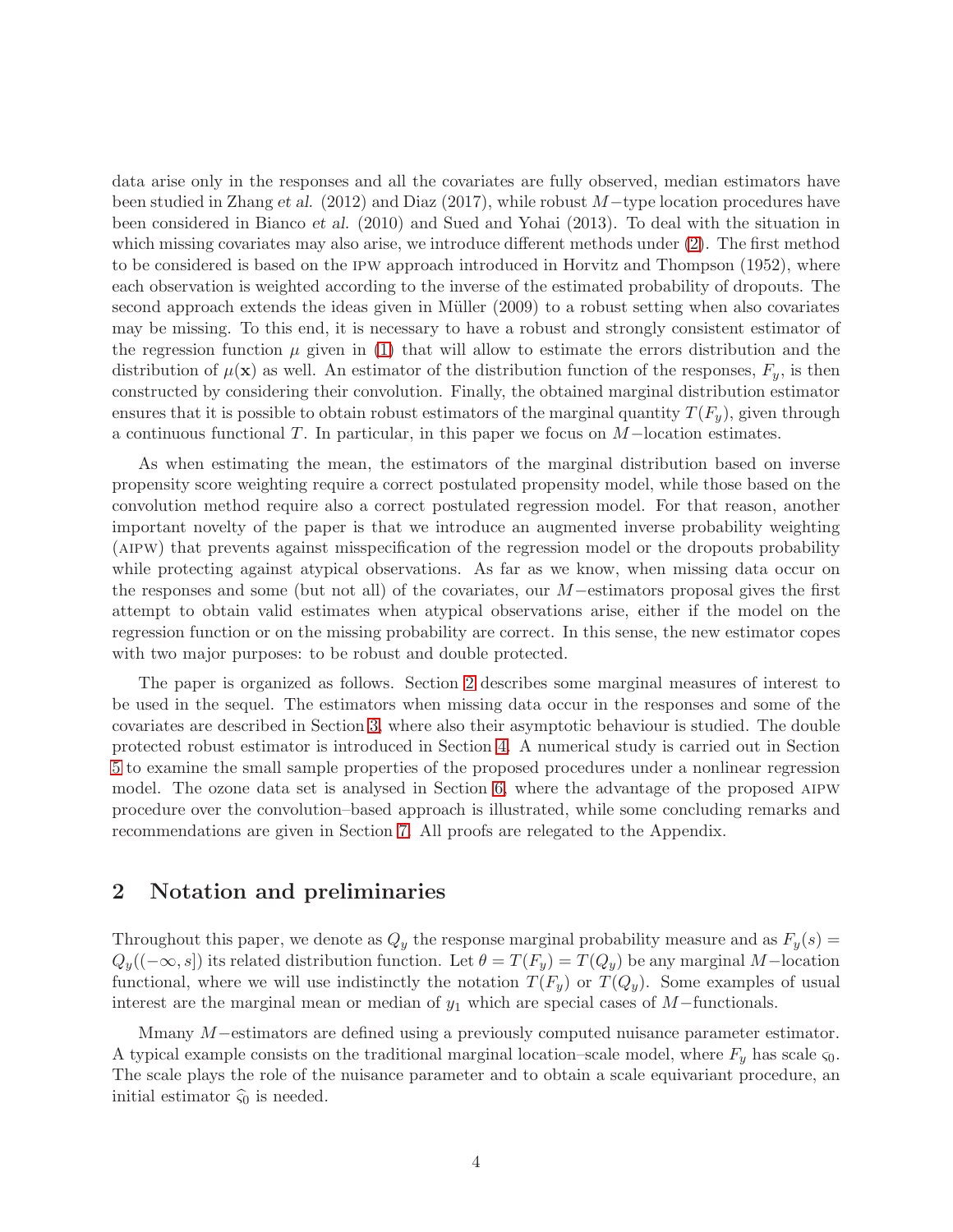From now on,  $\rho$  stands for a rho–function as defined in Maronna *et al.* (2006, Chapter 2), i.e., a function  $\rho$  such that

- $\rho(u)$  is a nondecreasing function of  $|u|$ ,
- $\rho(0) = 0$ ,
- $\rho(u)$  is increasing for  $u > 0$  when  $\rho(u) < ||\rho||_{\infty}$ ,
- if  $\rho$  is bounded, it is also assumed that  $\|\rho\|_{\infty} = 1$ .

The related M–location functional  $T_{\rho}(Q_y)$  of y may be defined as

$$
T_{\rho}(Q_y) = \underset{a \in \mathbb{R}}{\operatorname{argmin}} \mathbb{E} \rho \left( \frac{y - a}{S(Q_y)} \right) ,
$$

where  $S(Q_y)$  is the scale functional to be defined below. Usually,  $\rho = \rho_c$  with  $\rho_c(u) = \rho^*(u/c)$  where  $\rho^*$  is a  $\rho$ -function and  $c > 0$  is a tuning constant chosen to attain a given efficiency. A common choice for a bounded  $\rho$ -function is the bisquare Tukey's function  $\rho^*(u) = \min (3u^2 - 3u^4 + u^6, 1)$ . For example, the choice  $c = 4.685$  gives a 95% of efficiency with respect to the mean under normality.

If  $\rho$  is continuously differentiable with derivative  $\psi = \rho'$ , when considering the differentiating equations, one has that  $\lambda(T_\rho(Q_y), S(Q_y)) = 0$  where  $\lambda(a, \varsigma) = \mathbb{E}\psi((y_1 - a)/\varsigma)$ . In particular, when

<span id="page-4-0"></span>
$$
\lambda(T_{\rho}(Q_y), \varsigma) = 0 \quad \text{for any} \quad \varsigma > 0, \tag{3}
$$

the M−location estimator distribution is independent of the preliminary scale estimator distribution.

Two well known examples of M−functionals are the mean and the median which correspond to  $\rho(u) = u^2$  and  $\rho(u) = |u|$ , respectively. A feature of the estimators related to these functionals is that, in both cases, it is not necessary to have a preliminary estimation of the nuisance parameter. Moreover, these functionals allow to have a deeper insight on the interpretation of an M−location parameter either for symmetric or skewed distributions. When  $F_y$  is symmetric around  $\theta$ , both functionals coincide with  $\theta$ . Furthermore, we also have that  $T_{\rho}(Q_y) = \theta$  for any  $\rho$ -function and [\(3\)](#page-4-0) holds for any odd function  $\psi$ . On the contrary, when y is skewed, the situation is different. In fact, both functionals are well identified, but they do not coincide; an illustrative example may be the  $\chi^2$ -distribution. The same assertion holds for any general M-location functional.

Since the scale of a distribution measures its dispersion, it is sensible to choose scale estimators that are invariant under translations and equivariant under scale transformations (see Maronna et al. 2006). Among other robust scale functionals, common choices are the MAD (median of the absolute values around the median) and  $S-$ dispersion functionals, which are related to  $M-$  scale estimators (see Huber and Ronchetti, 2009). To define the latter, let  $\rho_0$  be a  $\rho$ -function. One possible choice is  $\rho_0(t) = \rho_{c_0}(t) = \rho^*(t/c_0)$ , as above, where the user-chosen tuning constant  $c_0 > 0$ guarantees Fisher–consistency under the underlying distribution. The S−dispersion functional is then defined as

<span id="page-4-1"></span>
$$
S(Q_y) = \min_a S(Q_y, a) = S(Q_y, \theta_s(Q_y)) \quad \text{and} \quad \mathbb{E}\rho_0\left(\frac{y-a}{S(Q_y, a)}\right) = b,
$$
 (4)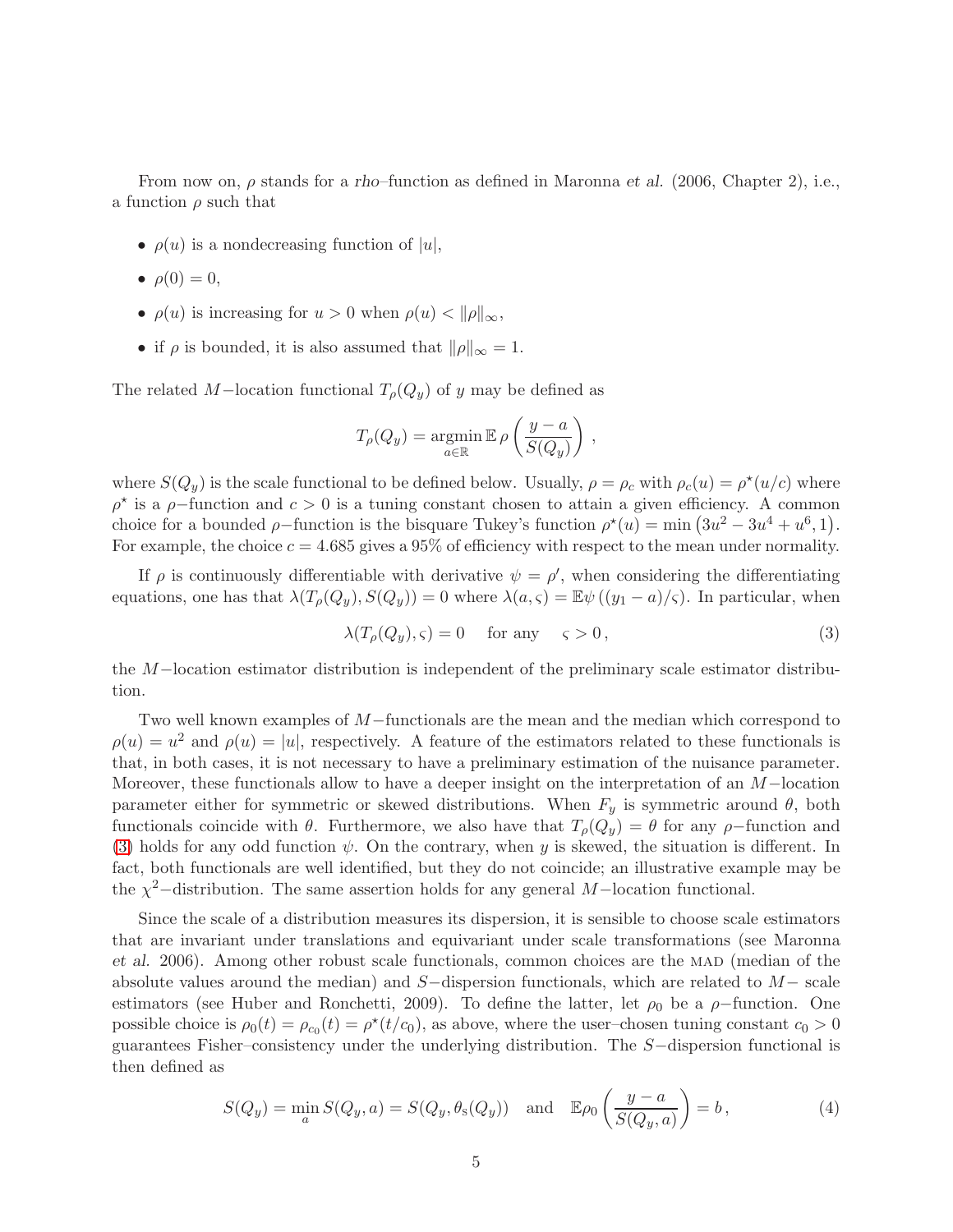where  $0 < b < 1$  and  $\theta_{s}(Q_y)$  is usually called the S-location functional. For instance, when  $\rho^*(t) = \mathbb{I}_{|t|>1}$  and  $b = 1/2$ ,  $S(Q_y, a) = \text{median}(|y - a|)/c_0$ , leading to the least median location estimator. As mentioned in Maronna et al. (2006), when  $\rho_0$  is bounded, the breakdown point of the M-scale estimator is  $\min(b, 1-b)$ , since  $\|\rho_0\|_{\infty} = 1$ . When, as in our simulation study,  $\rho^*(y)$  is the Tukey's bisquare function and we take  $c_0 = 1.54764$  and  $b = 1/2$ , the estimator is Fisher–consistent at the normal distribution and has breakdown point 50%.

An estimator of  $\theta = T_{\rho}(F_y)$  may be obtained from a random sample  $y_1, \ldots, y_n$  plugging–in an estimator of the marginal distribution function  $F_y$ . When all the observations are available, the empirical distribution,  $F_{y,n}$ , can be computed and thus, the estimator may be defined as  $\widehat{\theta} = T_{\rho}(\widehat{F}_{y,n}).$  Hence, the M−location estimator is the value  $\widehat{\theta}$  such that

$$
\widehat{\theta} = \underset{a \in \mathbb{R}}{\operatorname{argmin}} \frac{1}{n} \sum_{i=1}^{n} \rho \left( \frac{y_i - a}{\widehat{\varsigma}} \right),
$$

where  $\hat{\varsigma}$  stands for a robust consistent estimator of the marginal scale of the response variable, such as  $\hat{\zeta} = S(\hat{F}_{y,n})$  with  $S(\cdot)$  defined in [\(4\)](#page-4-1) and  $\rho(u) \leq \rho_0(u)$  for any u. In particular, if  $\psi = \rho'$ , we have that

$$
\frac{1}{n}\sum_{i=1}^n\psi\left(\frac{y_i-\widehat{\theta}}{\widehat{\varsigma}}\right)=0.
$$

When missing data arise, the estimators described above cannot be computed in practice or will be biased if only the available observations are used. Section [3](#page-5-0) describes some alternatives to solve this problem using the information provided by those covariates that are always observed.

# <span id="page-5-0"></span>3 Marginal <sup>M</sup>−location estimators when missing covariates and responses arise

In this section, we face the problem of estimating an M-location parameter  $\theta = T(F_u)$  under the regression model [\(1\)](#page-28-0), when missing data arise both on the responses and on some covariates and when, at the same time, anomalous responses (vertical outliers) occur.

We will consider an incomplete data set  $(y_i, \mathbf{x}_i^T)$  $(\mathbf{x}_i^{\mathrm{T}}, \delta_i), 1 \leq i \leq n$ , where  $(y_i, \mathbf{x}_i^{\mathrm{T}})$  $(\mathbf{z}_i^{\mathrm{T}})^{\mathrm{T}} = (\mathbf{z}_i^{(m)\mathrm{T}})$  $_{i}^{(m)\text{T}}, \mathbf{z}_{i})^{\text{T}}$ are defined as in Section [1.](#page-26-0) The binary variable  $\delta_i$  is modelled through [\(2\)](#page-30-0). As mentioned above, among the missing variables we will always include the responses, i.e.,  $y_i$  is one of the components of  $\mathbf{z}_{i}^{(m)}$  $\binom{m}{i}$ .

To adapt to the missing values, two estimators of the marginal probability measure  $Q_y$  can be defined (see Bianco et al., 2018). The first one is an inverse probability weighting estimator that corrects the bias caused in the estimation by the missing mechanism using an estimator of the missingness probability  $\hat{p}(\mathbf{z})$ . The second one uses the information given by the assumed regression model. For that purpose, a convolution type estimator, as the one described in Müller (2009) for a fully parametric model with missing responses, is defined.

Denote as  $F_y$  any of these marginal distribution estimators. Then, an estimator of the M−location parameter may be defined as  $\theta = T(F_y)$ . In Section [3.1](#page-6-0) and [3.2,](#page-9-0) we give a precise definition of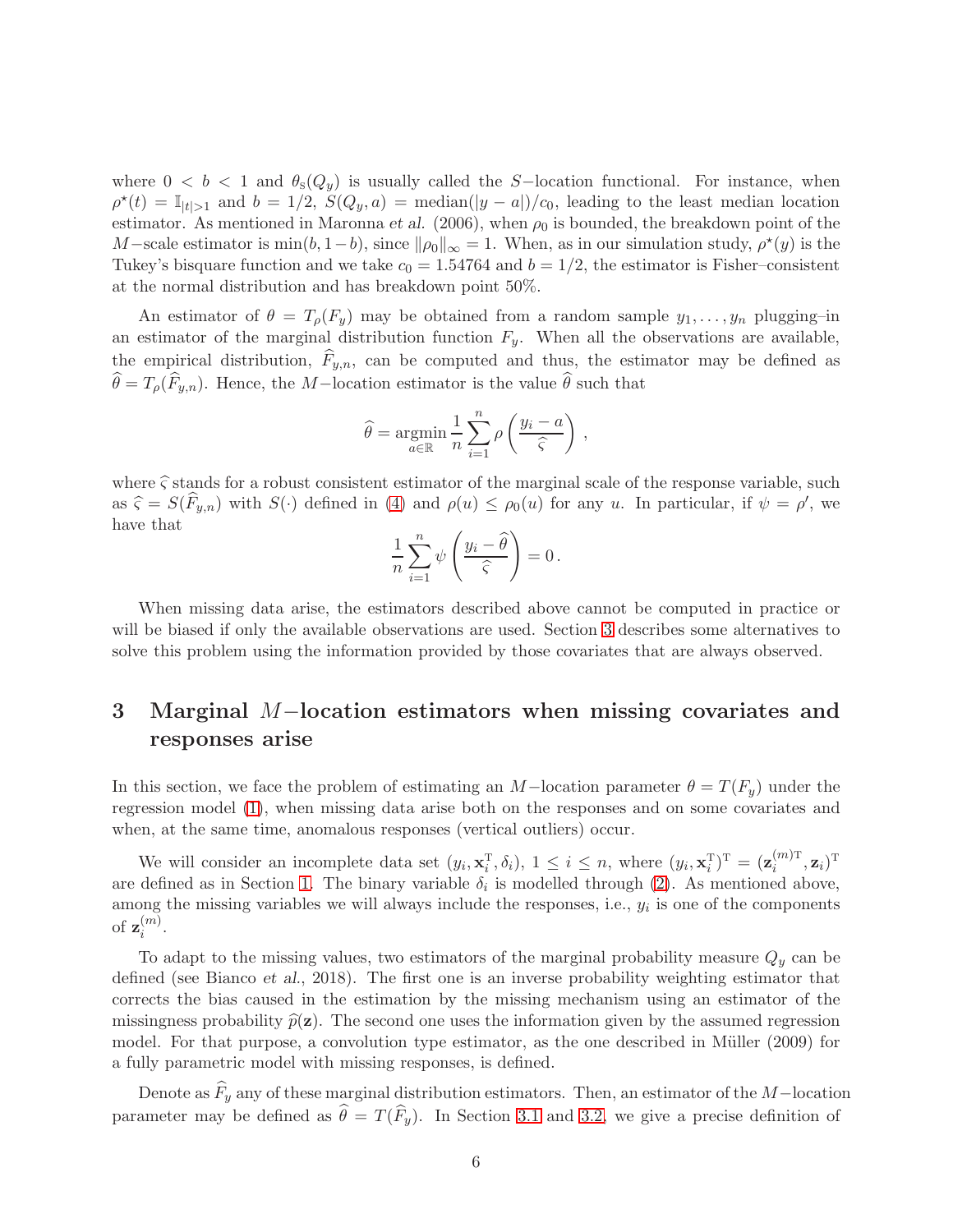the M−location estimators and we study their asymptotic behaviour. In particular, to derive consistency results for the inverse probability weighting and the convolution–based M−location estimators, some of the following assumptions will be needed

A1 inf<sub>z∈Sz</sub>  $p(z) = i_p > 0$ , where S<sub>z</sub> is the support of the distribution of z<sub>1</sub>.

- **A2** sup<sub> $z \in S_z$ </sub> $|\widehat{p}(\mathbf{z}) p(\mathbf{z})| \stackrel{a.s.}{\longrightarrow} 0.$
- A3 sup  $\sup_{\mathbf{x}\in\mathcal{K}}|\widehat{\mu}(\mathbf{x})-\mu(\mathbf{x})|\xrightarrow{a.s.} 0$ , for any compact set  $\mathcal{K}\in\mathbb{R}^d$ .

#### <span id="page-6-0"></span>3.1 The inverse probability weighted <sup>M</sup>−estimator

The IPW M−estimator exploits the regressors potential to predict the propensity function  $p(z)$ . More precisely, as it usual when dealing with missing data, using the fully observed data and inverse probability weighting,  $Q_y$  can be estimated by

$$
\widehat{Q}_{y,\text{IPW}} = \frac{1}{\sum_{\ell=1}^{n} \frac{\delta_{\ell}}{\widehat{p}(\mathbf{z}_{\ell})}} \sum_{i=1}^{n} \frac{\delta_{i}}{\widehat{p}(\mathbf{z}_{i})} \Delta_{y_{i}} = \sum_{i=1}^{n} \tau_{i} \Delta_{y_{i}} , \qquad (5)
$$

where  $\Delta_a$  is the point mass at point a and  $\hat{p}$  is an estimator of the missing probability p.

Theorem 3.1 in Bianco et al. (2018) ensures that, under **A1** and **A2**,  $\Pi(\hat{Q}_{y, \text{IPW}}, Q_y) \stackrel{a.s.}{\longrightarrow} 0$ , where  $\Pi$  stands for the Prohorov distance. Therefore, for any functional  $T$  continuous with respect to the Prohorov distance, we have that  $T(\widehat{Q}_{y,\mathrm{IPW}}) \xrightarrow{a.s} T(Q_y)$ . Recall that continuity with respect to  $\Pi$  is a usual requirement when considering robust estimators. In particular, let  $\hat{\zeta}$  be a robust consistent estimator of the marginal scale  $\varsigma_0$ . A possible choice is  $\widehat{\varsigma} = S(Q_{\nu,\text{IPW}})$  with  $S(\cdot)$  the S-dispersion functional related to a  $\rho$ -function  $\rho_0$  as defined in [\(4\)](#page-4-1). In this case, we have that  $\widehat{\varsigma} \xrightarrow{a.s.} S(Q_y) = \varsigma_0.$ 

Regarding the M–location estimators, let  $\rho$  be a  $\rho$ –function such that  $\psi = \rho'$  is bounded. Two possible families for the function  $\psi$  may be chosen corresponding to increasing scores or redescending ones. For the first family, the related loss function  $\rho$  is a convex one, such as the well known Huber's function, while for the second one  $\rho$  is a bounded function such as the Tukey's bisquare function. In the latter, it is usually required  $\rho(u) \leq \rho_0(u)$ , for any u, as mentioned in Section [2.](#page-3-0) Denote as  $\theta_{\text{IPW}} = T_{\rho}(Q_{y,\text{IPW}})$ , then  $\theta_{\text{IPW}}$  is the solution of  $\lambda_{\text{IPW}}(\widehat{p}, \widehat{\varsigma}, a) = 0$  with

$$
\widehat{\lambda}_{\text{IPW}}(q,\varsigma,a) = \sum_{i=1}^{n} \frac{\delta_i}{q(\mathbf{z}_i)} \psi\left(\frac{y_i - a}{\varsigma}\right) . \tag{6}
$$

For redesceding  $\psi$  functions, in order to identify a proper solution, it is better to define  $\theta_{\rm IPW}$  as the value  $\theta_{IPW} = \operatorname{argmin}_a D_n(\widehat{p}, \widehat{\varsigma}, a)$ , where

$$
D_n(q,\varsigma,a) = \sum_{i=1}^n \frac{\delta_i}{q(\mathbf{z}_i)} \rho\left(\frac{y_i-a}{\varsigma}\right) .
$$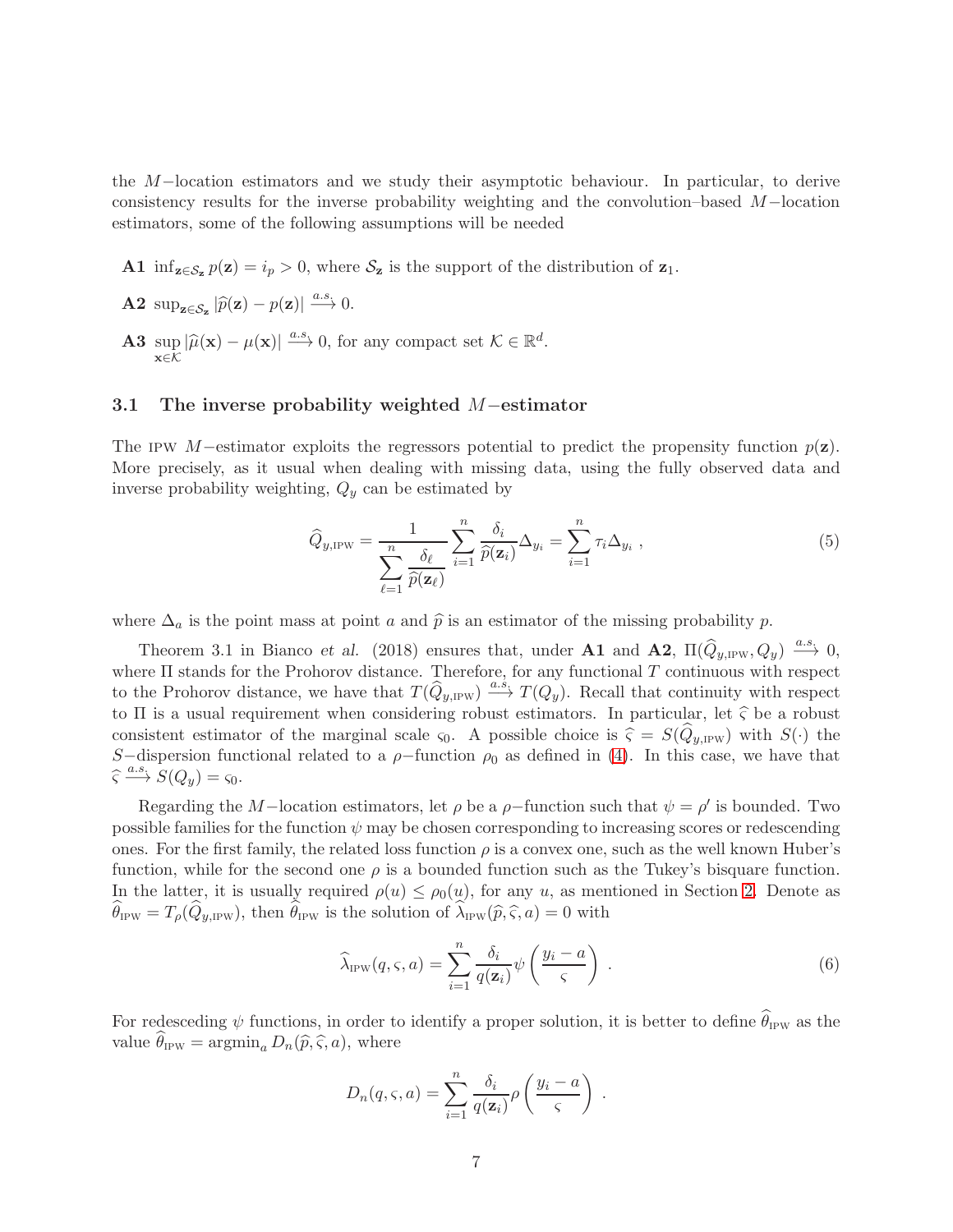When  $\psi$  is a differentiable function with bounded derivative  $\psi'$ , such that  $\int |\psi'(u)|du < \infty$ , standard arguments allow to conclude that  $T_{\rho}(\widehat{Q}_{y,\text{IPW}}) \stackrel{a.s.}{\longrightarrow} T_{\rho}(Q_y)$ , since the scale estimators are consistent and  $\Pi(\widehat{Q}_{y,IPW}, Q_y) \stackrel{a.s.}{\longrightarrow} 0.$ 

Different M−location estimators are obtained according to the procedure chosen to estimate the missing probability. Under certain experimental designs, the propensity  $p(z)$  may be assumed to be known. This can also be though as the case of an oracle situation. In contrast, if  $p(\mathbf{z})$  is unknown, it may be estimated using a either nonparametric approach or a parametric one based on previous information.

More precisely, when the propensity is fully known, the marginal  $M$ –estimator denoted  $\hat{\theta}_{IPW}^{(1)}$ solves  $\lambda_{\text{IPW}}(p, \hat{\varsigma}, a) = 0$ , i.e., we have that

<span id="page-7-0"></span>
$$
\widehat{\lambda}_{\text{IPW}}(p,\widehat{\varsigma},\widehat{\theta}_{\text{IPW}}^{(1)})=0\,. \tag{7}
$$

When a parametric model  $p(\mathbf{z}) = p(\mathbf{z}, \gamma_0)$  is assumed for the missing probability, usually the propensity is estimated by plugging–in a consistent estimator of the unknown parameter  $\gamma_0 \in \mathbb{R}^s$ , where the dimension s may be different from k, the dimension of z. More precisely, let  $\hat{\gamma}$  be any consistent estimator of  $\gamma$ , i.e., such that  $\hat{\gamma} \xrightarrow{a.s} \gamma_0$ . Hence, the estimator of the missingness probability defined as  $\widehat{p}(\mathbf{z}) = p(\mathbf{z}, \widehat{\boldsymbol{\gamma}}) = \widehat{p}_{\widehat{\boldsymbol{\gamma}}}(\mathbf{z})$  satisfies  $\mathbf{A2}$  if  $p(\mathbf{z}, \boldsymbol{\gamma})$  is equicontinuous in  $\boldsymbol{\gamma}$  at  $\boldsymbol{\gamma}_0$ . This condition holds, for instance, when  $p(\mathbf{z}, \gamma)$  is a continuous function of all its arguments and the support  $S_z$  is a bounded set. Under a parametric model, we denote as  $\hat{\theta}_{IPW}^{(2)}$  the solution of  $\lambda_{\text{IPW}}(\widehat{p}_{\widehat{\boldsymbol{\gamma}}}, \widehat{\varsigma}, a) = 0$ , i.e.,

<span id="page-7-1"></span>
$$
\widehat{\lambda}_{IPW}(\widehat{p}_{\widehat{\gamma}}, \widehat{\varsigma}, \widehat{\theta}_{IPW}^{(2)}) = 0.
$$
\n(8)

Finally, when considering a nonparametric smoother, a kernel estimator of the propensity may be defined as  $\hat{p}(\mathbf{z}) = p_{n,b_n}(\mathbf{z})$  where

<span id="page-7-2"></span>
$$
p_{n,b_n}(\mathbf{z}) = \sum_{i=1}^n K\left(\frac{\mathbf{z}_i - \mathbf{z}}{b_n}\right) \delta_i \left\{ \sum_{j=1}^n K\left(\frac{\mathbf{z}_j - \mathbf{z}}{b_n}\right) \right\}^{-1},\tag{9}
$$

with  $K : \mathbb{R}^k \to \mathbb{R}$  a kernel function and  $b_n$  the smoothing parameter. In this case, if  $p(\mathbf{z})$  is a uniformly continuous function,  $b_n \to 0$ ,  $nb_n^k / \log(n) \to +\infty$  and  $K(\mathbf{z}) = \mathcal{K}(\|\mathbf{z}\|)$ , where  $\mathcal{K} : \mathbb{R}_{\geq 0} \to$  $\mathbb{R}_{\geq 0}$  is a bounded variation function, analogous arguments to those considered in Chapter 2 of Pollard (1984) allow to show that **A2** holds. We will denote as  $\hat{\theta}_{IPW}^{(3)}$ , the marginal M–estimators obtained when using the nonparametric estimator of the missingness probability, that is,  $\hat{\theta}_{IPW}^{(3)}$  solves

<span id="page-7-3"></span>
$$
\widehat{\lambda}_{\text{IPW}}(p_{n,b_n}, \widehat{\varsigma}, \widehat{\theta}_{\text{IPW}}^{(3)}) = 0, \tag{10}
$$

and provides strongly consistent estimators, under A1 and the conditions on the kernel and bandwidth mentioned above.

It is worth mentioning that, under **A1, A2** holds and regularity conditions on the function  $\rho$ ,  $\hat{\theta}_{IPW}^{(1)}$ ,  $\hat{\theta}_{IPW}^{(2)}$  and  $\hat{\theta}_{IPW}^{(3)}$  are strongly consistent to  $T_{\rho}(Q_y)$ .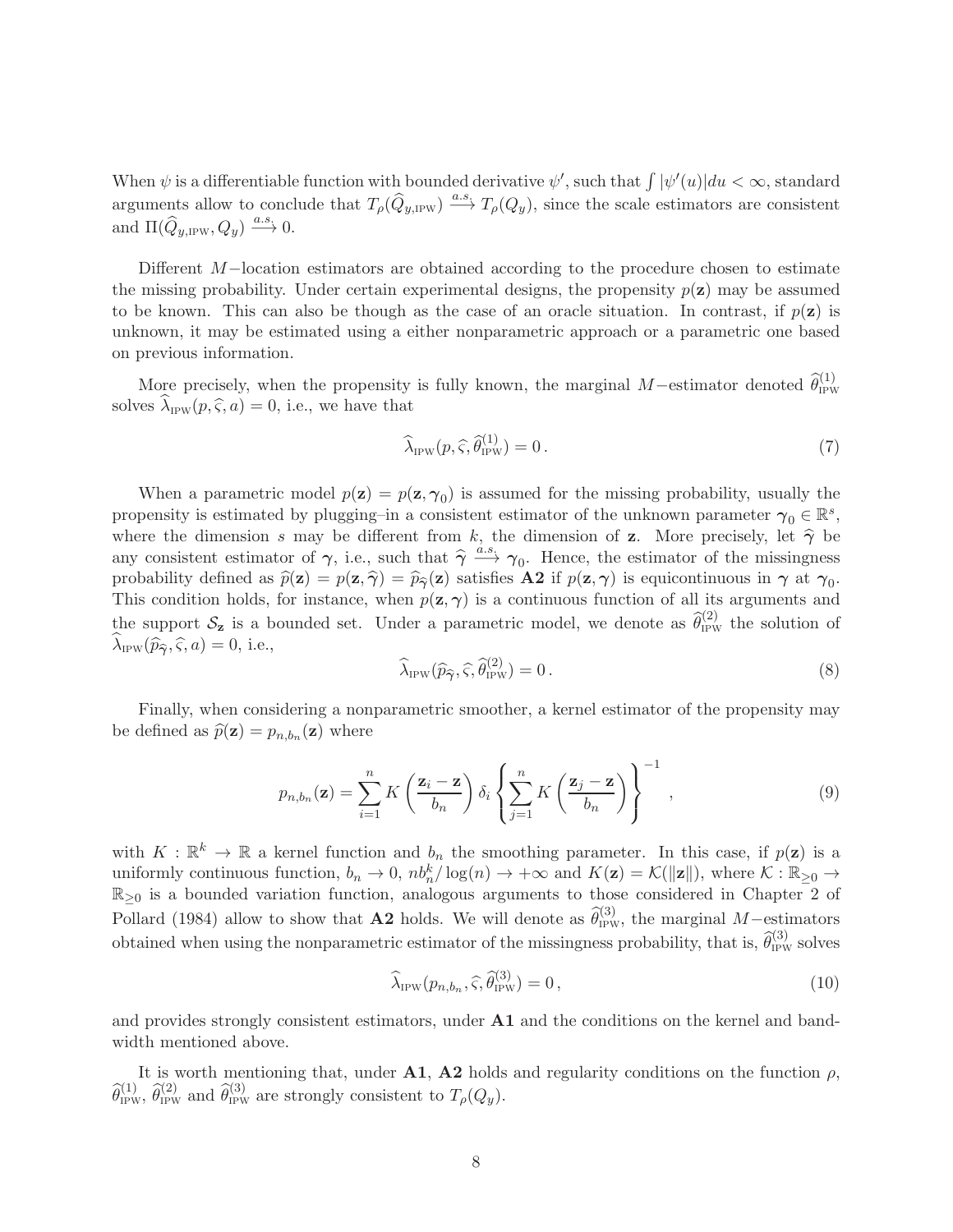From now on, let  $(y, \mathbf{x}^T, \delta)$  be a random vector with the same distribution as  $(y_i, \mathbf{x}_i^T)$  $_i^{\mathrm{T}}, \delta_i$ , where, as above,  $(y, \mathbf{x}^T)^T = (\mathbf{z}^{(m)T}, \mathbf{z})^T$ . Henceforth, we will denote by  $u = (y - \theta)/\varsigma_0$ .

Theorem [3.1.](#page-6-0)1 summarizes the asymptotic behaviour of  $\hat{\theta}_{IPW}^{(j)}$ ,  $j = 1, 2, 3$ , when the missingness probability is either known or estimated under a parametric model or using a kernel approach. To establish their asymptotic distribution assumptions  $N1$  to  $N7$  given in the Appendix are needed.

As mentioned in Section [2,](#page-3-0) for data with no missing observations, if

<span id="page-8-0"></span>
$$
\mathbb{E}\psi\left(\frac{y-\theta}{\varsigma}\right) = 0 \quad \text{for all } \varsigma > 0,
$$
\n(11)

the asymptotic distribution of the M−location estimator does not depend on that of the scale estimator and only its consistency is required. The inverse probability weighting M−estimators have the same behaviour as shown in Theorem [3.1.](#page-6-0)1. Among other scale consistent estimators, the practitioner may choose the MAD of  $\hat{Q}_{y,IPW}$  or more generally, an S−dispersion estimator  $S(\hat{Q}_{y,IPW})$ . Remark [3.1.](#page-6-0)1 discusses the situation in which  $F_y$  does not satisfy [\(11\)](#page-8-0), which includes skewed distributions.

For simplicity of notation, we denote as  $r(\mathbf{z}) = \mathbb{E}(\psi(u)|\mathbf{z})$  and as

$$
\mathbf{d} = \mathbb{E}\left(\frac{\dot{p}(\mathbf{z},\boldsymbol{\gamma}_0)}{p(\mathbf{z},\boldsymbol{\gamma}_0)}\psi(u)\right) = \mathbb{E}\left(\frac{\dot{p}(\mathbf{z},\boldsymbol{\gamma}_0)}{p(\mathbf{z},\boldsymbol{\gamma}_0)}r(\mathbf{z})\right),\tag{12}
$$

where  $\dot{p}(\mathbf{z}, \boldsymbol{\gamma})$  stands for the gradient of  $p(\mathbf{z}, \boldsymbol{\gamma})$  with respect to  $\boldsymbol{\gamma}$ .

**Theorem [3.1.](#page-6-0)1.** Assume that A1, N1 and N2 hold. Let  $\theta$  be such that [\(11\)](#page-8-0) holds. Furthermore, let  $\hat{\varsigma}$  be a scale estimator such that  $\hat{\varsigma} \stackrel{p}{\longrightarrow} \varsigma_0$ .

- a) Let  $\hat{\theta}_{IPW}^{(1)}$  be defined in [\(7\)](#page-7-0). If  $\hat{\theta}_{IPW}^{(1)} \stackrel{p}{\longrightarrow} \theta$ , we have that  $\sqrt{n}(\hat{\theta}_{IPW}^{(1)} \theta) \stackrel{D}{\longrightarrow} N(0, \varsigma_0^2 v_{IPW}^{(1)})$ , where  $v_{\text{IPW}}^{(1)} = \mathbb{E}\left(\frac{\psi^2(u)}{\sqrt{u}}\right)$  $p(\mathbf{z})$  $\int (\mathbb{E} \psi'(u))^{-2} = \gamma_{\text{IPW}}^{(1)} (\mathbb{E} \psi'(u))^{-2}.$
- b) Assume that  $p(\mathbf{z}) = p(\mathbf{z}, \gamma_0)$ , where  $\gamma_0 \in \mathbb{R}^s$ . Let  $\widehat{p}(\mathbf{z}) = p(\mathbf{z}, \widehat{\gamma})$ , with  $\widehat{\gamma}$  an estimator of  $\gamma_0$  such that  $\hat{\gamma} \stackrel{p}{\longrightarrow} \gamma_0$ . Denote as  $\hat{\theta}_{\text{IPW}}^{(2)}$  the IPW estimator given by [\(8\)](#page-7-1). If, in addition,  $\widehat{\theta}_{IPW}^{(2)} \stackrel{p}{\longrightarrow} \theta$  and **N3** and **N4** hold, we have that  $\sqrt{n}(\widehat{\theta}_{IPW}^{(2)} - \theta) \stackrel{D}{\longrightarrow} N(0, s_0^2 v_{IPW}^{(2)})$ , where  $v_{IPW}^{(2)} =$  $\gamma^{(2)}_{\rm IPW}\left(E\psi'\left(u\right)\right)^{-2}$  with

$$
\gamma_{\text{IPW}}^{(2)} = \mathbb{E} \left[ \frac{\delta}{p(\mathbf{z}, \gamma_0)} \psi(u) - \eta(\mathbf{z})^{\text{T}} \mathbf{d} \right]^2 = \mathbb{E} \frac{\psi^2(u)}{p(\mathbf{z})} + \mathbf{d}^{\text{T}} \left\{ \mathbf{\Sigma} \mathbf{d} - 2 \mathbb{E} \left[ \psi(u) \eta(\mathbf{z}) \right] \right\}
$$
  
\n
$$
= \mathbb{E} \frac{\psi^2(u)}{p(\mathbf{z})} + \mathbb{E} \left( \psi(u) \frac{\dot{p}(\mathbf{z}, \gamma_0)}{p(\mathbf{z}, \gamma_0)} \right)^{\text{T}} \left\{ \mathbf{\Sigma} \mathbb{E} \left( \psi(u) \frac{\dot{p}(\mathbf{z}, \gamma_0)}{p(\mathbf{z}, \gamma_0)} \right) - 2 \mathbb{E} \left[ \psi(u) \eta(\mathbf{z}) \right] \right\}
$$

and  $\eta$  and  $\Sigma$  given in N4.

c) Let  $\hat{p}(\mathbf{z}) = p_{n,b_n}(\mathbf{z})$  be the kernel estimator defined in [\(9\)](#page-7-2) and  $\hat{\theta}_{\text{IPW}}^{(3)}$  be the ipw estimator defined in [\(10\)](#page-7-3). If, in addition,  $\widehat{\theta}_{IPW}^{(3)} \stackrel{p}{\longrightarrow} \theta$  and **N5** to **N7** hold, we have that  $\sqrt{n}(\widehat{\theta}_{IPW}^{(3)} - \theta) \stackrel{D}{\longrightarrow}$  $N(0, \varsigma_0^2 v_{\text{IPW}}^{(3)})$ , where  $v_{\text{IPW}}^{(3)} = \gamma_{\text{IPW}}^{(3)} (\mathbb{E} \psi'(u))^{-2}$  and

$$
\gamma_{\text{IPW}}^{(3)} = \mathbb{E}\left(\frac{\delta}{p(\mathbf{z})}\psi(u) - \frac{(\delta - p(\mathbf{z}))}{p(\mathbf{z})}r(\mathbf{z})\right)^2 = \mathbb{E}\left(\frac{\psi^2(u)}{p(\mathbf{z})}\right) - \mathbb{E}\left(\frac{1 - p(\mathbf{z})}{p(\mathbf{z})}r^2(\mathbf{z})\right).
$$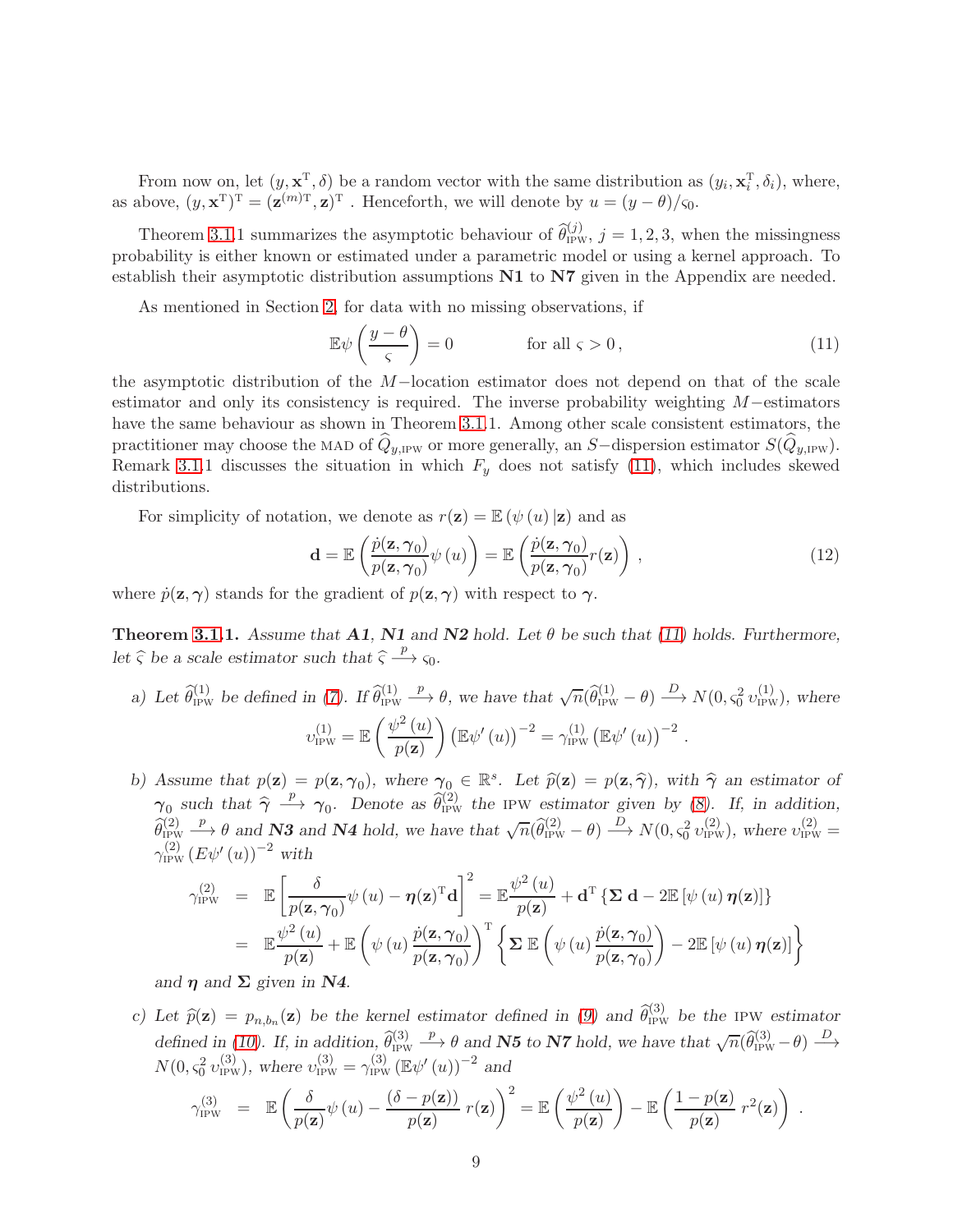Remark [3.1.](#page-6-0)1. Even when the propensity is assumed to be known, the efficiency with respect to the ipw mean estimator depends on the proportion of missing data appearing in the sample, an effect that has been already addressed in the literature when missing values arise only in the responses. Besides, since  $\gamma_{IPW}^{(3)} \leq \gamma_{IPW}^{(1)}$ , we have that  $v_{IPW}^{(3)} \leq v_{IPW}^{(1)}$  and so, the marginal location estimator  $\hat{\theta}_{IPW}^{(3)}$  computed estimating the missing probability through a kernel estimator is more efficient than that computed with the true propensity,  $\hat{\theta}_{IPW}^{(1)}$ . As discussed among others in Wang et al. (1997), the better efficiency of the marginal location estimator  $\hat{\theta}_{IPW}^{(3)}$  is related to the sample adjustment obtained through the propensity kernel estimator. The reader can find an heuristic justification of this behaviour for regression estimators in Robins et al. (1994) when only covariates are missing.

Note that since we focus on marginal measures, we have considered M−location estimators to protect against outliers in the responses. The situation where atypical data in the covariates used to model the propensity is not considered here and we refer to Molina et al. (2017) for further discussion. In particular, if the propensity is modelled nonparametrically the lack of atypical observations in the covariate space is a usual assumption to avoid isolated points.

**Remark [3.1.](#page-6-0)2.** When u has a skewed distribution, one cannot ensure that  $(11)$  holds, which is a condition used to guarantee that only consistency is required to the scale estimator  $\hat{\zeta}$ . To solve this problem, a Bahadur expansion for the scale estimators is useful to derive the results. For that purpose, assume that the scale is related to an S−estimator with  $\rho$ −function  $\rho_0$ , i.e., that the scale equals  $\hat{\zeta} = S(Q_{y,\text{IPW}})$  with  $S(\cdot)$  defined in [\(4\)](#page-4-1) and recall that  $T_{\rho}(Q_y) = \operatorname{argmin}_a \mathbb{E}\rho((y - a)/S(Q_y)).$ Using analogous arguments to those considered in Sued and Yohai (2013), it is easy to see that the asymptotic variance of the estimators can be obtained as in Theorem [3.1.](#page-6-0)1, if we replace in the expressions for  $\gamma_{\text{IPW}}^{(j)}$ ,  $j = 1, 2, 3$  given above, the function  $\psi$  by

$$
\chi(y) = \psi\left(\frac{y - T_{\rho}(Q_y)}{\varsigma_0}\right) - \frac{A_{11}}{A_{10}} \left\{\rho_0\left(\frac{y - \theta_{\rm s}(Q_y)}{\varsigma_0}\right) - b\right\}
$$

with  $\theta_{\rm s}(Q_y)$  defined in [\(4\)](#page-4-1) and

$$
A_{11} = \mathbb{E}\left[\left(\frac{y - T_{\rho}(Q_y)}{\varsigma_0}\right) \psi'\left(\frac{y - T_{\rho}(Q_y)}{\varsigma_0}\right)\right] \qquad A_{10} = \mathbb{E}\left[\left(\frac{y - \theta_{\rm s}(Q_y)}{\varsigma_0}\right) \psi\left(\frac{y - \theta_{\rm s}(Q_y)}{\varsigma_0}\right)\right].
$$

#### <span id="page-9-0"></span>3.2 The convolution based marginal <sup>M</sup>−estimator

For the situation in which the missing values are restricted to occur only on the responses, Müller  $(2009)$  and Sued and Yohai (2013) noted that a different estimator of  $F_y$  may be obtained using the regression model and the fact that  $F_y$  is the convolution of the errors and the regression function distributions. From now on, we denote as  $F_{\epsilon}$  and  $F_{\mu}$  the distribution function of the errors  $\epsilon$  and of the true regression function  $\mu(\mathbf{x})$ , respectively. The probability measures  $Q_{\epsilon}$  and  $Q_{\mu}$  are defined similarly. Using the convolution property, i.e.,  $F_y = F_\epsilon * F_\mu$ , a consistent estimator for  $F_y$  can be obtained plugging–in consistent estimators  $\widehat{F}_{\epsilon}$  and  $\widehat{F}_{\mu}$  of  $F_{\epsilon}$  and  $F_{\mu}$ , respectively. More precisely, the fully imputed estimator introduced in Müller (2009) was adapted to the situation of missing values in the responses and covariates in Bianco et al. (2018) with the purpose of estimating the marginal quantiles. We recall its definition.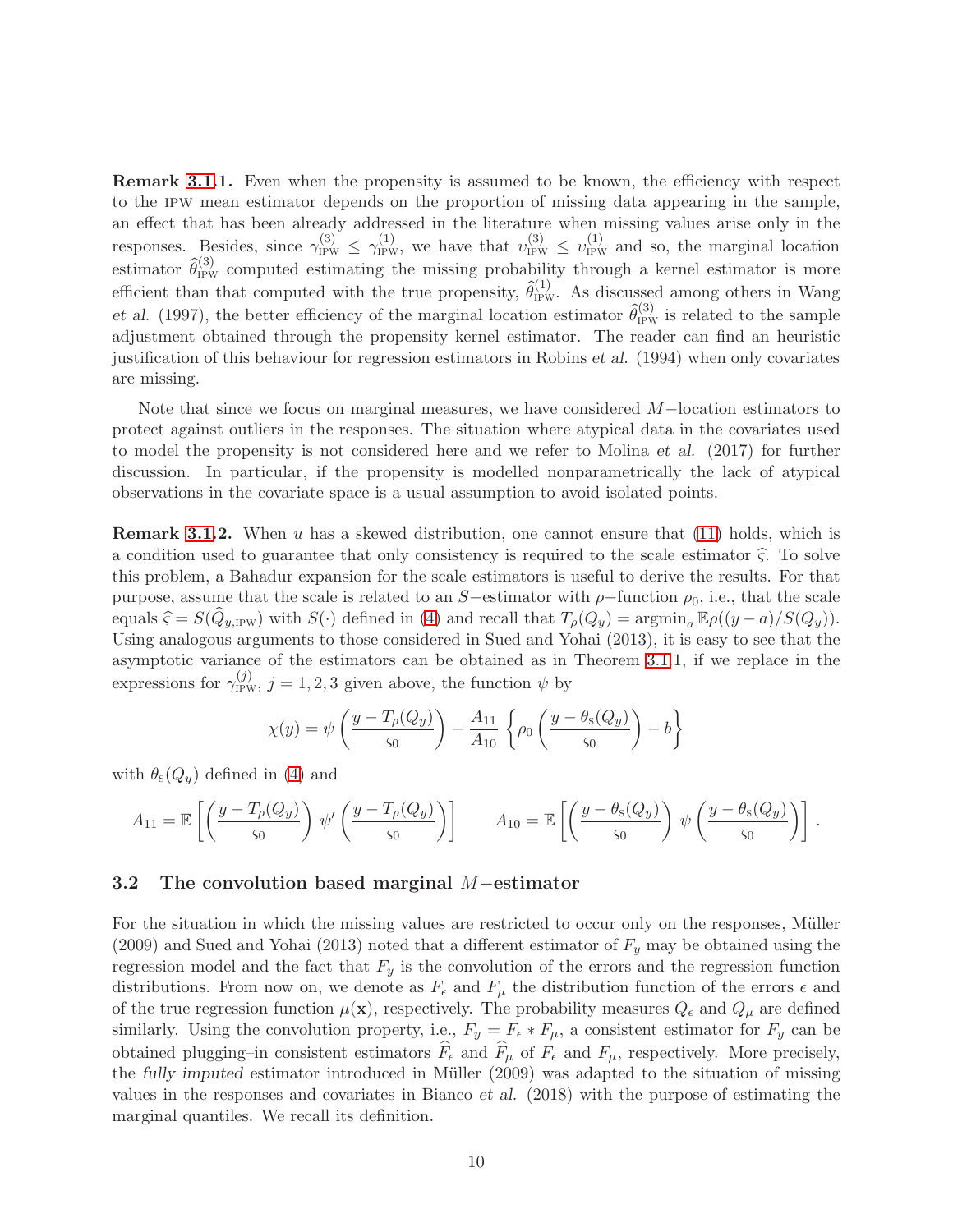Let  $\hat{\mu}(\mathbf{x})$  be a consistent estimator of  $\mu(\mathbf{x})$ . This consistent estimation can be accomplished in different ways according to the model structure assumed on the regression function which may be parametric, nonparametric or semiparametric. Bianco et al. (2018) illustrates through a detailed discussion how classical consistent estimators of  $\mu(\mathbf{x})$  may be obtained in different regression scenarios when missing observations occur in the responses and some of the covariates. However, the estimators defined therein are sensitive to atypical observations since they are mainly based on a least squares approach. It is worth to highlight that in our framework, besides consistency, robustness is also a desirable property for the estimators  $\hat{\mu}(\mathbf{x})$ . Remark [3.2.](#page-9-0)1 discusses some robust consistent alternatives when a parametric model is considered.

Using the robust regression estimator  $\hat{\mu}(\mathbf{x})$ , define

<span id="page-10-0"></span>
$$
\widehat{Q}_{\mu} = \frac{1}{\sum_{\ell=1}^{n} \frac{\delta_{\ell}}{\widehat{p}(\mathbf{z}_{\ell})}} \sum_{i=1}^{n} \frac{\delta_{i}}{\widehat{p}(\mathbf{z}_{i})} \Delta_{\widehat{\mu}(\mathbf{x}_{i})} = \sum_{i=1}^{n} \tau_{i} \Delta_{\widehat{\mu}(\mathbf{x}_{i})},
$$
\n(13)

where the weights  $\tau_i$  are normalized to guarantee that  $\hat{Q}_{\mu}$  is a probability measure. Note that [\(13\)](#page-10-0) involves not only the regression estimator  $\hat{\mu}(\mathbf{x})$  but also, due to the missingness of some covariates, a propensity estimator  $\hat{p}(\mathbf{z})$ . Hence, to avoid biases in the estimation of  $Q_{\mu}$ , both the regression and the propensity models must be correctly specified.

When  $\delta_i = 1$ , the residuals can be effectively predicted as  $\hat{\epsilon}_i = y_i - \hat{\mu}(\mathbf{x}_i)$ , so that an estimator of  $Q_{\epsilon}$  can be computed as  $\widehat{Q}_{\epsilon} = \sum_{i=1}^{n} \kappa_i \Delta_{\widehat{\epsilon}_i}$ , with  $\kappa_i = \delta_i / \sum_{\ell=1}^{n} \delta_{\ell}$ . The convolutionbased estimator of  $Q_y$  is then defined as  $\hat{Q}_{y,\text{conv}} = \hat{Q}_{\epsilon} * \hat{Q}_{\mu}$ . As when missing values arise only on the responses,  $Q_{\nu,\text{conv}}$  is a weighted empirical distribution since it can be written as  $\widehat{Q}_{y, \text{conv}} = \sum_{i=1}^n \sum_{j=1}^n \kappa_i \tau_j \Delta_{\widehat{y}_{ij}}$ , where  $\widehat{y}_{ij} = \widehat{\mu}(\mathbf{x}_j) + \widehat{\epsilon}_i$ , for  $i, j \in \{\delta_\ell = 1\}$ .

Under mild conditions,  $\hat{Q}_{\mu}$  is a consistent estimator of  $Q_{\mu}$ , since condition [\(2\)](#page-30-0) holds. More precisely, if **A1** to **A3** hold, Theorem 3.2 in Bianco *et al.* (2018) entails that  $\Pi(\widehat{Q}_{y, \text{conv}}, Q_y) \xrightarrow{a.s} 0$ , which leads to the strong consistency of  $T_{\rho}(\widehat{F}_{u,\text{CONV}})$ .

As above, let  $\hat{\zeta}$  be a robust consistent estimator of the marginal scale  $\zeta$ , for instance, the MAD of  $Q_{y,\text{conv}}$  or  $\hat{\varsigma} = S(Q_{y,\text{conv}})$  with  $S(Q_y)$  defined in [\(4\)](#page-4-1). Note that  $\theta_{\text{conv}} = T_{\rho}(F_{y,\text{conv}})$  is the solution of  $\lambda_{\text{conv}}(\widehat{p}, \widehat{\varsigma}, a) = 0$  where

$$
\widehat{\lambda}_{\text{conv}}(q, \varsigma, a) = \sum_{i=1}^{n} \sum_{j=1}^{n} \frac{\delta_i}{q(\mathbf{z}_i)} \delta_j \psi\left(\frac{\widehat{y}_{ij} - a}{\varsigma}\right) .
$$

As in Section [3.1,](#page-6-0) we denote respectively as  $\hat{\theta}_{\text{conv}}^{(1)}$  and  $\hat{\theta}_{\text{conv}}^{(2)}$  the convolution–based estimators obtained assuming that the propensity is known ( $\hat{p} \equiv p$ ) and that the propensity is estimated using a parametric model, that is,  $p(\mathbf{z}) = p(\mathbf{z}, \gamma_0)$  and  $\widehat{p}(\mathbf{z}) = p(\mathbf{z}, \widehat{\gamma})$  with  $\widehat{\gamma}$  an estimator of  $\gamma_0$ .

Theorem [3.2.](#page-9-0)1 below provides the asymptotic distribution of  $\hat{\theta}_{\text{CONV}}^{(j)}$ ,  $j = 1, 2$ , when [\(11\)](#page-8-0) holds and  $\mu(\mathbf{x})$  has a parametric form, i.e., when  $\mu(\mathbf{x}) = m(\mathbf{x}, \beta_0)$  as stated in assumption N8. Otherwise, when [\(11\)](#page-8-0) does not hold, as in Section [3.1,](#page-6-0) a Bahadur expansion for  $\hat{\zeta}$  is needed to obtain an expression for the asymptotic variance of  $\widehat{\theta}_{\text{conv}}^{(j)}$ .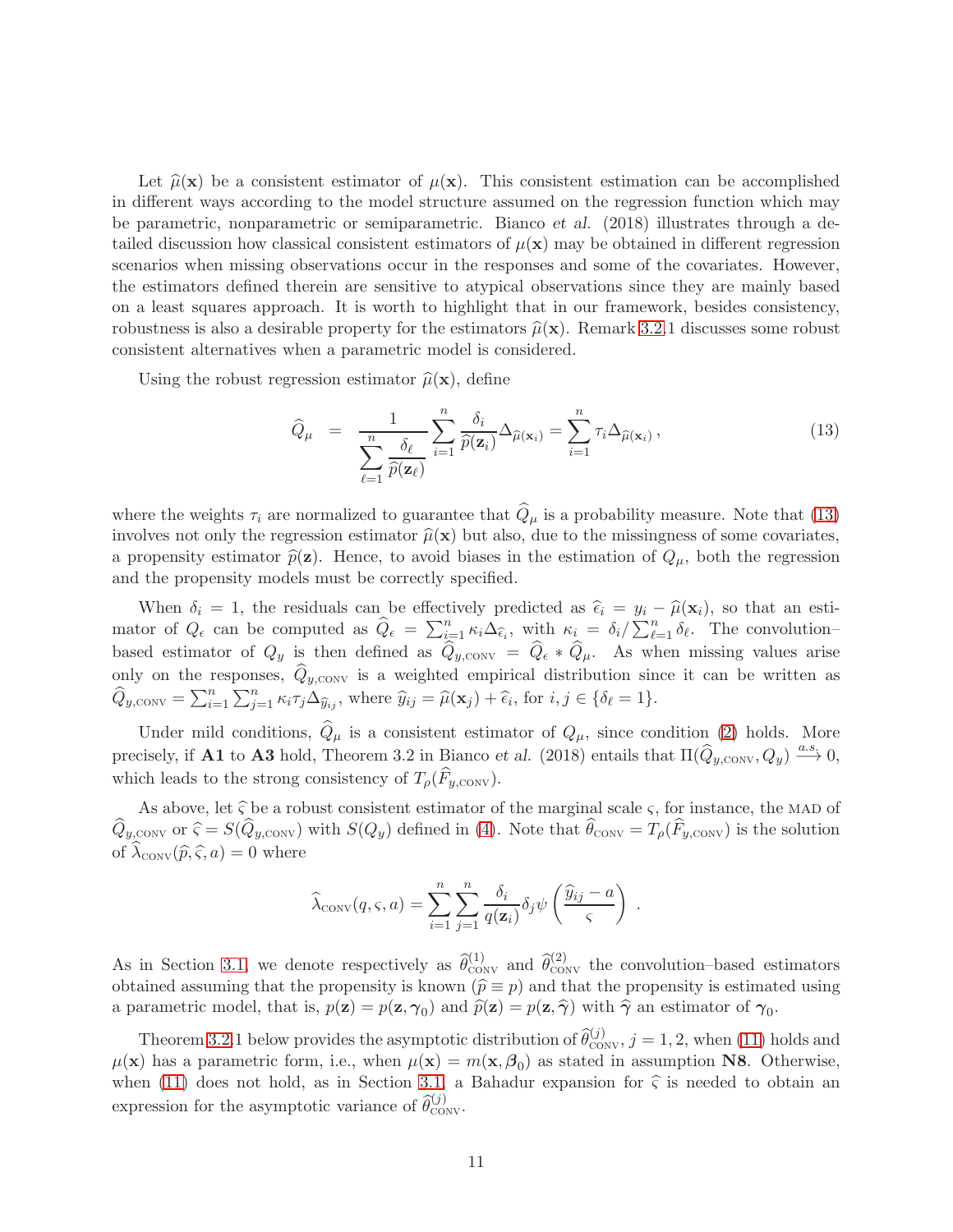Let  $C(y_0, \mathbf{x}_0, \delta_0) = A(\mathbf{x}_0, \delta_0) + B(\epsilon_0, \delta_0) + (1/\varsigma_0) \delta_0 \chi_1(y_0, \mathbf{x}_0)^T \mathbf{c}$  where  $\chi_1$  is defined in N8 and

<span id="page-11-0"></span>
$$
\mathbf{c} = \mathbb{E}\left[\delta_1\psi'\left(\frac{\epsilon_1 + \mu(\mathbf{x}_2) - \theta}{\varsigma_0}\right)\left\{\dot{m}(\mathbf{x}_2, \beta_0) - \dot{m}(\mathbf{x}_1, \beta_0)\right\}\right]
$$
  
\n
$$
= \mathbb{E}\left[\delta_1\psi'\left(u_1 + \frac{\mu(\mathbf{x}_2) - \mu(\mathbf{x}_1)}{\varsigma_0}\right)\left\{\dot{m}(\mathbf{x}_2, \beta_0) - \dot{m}(\mathbf{x}_1, \beta_0)\right\}\right]
$$
  
\n
$$
A(\mathbf{x}_0, \delta_0) = \frac{\delta_0}{p(\mathbf{z}_0)}\mathbb{E}\left[\delta_1\psi\left(\frac{\epsilon_1 + \mu(\mathbf{x}_2) - \theta}{\varsigma_0}\right)|\mathbf{x}_2 = \mathbf{x}_0\right]
$$
  
\n
$$
= \frac{\delta_0}{p(\mathbf{z}_0)}\mathbb{E}\left[\delta_1\psi\left(u_1 + \frac{\mu(\mathbf{x}_0) - \mu(\mathbf{x}_1)}{\varsigma_0}\right)\right]
$$
  
\n
$$
\left[\left(\epsilon_0 + \mu(\mathbf{x}_1) - \theta\right) - \mu(\mathbf{x}_1)\right]
$$
  
\n(14)

$$
B(\epsilon_0, \delta_0) = \delta_0 \mathbb{E} \left[ \psi \left( \frac{\epsilon_2 + \mu(\mathbf{x}_1) - \theta}{\varsigma_0} \right) | \epsilon_2 = \epsilon_0 \right] = \delta_0 \mathbb{E} \left[ \psi \left( \frac{\epsilon_0 + \mu(\mathbf{x}_1) - \theta}{\varsigma_0} \right) \right], \qquad (15)
$$

with  $\dot{m}(\mathbf{x},\boldsymbol{\beta})$  the gradient vector of the function  $m(\mathbf{x},\boldsymbol{\beta})$  with respect to  $\boldsymbol{\beta}$ . Furthermore, when the propensity is estimated using the parametric model  $p(\mathbf{z}) = p(\mathbf{z}, \gamma_0)$ , define  $D(y_0, \mathbf{x}_0, \delta_0) =$  $C(y_0, \mathbf{x}_0, \delta_0) - \mathbb{E}(\delta) \boldsymbol{\eta}(\mathbf{z}_0)^{\mathrm{T}} \mathbf{d}_1$  where  $\boldsymbol{\eta}$  is given in N4 and

$$
\mathbf{d}_1 = \mathbb{E}\left(\frac{\dot{p}(\mathbf{z}, \boldsymbol{\gamma}_0)}{p(\mathbf{z}, \boldsymbol{\gamma}_0)} r_{1,2}(\mathbf{z})\right)
$$
  

$$
r_{1,2}(\mathbf{z}) = \mathbb{E}\left[\psi\left(\frac{\epsilon_1 + \mu(\mathbf{x}_2) - \theta}{\varsigma_0}\right) | \mathbf{z}_2 = \mathbf{z}\right] = \mathbb{E}\left[\psi\left(u_1 + \frac{\mu(\mathbf{x}_2) - \mu(\mathbf{x}_1)}{\varsigma_0}\right) | \mathbf{z}_2 = \mathbf{z}\right].
$$

**Theorem [3.2.](#page-9-0)1.** Let  $\theta$  be such that [\(11\)](#page-8-0) holds. Assume that **A1**, **N1**, **N2** and **N8** hold,  $t\psi'(t)$  is bounded and  $\hat{\varsigma} \stackrel{p}{\longrightarrow} \varsigma_0$ .

- a) Denote as  $\widehat{\theta}_{\text{conv}}^{(1)}$  the solution of  $\widehat{\lambda}_{\text{conv}}(p, \widehat{\varsigma}, a) = 0$ . If  $\widehat{\theta}_{\text{conv}}^{(1)} \xrightarrow{p} \theta$ , we have that  $\sqrt{n}(\widehat{\theta}_{\text{conv}}^{(1)} a)$  $\theta$ )  $\stackrel{D}{\longrightarrow} N(0, \varsigma_0^2 v_{\text{conv}}^{(1)})$ , where  $v_{\text{conv}}^{(1)} = \gamma_{\text{conv}}^{(1)} (\mathbb{E} \psi'(u_1))^{-2}$  and  $\gamma_{\text{conv}}^{(1)} = \mathbb{E} C^2(y_1, \mathbf{x}_1, \delta_1)/\mathbb{E} \delta_1$ .
- b) Assume that  $p(\mathbf{z}) = p(\mathbf{z}, \gamma_0)$ , where  $\gamma_0 \in \mathbb{R}^s$ . Let  $\widehat{p}(\mathbf{z}) = p(\mathbf{z}, \widehat{\gamma}) = \widehat{p}_{\widehat{\gamma}}(\mathbf{z})$ , with  $\widehat{\gamma}$  and estimator of  $\gamma$  such that  $\hat{\gamma} \stackrel{p}{\longrightarrow} \gamma_0$  and denote as  $\hat{\theta}_{\text{conv}}^{(2)}$  the solution of  $\hat{\lambda}_{\text{conv}}(\hat{p}_{\hat{\gamma}}, \hat{\varsigma}, a) = 0$ . If  $\hat{\theta}_{\text{conv}}^{(2)} \xrightarrow{p} \theta$  and **N3** and **N4** hold, we have that  $\sqrt{n}(\hat{\theta}_{\text{conv}}^{(2)} - \theta) \xrightarrow{D} N(0, \varsigma_0^2 v_{\text{conv}}^{(2)}),$  where  $v_{\text{conv}}^{(2)} = \gamma_{\text{conv}}^{(2)} \left( E \psi'(u) \right)^{-2} \text{ with } \gamma_{\text{conv}}^{(2)} = \mathbb{E} D^2(y_1, \mathbf{x}_1, \delta_1) / \mathbb{E} \delta_1.$

Remark [3.2.](#page-9-0)1. An important step in the computation of the convolution based estimators is the estimation of the regression function, that has its own interest. Furthermore, the distribution of  $\theta_{\text{conv}}$  depends on that of the estimator  $\beta$  of  $\beta_0$ . Among other possible regression models, the linear or nonlinear regression ones provide a wide class of parametric models. Taking into account that, in our framework, the propensity does not depend on the responses and using the MAR assumption [\(2\)](#page-30-0), it is easy to see that the simplified regression  $MM$ –estimators considered in Sued and Yohai (2013) can also be considered in our framework. Moreover, the simplified weighted MM–estimators defined in Bianco and Spano (2017) can easily be adapted to this setting when the weights controlling leverage points depend only on the fully observed covariates. Even though the simplified estimators are computed with the observations at hand, i.e., with the complete data set only, standard arguments, similar to those considered in Sued and Yohai (2013), allow to show that, in this case,  $\beta$  is consistent and admits a Bahadur expansion as required in N8.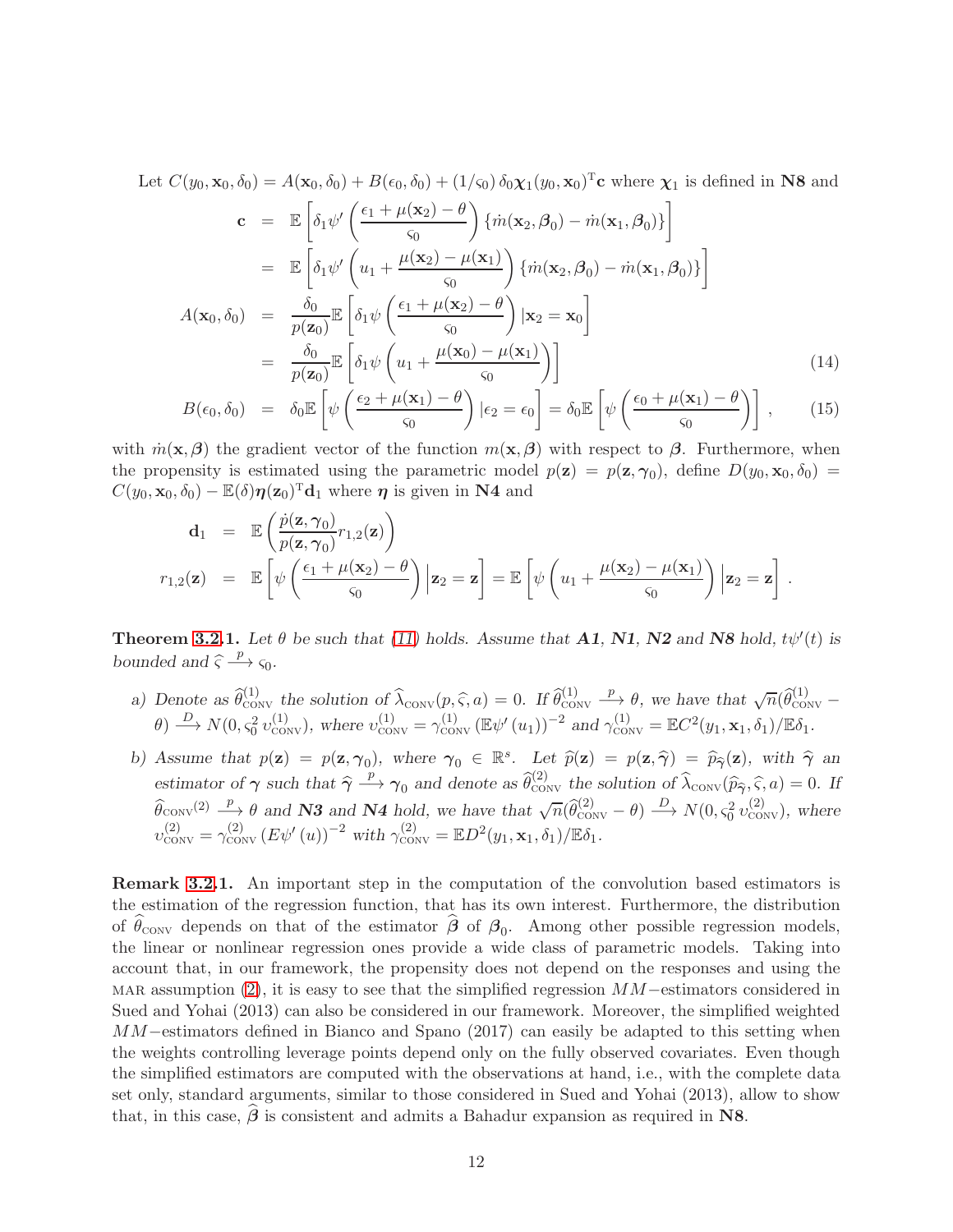### <span id="page-12-0"></span>4 A double protected and robust location estimator

In this section, we introduce an estimator of  $Q_y$  that will allow to provide reliable estimates either if the model on the regression function holds or if the model for the missing probability is correct. The proposed estimator is based in the augmented inverse probability weighting (aipw) method that was introduced, in the framework of casual inference, by Robins et al. (1994), Robbins (1999) and Scharfstein et al. (1999), see also Glynn and Quinn (2010). The aipw estimator has the attractive property that it is consistent whenever at least one of the models, the propensity or the regression one, is correctly specified. In this sense, aipw estimators are double protected.

Assume that  $\hat{\pi}(\mathbf{z})$  is an estimator of the missing probability when a model  $\pi(\mathbf{z})$  for the missing probability is postulated and denote as  $\hat{\pi}_i = \hat{\pi}(\mathbf{z}_i)$ . When missing data arise only on the responses, Wang and Qin (2010) introduced an augmented inverse probability weighted (aipw) estimator by estimating the conditional distribution of  $y_1$  given that  $x_1 = x$  using a kernel estimator. Their approach can be extended to the present setting in which missing covariates and responses arise, since the MAR assumption entails that  $G(y|\mathbf{z}) = \mathbb{E} (\mathbb{I}(y_1 \le y) | \mathbf{z}_1 = \mathbf{z}) = \mathbb{E} (\mathbb{I}(y_1 \le y) | \mathbf{z}_1 = \mathbf{z}, \delta_1 = 1).$ Hence, the aipw estimator of the marginal distribution is defined as follows

$$
\widehat{F}_{y,\text{AIPW}}(y) = \frac{1}{n} \sum_{i=1}^{n} \frac{\delta_i}{\widehat{\pi}(\mathbf{z}_i)} \mathbb{I}_{\{y_i \le y\}} + \left(1 - \frac{\delta_i}{\widehat{\pi}(\mathbf{z}_i)}\right) G_n(y|\mathbf{z}_i) ,\qquad (16)
$$

where

$$
G_n(y|\mathbf{z}) = \left\{ \sum_{\ell=1}^n K_1 \left( \frac{\mathbf{z}_{\ell} - \mathbf{z}}{a_n} \right) \delta_{\ell} \right\}^{-1} \sum_{j=1}^n K_1 \left( \frac{\mathbf{z}_j - \mathbf{z}}{a_n} \right) \delta_j \mathbb{I}_{\{y_j \leq y\}},
$$

with  $K_1 : \mathbb{R}^k \to \mathbb{R}$  a kernel function and  $a_n$  the smoothing parameter. Thus, the AIPW estimator of the distribution function  $F_y$  is the IPW estimator which is augmented with the information that the always observed covariates  $z$  provide about the outcomes  $y$  through a smooth estimator of the conditional distribution  $G(y|z)$ . In this sense, it is expected that this additional information would allow to obtain more accurate estimators than the ipw ones which do not depend on the regression model.

Denote as

<span id="page-12-1"></span>
$$
\zeta_j = \frac{\delta_j}{\hat{\pi}_j} \quad \text{and} \quad \varpi_j = \delta_j \sum_{i=1}^n (1 - \zeta_i) \frac{K_1\left(\frac{\mathbf{z}_j - \mathbf{z}_i}{a_n}\right)}{\sum_{\ell=1}^n K_1\left(\frac{\mathbf{z}_\ell - \mathbf{z}_i}{a_n}\right) \delta_\ell} \tag{17}
$$

Then, the aipw marginal distribution estimator can be written as a weighted empirical distribution

$$
\widehat{F}_{y,\text{AIPW}}(y) = \frac{1}{n} \sum_{j=1}^{n} \zeta_j \mathbb{I}_{\{y_j \leq y\}} + \frac{1}{n} \sum_{i=1}^{n} (1 - \zeta_i) G_n(y|\mathbf{z}_i) = \frac{1}{n} \sum_{j=1}^{n} (\zeta_j + \varpi_j) \mathbb{I}_{\{y_j \leq y\}} ,
$$

where the weights  $\zeta_j + \overline{\omega}_j$  depend on the missing indicator, the propensity estimator and the observed covariates  $z_i$ .

We will consider the following set of assumptions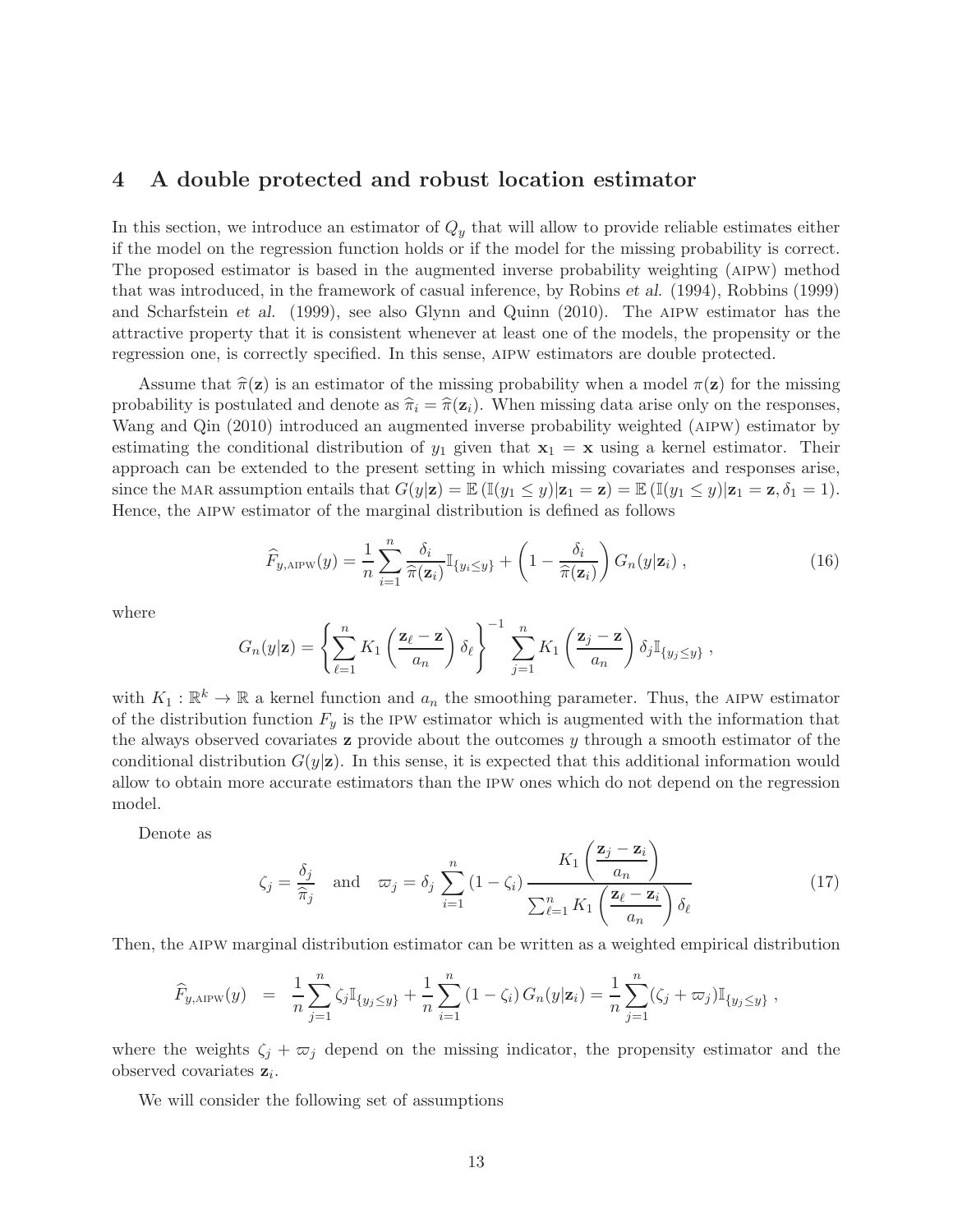**B1** inf<sub> $z \in S_z \pi(z) = i_\pi > 0$ , where  $S_z$  is the support of the distribution of  $z_1$ </sub>

**B2** sup<sub> $z \in S_z$ </sub>  $|\hat{\pi}(\mathbf{z}) - \pi(\mathbf{z})| \stackrel{a.s.}{\longrightarrow} 0.$ 

**B3** sup<sub>y∈R</sub> sup<sub>z∈C</sub>  $|G_n(y|\mathbf{z}) - G(y|\mathbf{z})| \stackrel{a.s.}{\longrightarrow} 0$  for any compact set  $C \subset S_{\mathbf{z}}$ .

It is worth noticing that the arguments used in the proof of Proposition 3.2.1 in Boente et al. (2009) allow to show that  $\sup_{y\in\mathbb{R}} \sup_{\mathbf{z}\in\mathcal{C}} |G_n(y|\mathbf{z}) - G(y|\mathbf{z})| \stackrel{a.s.}{\longrightarrow} 0$ , if  $a_n \to 0$  and  $n a_n^k / \log(n) \to +\infty$  and  $K_1(\mathbf{z})$  is a bounded Lipschitz function. Hence, assumption **B3** is fulfilled in this situation. On the other hand, assumptions  $B1$  and  $B2$  are similar to  $A1$  and  $A2$  and involve the postulated propensity and its estimator.

The next theorem shows that the marginal distribution estimators are consistent.

**Theorem [4.](#page-12-0)1.** Let  $(y_i, \mathbf{x}_i^T)$  $\{(\mathbf{x}_i^{\mathrm{T}}, \delta_i), 1 \leq i \leq n \text{ be } i.i.d. \text{ random vectors over } (\Omega, \mathcal{A}, \mathbb{P}), \mathbf{x}_i \in \mathbb{R}^d, \text{ such that } \mathcal{A} \in \mathbb{R}^d \text{ such that } \mathcal{A} \in \mathbb{R}^d \text{ such that } \mathcal{A} \in \mathbb{R}^d \text{ such that } \mathcal{A} \in \mathbb{R}^d \text{ such that } \mathcal{A} \in \mathbb{R}^d \text{ such that } \mathcal{A} \in \mathbb{R}^d \text{ such that } \mathcal{A} \$ that [\(1\)](#page-28-0) and [\(2\)](#page-30-0) hold. Assume that **B1** to **B3** hold. Then, we have that  $\|\widehat{F}_{y, \text{AIPW}} - F_y\|_{\infty} \xrightarrow{a.s.} 0$ and  $\Pi(\widehat{Q}_{y, \text{AIPW}}, Q_y) \stackrel{a.s.}{\longrightarrow} 0$ , where  $\Pi(P_1, P_2)$  stands for the Prohorov distance between  $P_1$  and  $P_2$ .

The estimator  $\widehat{F}_{u,\text{AIPW}}$  prevents from misspecifications in the propensity and does not suffer from misspecification of the regression model. Thus, it allows to define marginal estimators that inherit this property. Effectively, if  $\zeta_j$  and  $\varpi_j$  are defined as in [\(17\)](#page-12-1), an M−estimator  $\theta_{\text{AIPW}} = T_\rho(F_{y,\text{AIPW}})$ can be defined as the solution of  $\lambda_{\text{AIPW}}(\hat{\pi}, \hat{\varsigma}, a) = 0$  where

$$
\widehat{\lambda}_{\text{AIPW}}(\widehat{\pi}, \varsigma, a) = \frac{1}{n} \sum_{j=1}^{n} \left[ \zeta_j + \varpi_j \right] \psi \left( \frac{y_j - a}{\varsigma} \right) , \qquad (18)
$$

and  $\hat{\varsigma}$  is a previously computed estimator of the scale  $\varsigma_0$ , such as  $\hat{\varsigma} = S(\hat{Q}_{y,APW})$  with  $S(\cdot)$  given in [\(4\)](#page-4-1). Similar arguments to those considered in the proof of Theorem 4.1 in Bianco et al. (2010) allow to derive the following result.

Theorem [4.](#page-12-0)2 Let  $(y_i, \mathbf{x}_i^T)$  $\{(\mathbf{x}_i^T, \delta_i), 1 \leq i \leq n \text{ be } i.i.d. \text{ random vectors over } (\Omega, \mathcal{A}, \mathbb{P}), \mathbf{x}_i \in \mathbb{R}^d, \text{ such that }$ equations [\(1\)](#page-28-0) and [\(2\)](#page-30-0) hold. Assume that **B1** to **B3** hold. Let  $\psi : \mathbb{R} \to \mathbb{R}$  be a bounded, differentiable function with bounded derivative  $\psi'$ , such that  $\int |\psi'(u)|du < \infty$ . Furthermore, assume that  $\hat{\zeta} \stackrel{a.s.}{\longrightarrow} \zeta_0$ and that the function  $\lambda(a, s_0) = \mathbb{E}\psi((y_1 - a)/s_0)$  has a unique change of sign, in a neighbourhood of  $\theta = T_{\rho}(F_y)$ . Then, there exists a solution  $\widehat{\theta}_{\text{AIPW}}$  of  $\widehat{\lambda}_{\text{AIPW}}(\hat{\pi}, \hat{\varsigma}, a) = 0$ , such that  $\widehat{\theta}_{\text{AIPW}} \stackrel{a.s.}{\longrightarrow} \theta$ .

Remark [4.](#page-12-0)1. Note that assumptions A2, B2 and A3 require consistent estimators of the propensity and the regression function estimators in order to derive consistency results for the three families of marginal M−estimators. In this paper, we are also concerned about robustness of the marginal estimators, hence when considering the convolution–based estimator, it seems natural to estimate  $\mu(\mathbf{x})$  in a robust fashion as described in Remark [3.2.](#page-9-0)1.

## <span id="page-13-0"></span>5 Monte Carlo study

In this section, we present the results of a simulation study carried out to investigate the finitesample properties of the location estimators proposed in Section [3](#page-5-0) and [4,](#page-12-0) under a nonlinear regres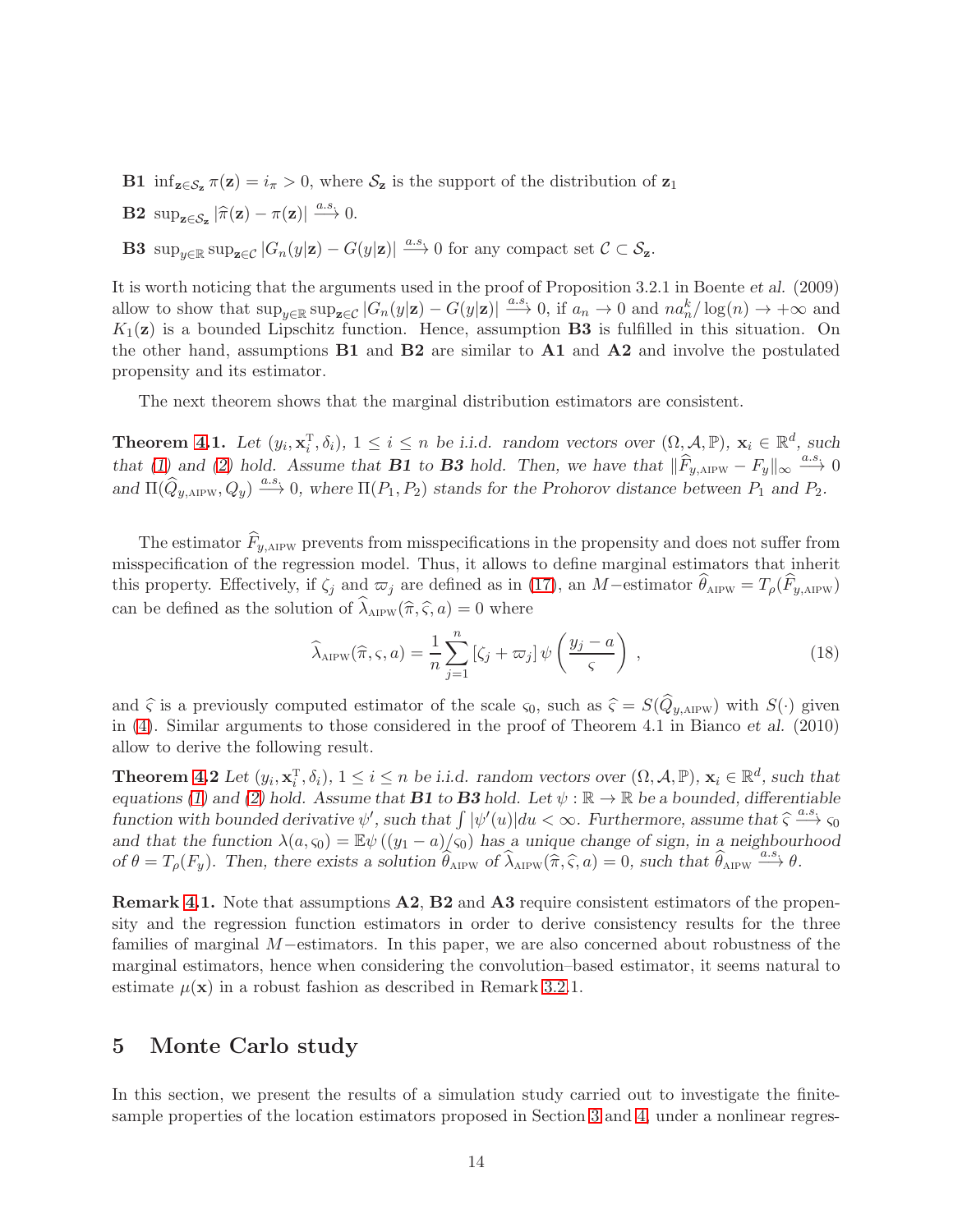sion model. The marginal location estimators  $\widehat{\theta} = T(\widehat{Q}_y)$  compared in this numerical study are the mean, the median and the M-location marginal related to the bisquare function  $\rho(u) = \rho^*(u/c)$ where  $\rho^*(u) = \min(3u^2 - 3u^4 + u^6, 1)$  and  $c = 4.685$ . The preliminary scale estimator needed for the M−location was taken as an S−estimator with  $b = 0.5$  and computed also using the Tukey's bisquare function with tuning constant  $c = 1.54764$ . In all cases, we carried out 1000 replications with samples of size  $n = 100$  and we considered clean and contaminated samples containing missing data.

The goal of this numerical experiment is two–fold, since we are concerned about robustness and double protection. On one side, as it is usual in robustness, we aim to compare the behaviour of the classical and robust estimators under contamination and under clean samples, but in the scenario where missing data arise in the responses and some of the covariates. On the other hand, by computing the estimators  $\theta_{IPW}$ ,  $\theta_{CONV}$  and  $\theta_{APW}$  defined in Sections [3.1,](#page-6-0) [3.2](#page-9-0) and [4,](#page-12-0) we are interested in studying the performance of the three proposals considered in this paper not only when the regression model and the missing probability are correctly modelled, but also when one of them is misspecified. Furthermore, our interest is not only to compare the inverse probability weighting procedure, the convolution–based method and the proposed aipw estimator between them, but also with that of the robust estimator that would be computed if the complete data set were available. Note that this last estimator, which corresponds to  $p(z) \equiv 1$ , cannot be computed in practice. However, one of our aims is to seek which of the proposals would give mean square errors closer to those obtained if there were no missing values.

As mentioned in Sections [3](#page-5-0) and [4,](#page-12-0) the estimators  $\theta_{IPW}$ ,  $\theta_{CONV}$  and  $\theta_{AIPW}$  depend on the choice of the propensity estimator  $\hat{p}$ . For that reason, we also compare the performance of the location estimators when different missingness estimators are considered. First of all, the location estimators are computed assuming that the propensity is known, i.e.,  $\hat{p} = p$ . Even though this setting may seem unrealistic, it is computed for comparison purposes since it allows to analyse the influence of estimating the propensity on the location estimator. We also use a parametric model to fit the propensity, that is,  $p(z)$  is estimated using the true logistic model generating the missing observations. This case is labelled as  $\hat{p} = \hat{p}_{\text{log}}$  in all Tables and Figures. As mentioned in Remark [3.1.](#page-6-0)1, the ipw marginal location estimator computed estimating the missing probability with a kernel estimator is more efficient than that computed with the true propensity and this fact should be reflected in our numerical results. For that reason, we also consider a kernel estimator based on the Epanechnikov kernel with smoothing parameter chosen using a cross–validation criterion to estimate the propensity. This case will be denoted as  $\hat{p} = \hat{p}_K$ .

Finally, the augmented inverse probability weighted estimator  $\theta_{\text{AIPW}}$  involves an additional smoothing step to estimate the conditional distribution  $G(y|\mathbf{z})$ . The kernel smoother  $G_n(y|\mathbf{z})$ was computed using a biweight kernel  $K_1(t) = 15(1-t^2)^2/16 \mathbb{I}_{(-1,1)}(t)$  with bandwidth  $a_n = n^{-1/3}$ as suggested in Wang and Qin (2010).

To evaluate the performance of the estimators under misspecification, we considered two possible situations. In the first one, we estimate the missing probability as if the model were a missing completely at random (MCAR) model, i.e.,  $p(z) = p$ , instead of the true logistic one that generates the missing variables  $\delta_i$ . In all Tables and Figures,  $\hat{p}_c$  corresponds to the situation where the estimated missing probability is based on a mcar. In the second misspecification case, the regression model was assumed to be linear instead of the true nonlinear one.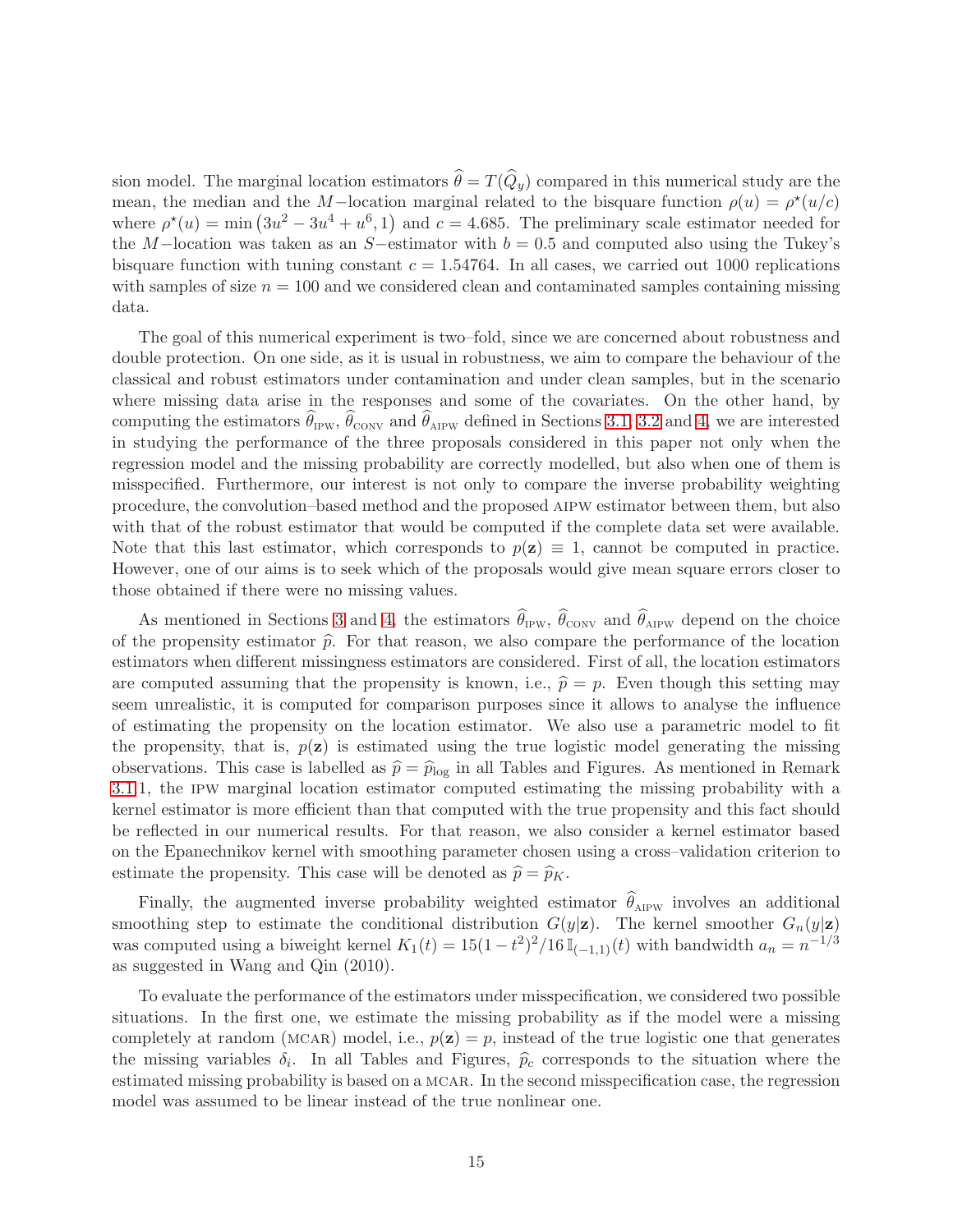#### 5.1 Simulation settings

As mentioned above, we report here the marginal estimators performance under a nonlinear regression model. We first generate observations such that

<span id="page-15-0"></span>
$$
y_i = \mu(\mathbf{x}_i) + \epsilon_i = \beta_2 x_{2,i} + \beta_3 \exp(\beta_1 x_{1,i}) + \epsilon_i \quad 1 \le i \le n,
$$
\n(19)

where  $\mathbf{x}_i = (x_{1,i}, x_{2,i}), \boldsymbol{\beta}_0 = (\beta_1, \beta_2, \beta_3) = (2, 0.1, 5)$ . The errors  $\epsilon_i$  are i.i.d.  $N(0, 1)$  and independent of the covariates  $\mathbf{x}_i$  in the non–contaminated case, denoted  $C_0$ , that is the errors scale  $\sigma_0$  equals 1. The distributions of  $x_{1,i}$  and  $x_{2,i}$  are  $\mathcal{U}(0,1)$  and  $N(0,1)$ , respectively. The considered contamination, denoted  $C_1$ , is such that 10% of the responses are replaced by  $2(\beta_2 x_{2,i} + \beta_3 \exp(\beta_1 x_{1,i}))$ to obtain observations with large residuals, that is, we generate vertical outliers. Even when this contamination scheme does not generate identically distributed observations as in the gross–errors model, this kind of outliers are very harmful (see Fasano, 2009, and Bianco and Spano, 2017) justifying our choice.

It is worth noticing that, even when the regression errors are normally distributed, under model [\(19\)](#page-15-0) the marginal distribution of the responses is not symmetric. For that reason, we have computed the target functionals, corresponding to clean samples, using 100 replications of samples of size 10<sup>6</sup> . In this way, the approximated marginal values have a standard error smaller than 0.0015. The obtained values are reported in Table [1](#page-15-1) and are considered as target quantities when computing the bias and the mean square error of our estimators.

Table 1: Target marginal values under the nonlinear model [\(19\)](#page-15-0).

<span id="page-15-1"></span>

| T(F) | Mean   | Median | $M$ – est. |
|------|--------|--------|------------|
|      | 16.030 | 13.690 | 15.399     |

We consider the following missing setting denoted  $\mathcal{M}(H)$ . Given a sample following the model [\(19\)](#page-15-0), we set  $(y_i, x_{2,i})$  as missing if  $\delta_i = 0$ , where  $\delta_i$  is a Bernoulli variable with success probability  $p(x_1) = \mathbb{P}(\delta_i = 1 | x_1) = 1 / \{1 + \exp[-0.2x_1 - 0.2]\}.$  Hence,  $\mathbf{z}_i = x_{1,i}$  and  $\mathbf{z}_i^{(m)} = (y_i, x_{2,i})^{\mathrm{T}}.$  Under  $\mathcal{M}(H)$  the proportion of missing data is around a 25%.

As mentioned above, to have a benchmark allowing to study the loss of the different marginal estimators when missing values occur, we have computed the estimators with the original sample, that is, taking  $\mathbb{P}(\delta_i = 1 | \mathbf{z}_i) \equiv 1$ . To identify the obtained results, the label  $\mathcal{M}(1)$  is used in all Tables and Figures.

Taking into account the MAR assumption, the robust estimator of the regression parameter  $\beta$ may be computed using a simplified MM−estimator which leads to a consistent procedure (see Remark [3.2.](#page-9-0)1). We choose as  $\rho$ -function the bisquare function with tuning constant such that it will achieve  $95\%$  efficiency under normal errors.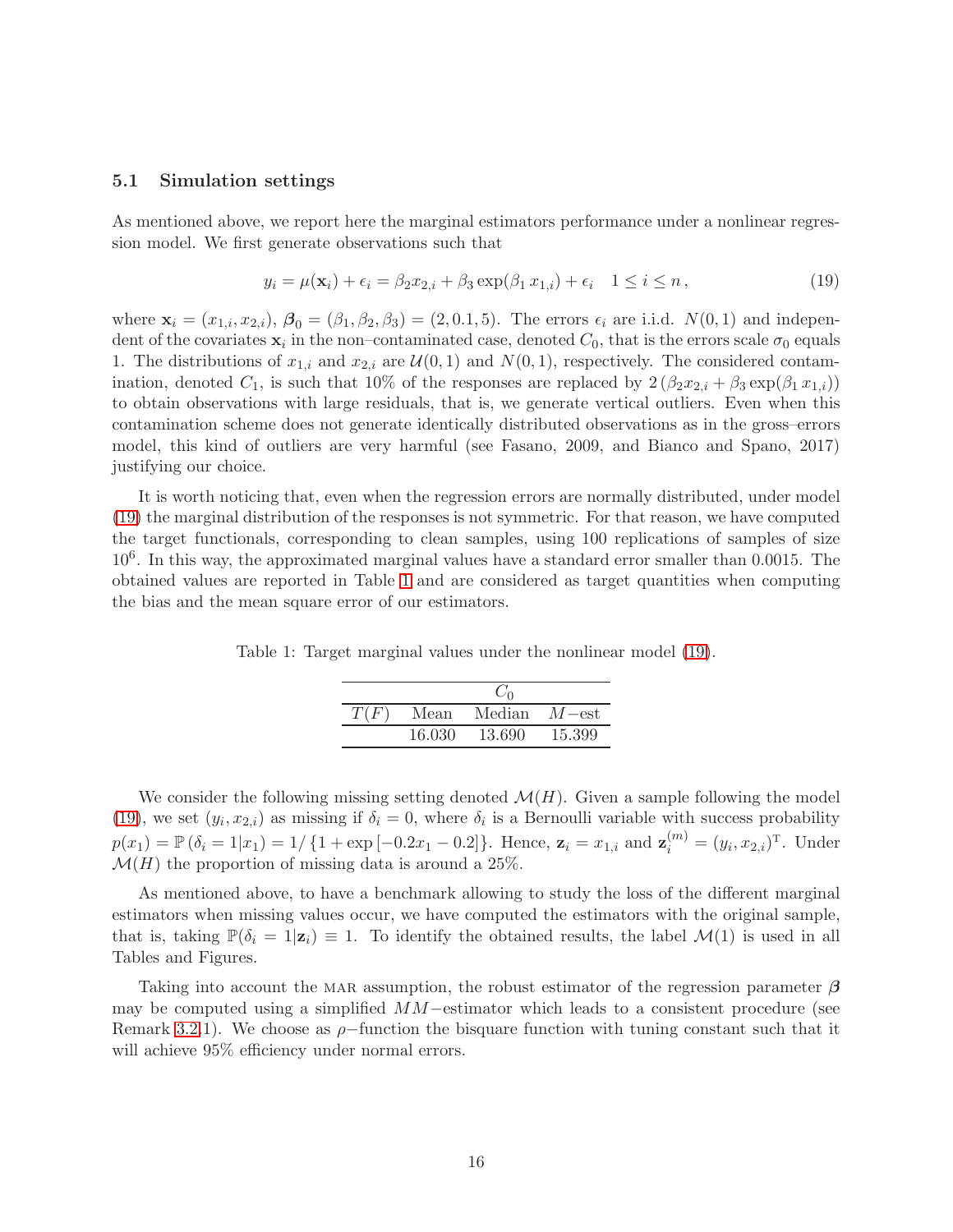#### 5.2 Simulation results

We report the bias, standard deviation and mean square error of the considered marginal estimators. Besides, to evaluate only the effect of the missingness and the advantage of the given methods we compute two measures which allow to compare the effect on the estimators of both the contamination and the missingness. For simplicity, let  $T(F)$  be the functional to be studied and denote as  $\theta_{j,0} = T(Q_{y,n})$  the estimate obtained in the j−replication under  $C_0$  when all the data are available, i.e., under  $\mathcal{M}(1)$ . Furthermore, for any missing scheme  $\mathcal{M}$ , propensity estimator method  $\hat{p}$  and contamination  $C_s$ , let  $\theta_{j,\widehat{p},s}$  be the estimator, either  $T(Q_{IPW})$ ,  $T(Q_{CONV})$  or  $T(Q_{APW})$ , obtained for the  $j$ −th replication. Then, we define

$$
L^{1,0} = \frac{1}{1000} \sum_{j=1}^{1000} |\hat{\theta}_{j,\widehat{p},s} - \widehat{\theta}_{j,0}| \qquad L^{2,0} = \frac{1}{1000} \sum_{j=1}^{1000} (\widehat{\theta}_{j,\widehat{p},s} - \widehat{\theta}_{j,0})^2.
$$

We also introduce the following measures to evaluate only the effect of the missingness on the estimation procedures and the advantage of the given methods

$$
L^{1} = \frac{1}{1000} \sum_{j=1}^{1000} |\hat{\theta}_{j,\hat{p},s} - \hat{\theta}_{j,s}| \qquad L^{2} = \frac{1}{1000} \sum_{j=1}^{1000} (\hat{\theta}_{j,\hat{p},s} - \hat{\theta}_{j,s})^{2},
$$

where  $\theta_{j,s}$  stands for the estimate obtained in the j-replication under  $C_s$  when all the data are available. These last two measures evaluate just the effect of the missingness on the estimate, while  $L^{1,0}$  and  $L^{2,0}$  combines the effect that outliers and missing data have on the resulting estimator when taking  $s = 1$ .

The obtained results are summarized in Tables [2](#page-17-0) to [5.](#page-22-1) More precisely, Tables [2](#page-17-0) and [3](#page-18-0) report bias and mean square error under  $C_0$  and  $C_1$  under the true nonlinear model and when the model is misspecified and fitted as a linear one, respectively. On the other hand, Tables [4](#page-21-0) and [5](#page-22-1) report the new summary measures  $L^{1,0}$ ,  $L^{2,0}$ ,  $L^{1}$  and  $L^{2}$  under  $C_{0}$  and  $C_{1}$  when the true model is fitted and under misspecification, respectively.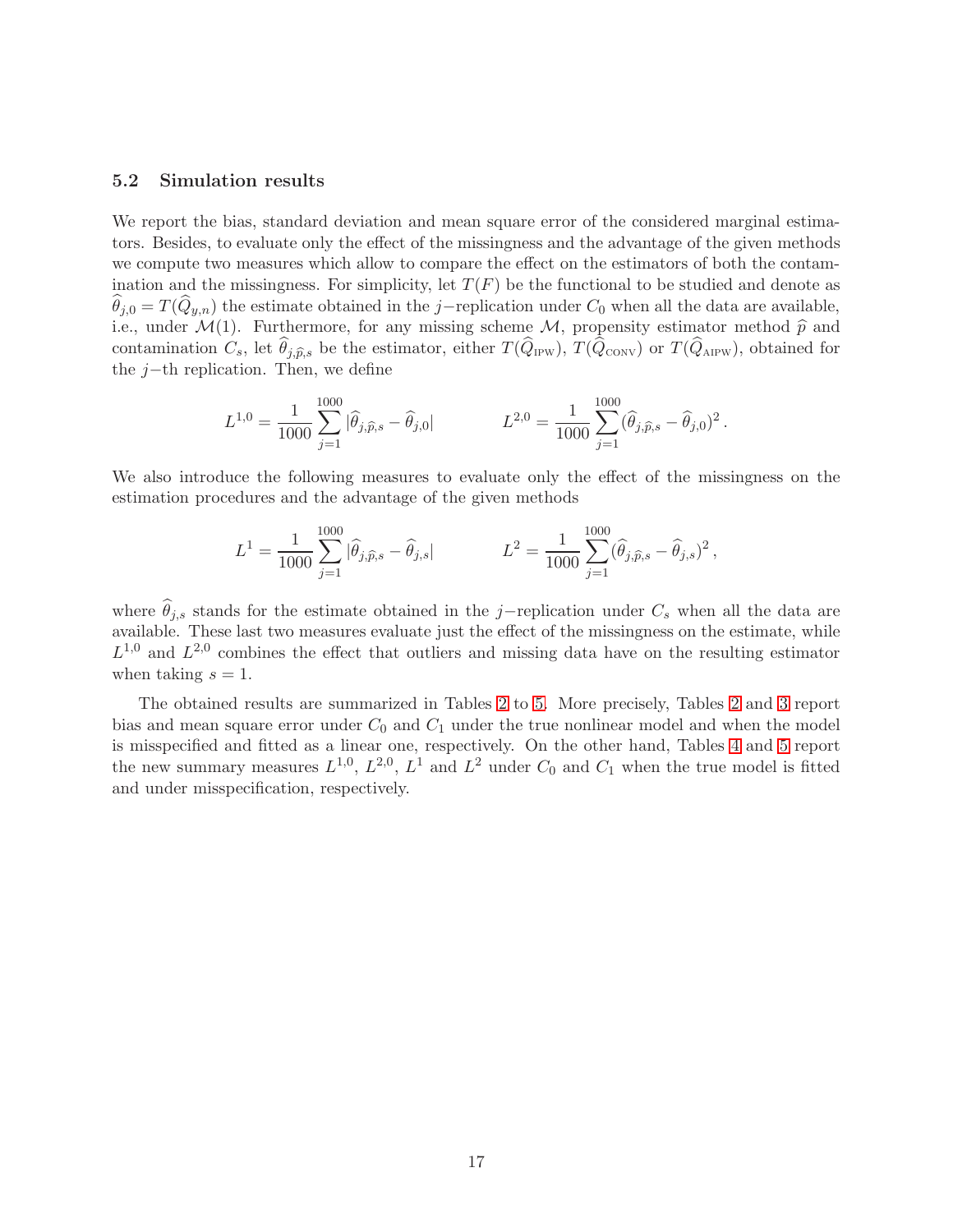|                                   |                   |                     | $C_0$              |                      |                                                                        | $\overline{C_1}$   |                     |
|-----------------------------------|-------------------|---------------------|--------------------|----------------------|------------------------------------------------------------------------|--------------------|---------------------|
| T(F)                              |                   | <b>Bias</b>         | sd                 | $\overline{\rm MSE}$ | <b>Bias</b>                                                            | sd                 | <b>MSE</b>          |
|                                   |                   |                     |                    |                      | $\mathcal{M}(1)$                                                       |                    |                     |
| Mean                              |                   | $-0.011$            | 0.909              | 0.827                | 1.599                                                                  | 1.038              | 3.636               |
| Median                            |                   | 0.018               | 1.306              | 1.707                | 1.001                                                                  | 1.370              | 2.881               |
| $M$ -est                          |                   | $-0.075$            | 1.158              | 1.347                | 0.674                                                                  | 1.193              | 1.879               |
|                                   |                   |                     |                    |                      |                                                                        |                    |                     |
|                                   |                   |                     |                    |                      | $\mathcal{M}(H)$ , $\widehat{p} = p$                                   | 1.235              |                     |
| Mean                              | <b>IPW</b>        | 0.035               | 1.079              | 1.166                | 1.652                                                                  |                    | 4.253               |
| Mean                              | CONV              | $\,0.035\,$         | 1.079              | 1.166                | 1.651                                                                  | 1.233              | 4.244               |
| Mean                              | AIPW              | $-0.008$<br>0.121   | 0.914              | 0.836                | 1.607<br>1.099                                                         | 1.062              | 3.709               |
| Median                            | $\mathrm{IPW}$    |                     | $1.\overline{581}$ | $2.\overline{514}$   |                                                                        | $1.\overline{670}$ | 3.996               |
| Median                            | CONV              | 0.107               | 1.556              | 2.432                | 1.487                                                                  | 1.683              | 5.044               |
| Median                            | AIPW              | 0.033               | 1.335              | 1.784                | 1.014                                                                  | 1.423              | 3.055               |
| $\overline{M}$ -est               | $\mathrm{IPW}$    | $-0.045$            | $\overline{1.377}$ | 1.898                | 0.723                                                                  | $1.\overline{412}$ | 2.516               |
| $M$ -est                          | CONV              | $-0.041$            | 1.372              | 1.885                | 1.317                                                                  | 1.408              | 3.716               |
| $M$ – est                         | AIPW              | $-0.075$            | 1.162              | 1.357                | 0.677                                                                  | 1.210              | 1.922               |
|                                   |                   |                     |                    |                      | $\overline{\mathcal{M}(H)}$ , $\widehat{p} = \widehat{p}_{\text{log}}$ |                    |                     |
| Mean                              | <b>IPW</b>        | $-0.009$            | 0.915              | 0.838                | 1.605                                                                  | 1.064              | 3.709               |
| Mean                              | CONV              | $-0.009$            | 0.915              | 0.838                | 1.604                                                                  | $1.061\,$          | 3.699               |
| Mean                              | AIPW              | $-0.009$            | 0.913              | 0.833                | 1.605                                                                  | 1.060              | 3.702               |
| Median                            | $\mathrm{IPW}$    | 0.038               | $\overline{1.371}$ | $1.\overline{882}$   | 1.020                                                                  | $1.\overline{458}$ | $3.\overline{166}$  |
| Median                            | CONV              | 0.023               | $1.323\,$          | 1.752                | 1.415                                                                  | 1.450              | 4.107               |
| Median                            | <b>AIPW</b>       | 0.026               | $1.330\,$          | 1.770                | 1.012                                                                  | 1.422              | 3.045               |
| $\overline{M}$ -est               | $IPW$             | $-0.084$            | $1.\overline{178}$ | $1.\overline{394}$   | 0.673                                                                  | $1.\overline{217}$ | 1.933               |
| $M$ – est                         | CONV              | $-0.079$            | 1.171              | 1.378                | 1.279                                                                  | 1.215              | 3.113               |
| $M$ -est                          | AIPW              | $-0.076$            | 1.161              | 1.354                | 0.676                                                                  | 1.209              | 1.917               |
|                                   |                   |                     |                    | $\mathcal{M}(H),$    | $\widehat{p}=\widehat{p}_K$                                            |                    |                     |
| Mean                              | $\mathrm{IPW}$    | 0.268               | 0.941              | 0.956                | 1.910                                                                  | 1.091              | 4.838               |
| Mean                              | CONV              | 0.268               | 0.940              | 0.956                | 1.908                                                                  | 1.089              | 4.828               |
| Mean                              | AIPW              | 0.003               | 0.913              | 0.833                | 1.620                                                                  | 1.061              | 3.748               |
| Median                            | $\mathrm{IPW}$    | $0.\bar{4}2\bar{7}$ | $\overline{1.385}$ | 2.100                | $1.\overline{383}$                                                     | $\overline{1.482}$ | $\sqrt{4.109}$      |
| Median                            | CONV              | 0.400               | 1.344              | 1.967                | 1.799                                                                  | 1.468              | 5.390               |
| Median                            | AIPW              | 0.033               | 1.337              | 1.788                | 1.017                                                                  | 1.416              | 3.039               |
| $\overline{M-{\textnormal{est}}}$ | $\mathrm{IPW}$    | 0.263               | $\overline{1.169}$ | 1.435                | 1.017                                                                  | 1.228              | $2.\overline{543}$  |
| $M$ -est                          | CONV              | 0.265               | 1.166              | 1.431                | 1.608                                                                  | 1.219              | 4.072               |
| $M$ -est                          | <b>AIPW</b>       | $-0.067$            | 1.162              | 1.356                | 0.686                                                                  | 1.209              | 1.932               |
|                                   |                   |                     |                    | $\mathcal{M}(H)$     | $\widehat{p} = \widehat{p}_c$                                          |                    |                     |
| Mean                              | $\mathrm{IPW}$    | 1.150               | 1.099              | 2.532                | 2.882                                                                  | 1.277              | 9.934               |
| Mean                              | CONV              | 1.150               | 1.099              | 2.532                | 2.882                                                                  | 1.277              | 9.934               |
| Mean                              | AIPW              | 0.042               | 0.913              | 0.835                | 1.662                                                                  | 1.062              | 3.890               |
| Median                            | $_{\mathrm{IPW}}$ | 1.725               | $\overline{1.708}$ | $5.\overline{894}$   | 2.721                                                                  | $\overline{1.792}$ | $\overline{10.614}$ |
| Median                            | CONV              | 1.691               | 1.676              | 5.669                | 3.111                                                                  | 1.770              | 12.811              |
| Median                            | AIPW              | 0.061               | 1.333              | 1.781                | 1.061                                                                  | 1.422              | 3.148               |
| $\overline{M}$ -est               | $_{\mathrm{IPW}}$ | $1.\overline{318}$  | $1.307\,$          | 3.446                | 2.105                                                                  | $1.\overline{400}$ | $6.\overline{389}$  |
| $M$ -est                          | CONV              | 1.321               | $1.305\,$          | 3.448                | 2.639                                                                  | 1.368              | 8.836               |
| $M$ -est                          | AIPW              | $-0.034$            | $1.164\,$          | 1.357                | 0.722                                                                  | 1.211              | 1.989               |
|                                   |                   |                     |                    |                      |                                                                        |                    |                     |

<span id="page-17-0"></span>Table 2: Summary measures for the marginal parameters under  $\mathcal{M}(H)$  and  $\mathcal{M}(1)$ , for the nonlinear model [\(19\)](#page-15-0). The last block of rows denoted  $\hat{p} = \hat{p}_c$  corresponds to misspecification on the propensity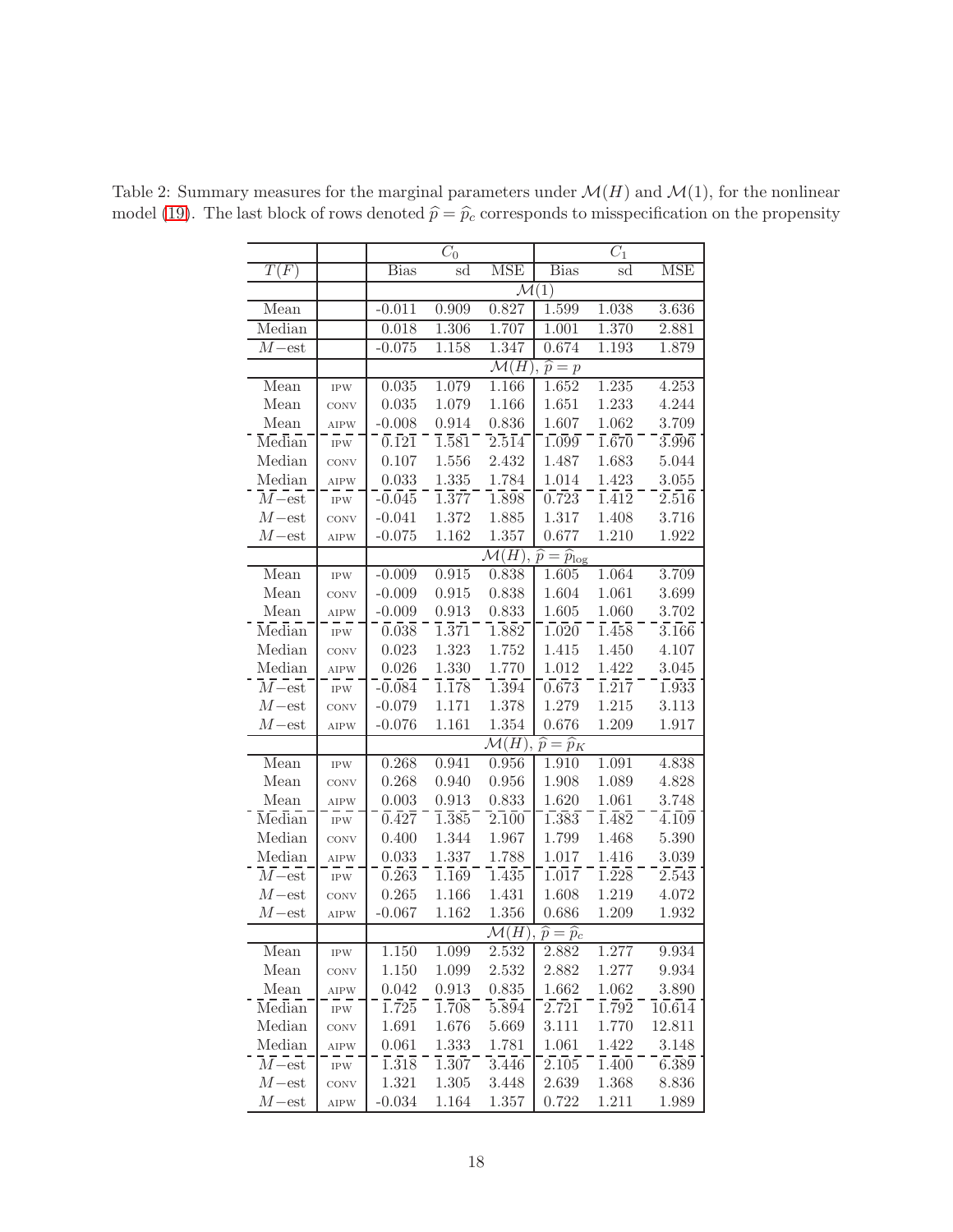|                                   |             | $\overline{C_0}$   |                    |                    | $\overline{C_1}$                   |                    |                    |  |
|-----------------------------------|-------------|--------------------|--------------------|--------------------|------------------------------------|--------------------|--------------------|--|
| $\overline{T(F)}$                 |             | <b>Bias</b>        | sd                 | <b>MSE</b>         | <b>Bias</b>                        | sd                 | <b>MSE</b>         |  |
|                                   |             |                    |                    | $\widehat{p} =$    | $\mathcal{P}$                      |                    |                    |  |
| Mean                              | <b>IPW</b>  | 0.035              | 1.079              | 1.166              | 1.652                              | 1.235              | 4.253              |  |
| Mean                              | CONV        | $-0.037$           | 1.079              | 1.166              | 1.573                              | 1.231              | 3.991              |  |
| Mean                              | <b>AIPW</b> | $-0.008$           | 0.914              | 0.836              | 1.607                              | 1.062              | 3.709              |  |
| Median                            | <b>IPW</b>  | 0.121              | $1.\overline{581}$ | $2.\overline{514}$ | 1.099                              | 1.670              | 3.996              |  |
| Median                            | CONV        | 2.285              | 1.609              | 7.812              | 3.548                              | 1.652              | 15.317             |  |
| Median                            | <b>AIPW</b> | 0.033              | 1.335              | 1.784              | 1.014                              | 1.423              | 3.055              |  |
| $\overline{M}$ –est               | <b>IPW</b>  | $-0.045$           | $\overline{1.377}$ | 1.898              | 0.723                              | $1.\overline{412}$ | $2.\overline{516}$ |  |
| $M$ – est                         | CONV        | 0.605              | 1.149              | 1.687              | 1.773                              | 1.244              | 4.690              |  |
| $M$ -est                          | <b>AIPW</b> | $-0.075$           | 1.162              | 1.357              | 0.677                              | 1.210              | 1.922              |  |
|                                   |             |                    |                    |                    | $\widehat{p} = \widehat{p}_{\log}$ |                    |                    |  |
| Mean                              | <b>IPW</b>  | $-0.009$           | 0.915              | 0.838              | 1.605                              | 1.064              | 3.709              |  |
| Mean                              | CONV        | $-0.101$           | 0.914              | 0.846              | 1.504                              | 1.058              | 3.381              |  |
| Mean                              | <b>AIPW</b> | $-0.009$           | 0.913              | 0.833              | 1.605                              | 1.060              | 3.702              |  |
| Median                            | <b>IPW</b>  | 0.038              | $\overline{1.371}$ | $1.\overline{882}$ | 1.020                              | 1.458              | $3.\overline{166}$ |  |
| Median                            | CONV        | 2.200              | 1.379              | 6.740              | 3.481                              | 1.430              | 14.164             |  |
| Median                            | <b>AIPW</b> | 0.026              | 1.330              | 1.770              | 1.012                              | 1.422              | 3.045              |  |
| $\overline{M-{\textnormal{est}}}$ | <b>IPW</b>  | $-0.084$           | $\overline{1.178}$ | $1.\overline{394}$ | 0.673                              | $1.\overline{217}$ | 1.933              |  |
| $M$ – est                         | CONV        | 0.533              | 0.969              | 1.223              | 1.711                              | 1.065              | 4.062              |  |
| $M$ —est                          | <b>AIPW</b> | $-0.076$           | 1.161              | 1.354              | 0.676                              | 1.209              | 1.917              |  |
|                                   |             |                    |                    |                    | $\widehat{p} = \widehat{p}_K$      |                    |                    |  |
| Mean                              | <b>IPW</b>  | 0.268              | 0.941              | 0.956              | 1.910                              | 1.091              | 4.838              |  |
| Mean                              | CONV        | 0.217              | 0.940              | 0.931              | 1.854                              | 1.088              | 4.623              |  |
| Mean                              | <b>AIPW</b> | 0.003              | 0.913              | 0.833              | 1.620                              | 1.061              | 3.748              |  |
| Median                            | $IPW$       | $0.\overline{427}$ | $1.\overline{385}$ | 2.100              | $1.\overline{383}$                 | 1.482              | 4.109              |  |
| Median                            | CONV        | 2.621              | 1.386              | 8.788              | 3.877                              | 1.433              | 17.084             |  |
| Median                            | <b>AIPW</b> | 0.033              | 1.337              | 1.788              | 1.017                              | 1.416              | 3.039              |  |
| $\overline{M}$ -est               | $IPW$       | $\overline{0.263}$ | $\overline{1.169}$ | 1.435              | 1.017                              | $1.\overline{228}$ | $2.\overline{543}$ |  |
| $M$ -est                          | CONV        | 0.870              | 0.998              | 1.753              | 2.031                              | 1.088              | 5.309              |  |
| $M$ -est                          | <b>AIPW</b> | $-0.067$           | 1.162              | 1.356              | 0.686                              | 1.209              | 1.932              |  |

<span id="page-18-0"></span>Table 3: Summary measures for the marginal parameters under  $\mathcal{M}(H)$  and the nonlinear model [\(19\)](#page-15-0), when the regression model is misspecified.

We first summarize the results under  $C_0$  in terms of the classical measures, i.e., bias, standard deviation and mean square error. As shown in Table [2,](#page-17-0) the bias of the augmented inverse probability weighting estimator is smaller than that of  $\theta_{IPW}$  and  $\theta_{CONV}$ , when the propensity model is estimated using the correct model or with kernels. The only exception corresponds to the median that is estimated with a smaller biased when the correct missing probability model is specified and the convolution–based method is used. As expected, under propensity misspecification, the bias of both  $\theta_{\rm IPW}$  and  $\theta_{\rm CONV}$  are enlarged, while  $\theta_{\rm AIPW}$  still leads to reliable bias results. It should be noted that even when using a kernel approach to estimate the propensity, the aipw procedure leads to smaller biases and standard deviations than the ipw method, which, in this case, also provides consistent estimators.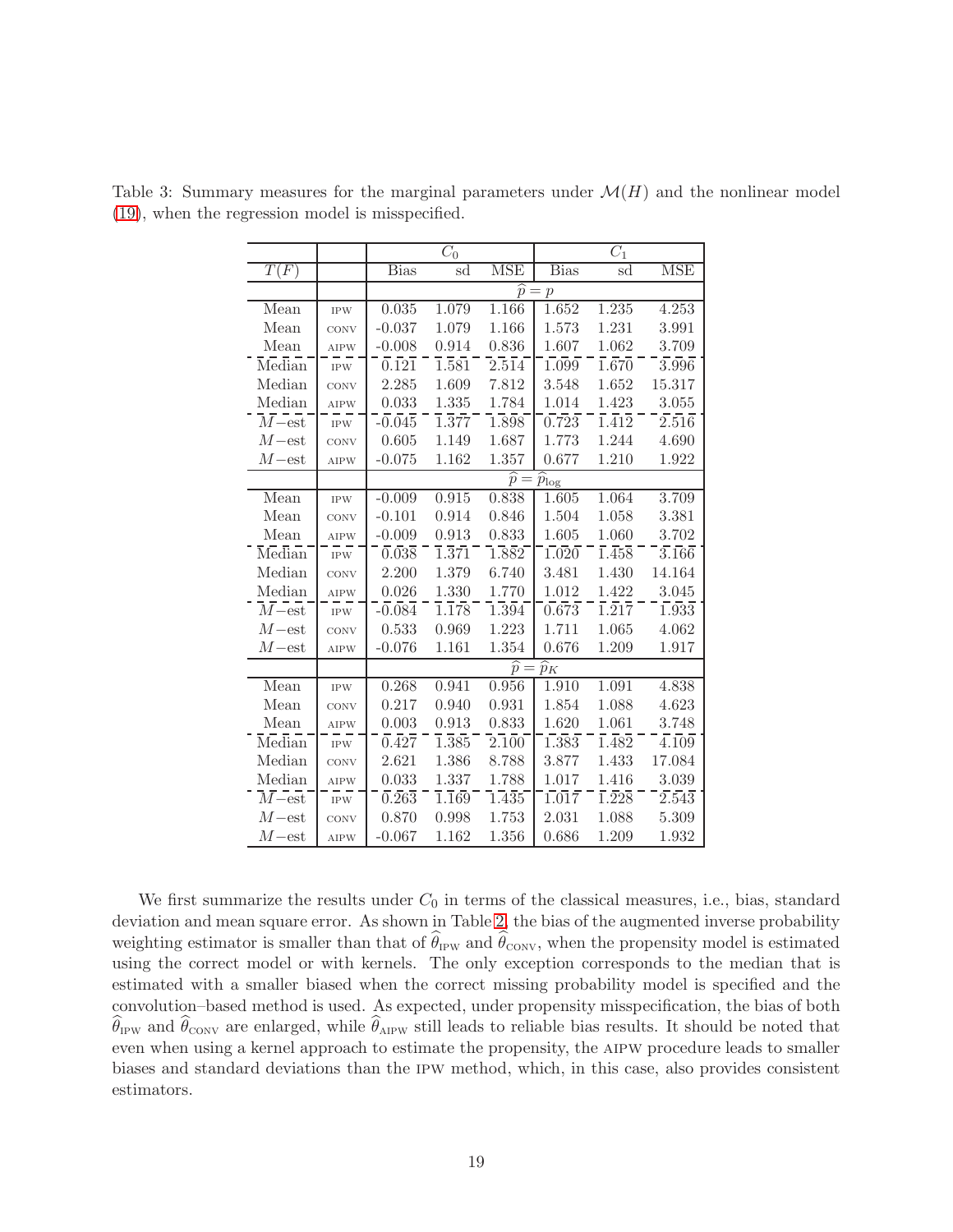In Table [2](#page-17-0) we also observe that the AIPW procedure always results in more efficient estimators. The only exception corresponds to the median when the estimation procedure is the convolution– based method and both, the regression and propensity models, are correctly specified. The mean square error of the estimators based on the aipw are the smallest, except for the referred case of the median. The bias and the mean square errors of the M−estimators are plotted in Figure [1.](#page-19-0) The black dotted points correspond to the summary measures of  $\theta_{IPW}$ , the red stars to those of  $\widehat{\theta}_{\text{conv}}$ , while the blue triangles indicate the results obtained when using the AIPW procedure. In particular, the left panels of Figure [1](#page-19-0) show the great impact of propensity misspecification on the estimators obtained with the convolution–based method. At the same time, this figure reveals the gain in bias and MSE of the M−estimators based on the augmented inverse probability weighting method. Table [3,](#page-18-0) where the results under misspecification of the regression model are exhibited, shows that when the propensity is estimated with the right model or with kernels, the bias and the MSE of the estimators computed with the aipw approach are the smallest ones.



<span id="page-19-0"></span>Figure 1: Bias (upper plots) and MSE (lower plots) of the  $M-$ location estimator under  $C_0$  and  $C_1$ for the nonlinear model [\(19\)](#page-15-0). The summary measures for  $\hat{\theta} = T_{\rho}(\hat{Q}_y)$  for  $\hat{Q}_y = \hat{Q}_{y,\text{IPW}}, \hat{Q}_{y,\text{CONV}}$  and  $\hat{Q}_{\nu,\text{AIPW}}$  are given in black dotted points, red stars and blue filled triangles, respectively.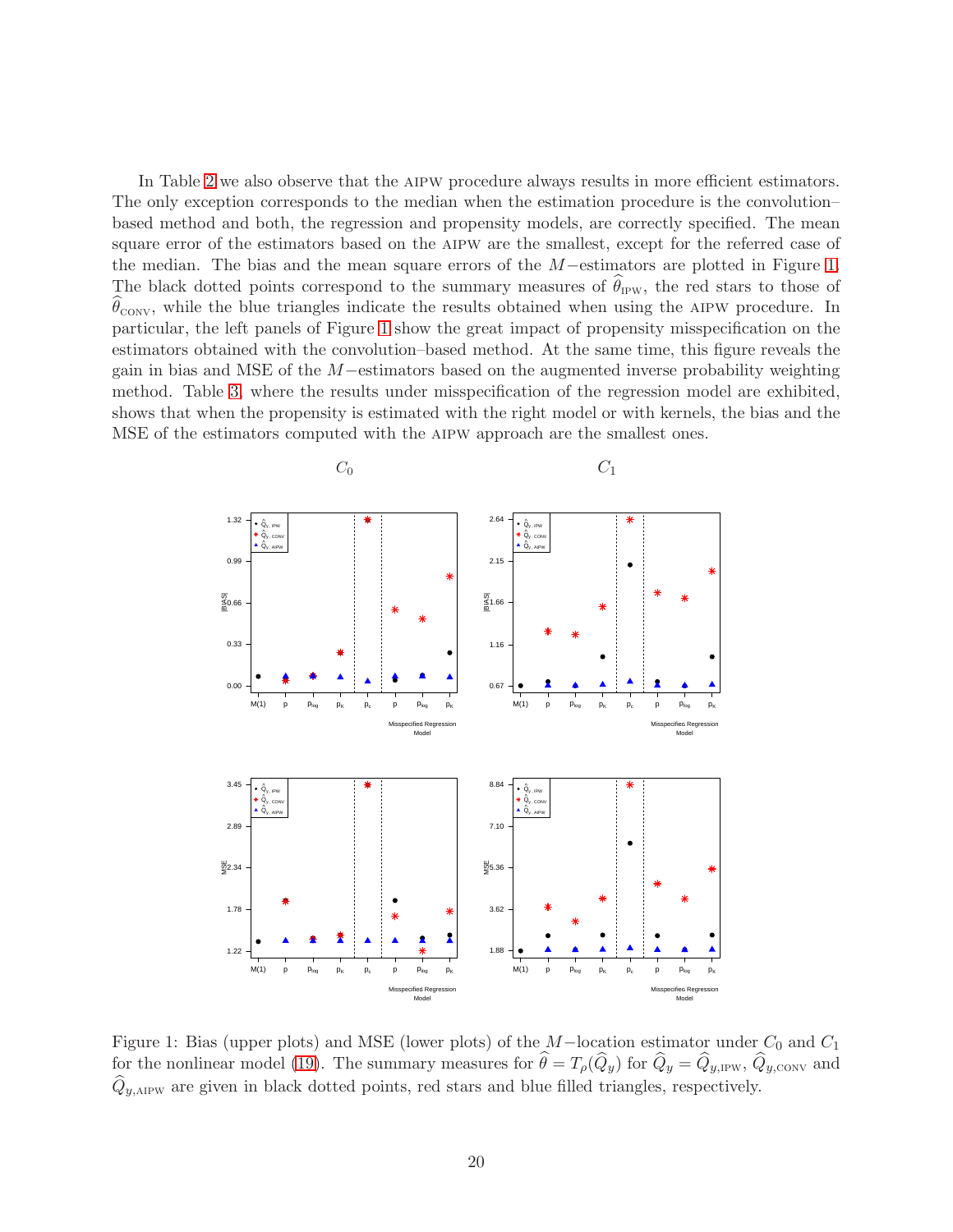If we restrict our comparison to the ipw and convolution–based methods, Table [2](#page-17-0) also shows that in most situations either for the mean, the median or the M−estimator, the standard deviations obtained with the convolution–based method are smaller or equal than those obtained with the inverse probability weighting procedure, when the regression model is correct and no matter if the propensity is estimated or not and if its estimation is based on a correct model or on a misspecified one. The same assertion can be made with respect to mean square error of the three location measures considered, except for the case of the M−estimator when the propensity is misspecified, due to an increase of the bias of the estimator based on the convolution method.

Under  $C_1$ , the results go in the same direction. Indeed, from Table [2,](#page-17-0) we can conclude that the MSE and the standard deviations of the estimators based on aipw method are the smallest ones. Regarding the bias of the <sup>M</sup>−estimators, the aipw estimators outperform the other two procedures when the propensity is estimated through kernels or even if the missing probability model is misspecified. Besides, the right panels of Figure [1](#page-19-0) illustrate the greater stability of the M−estimators based on the AIPW method either in terms of bias or MSE when comparing them with the ipw and convolution–based methods. Furthermore, when the regression model is misspecified, as reported in Table [3,](#page-18-0) the aipw method leads to estimators with the lowest MSE values, as expected.

Now, focusing on the new measures  $L^2$  and  $L^{20}$ , Tables [4](#page-21-0) and [5](#page-22-1) show that, under  $C_0$  and  $C_1$ , in the majority of the analysed situations, the estimators based on the augmented inverse probability weighting method achieve the lowest  $L^2$  values. This is still valid when only one of the models, i.e., the regression or the propensity model, is correctly specified. When the effect on the estimators of both the contamination and the missingness is measured through  $L^1$  and  $L^{10}$ , the conclusions are almost similar.

In conclusion, regarding the performance of the M−location estimators, the augmented inverse probability weighting procedure improves the performance of the estimators. More precisely, under the true regression and propensity models,  $\theta_{\text{APW}}$  outperforms  $\theta_{\text{IPW}}$  and  $\theta_{\text{CONV}}$  in bias and the mean square error, for clean and contaminated samples. The same assertion holds under misspecification of the propensity or the regression model. Only a smaller mean square error has been observed in our simulation study for  $\theta_{\rm conv}$  when the regression is incorrectly specified and the propensity is estimated under the true logistic model, even though the bias is very large (see Figure [1\)](#page-19-0). This reduction can be explained by a decrease of around 10% in the standard deviation. However, the inverse probability weighting and the convolution based estimators show their weakness to estimate the marginal location, when one of the models is misspecified. For all these reasons and taking into account the stability of the M−estimator under contamination, it is better to bet on the augmented inverse probability weighted M−estimators which protect against the considered deviations from the underlying models.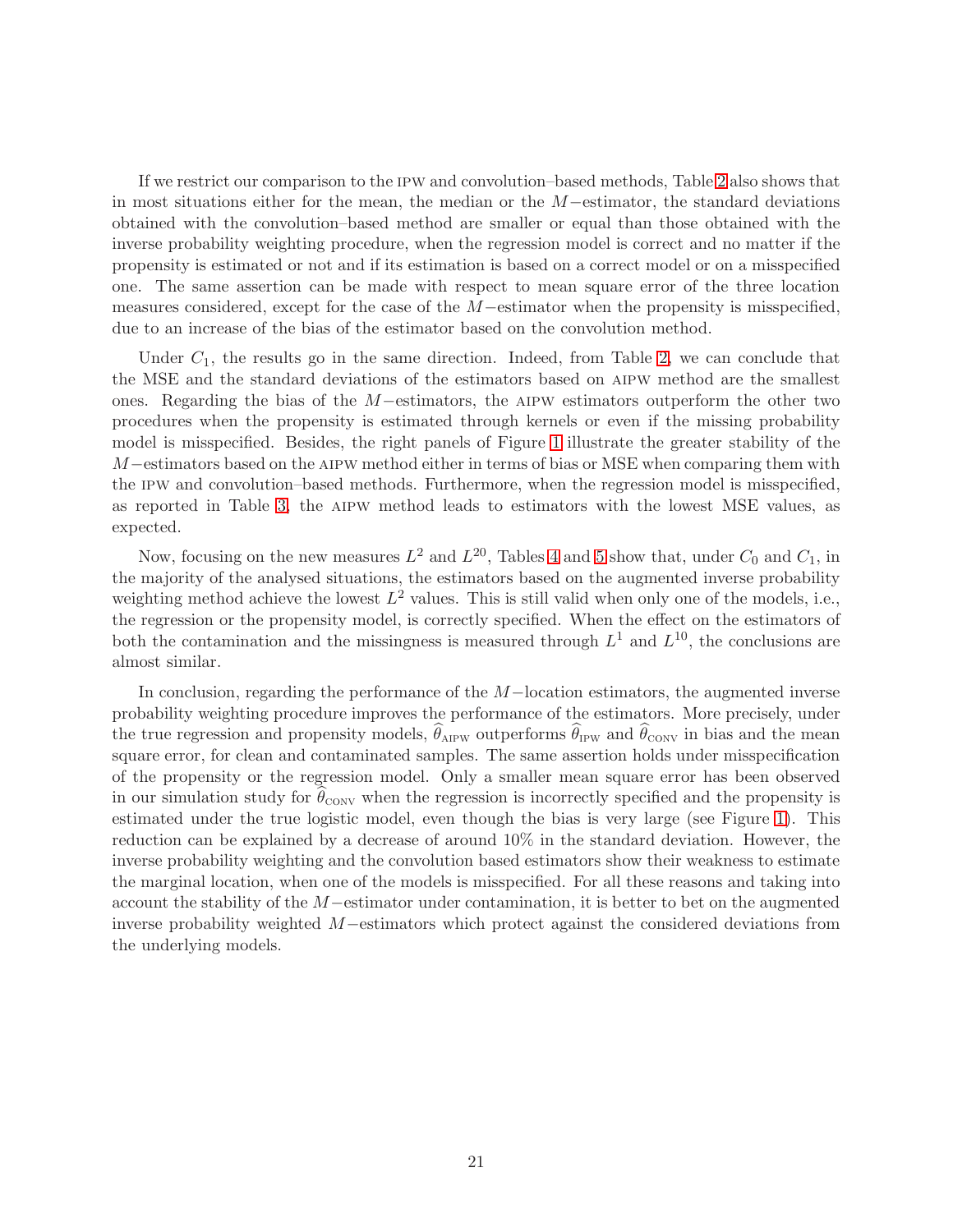<span id="page-21-0"></span>

|                     |                | $\overline{C_0}$ |                    | $\overline{C_1}$   |                                      | $\overline{C_0}$ |                    | $\overline{C_1}$ |       |
|---------------------|----------------|------------------|--------------------|--------------------|--------------------------------------|------------------|--------------------|------------------|-------|
| $\overline{T(F)}$   | $\widehat{p}$  | $L^{1,0}$        | $L^{2,0}$          | $L^{1,0}$          | $L^{2,0}$                            | $L^1$            | $L^2$              | $L^1$            | $L^2$ |
|                     |                |                  |                    |                    | $\widehat{p} = p$                    |                  |                    |                  |       |
| Mean                | <b>IPW</b>     | 0.410            | 0.277              | 1.665              | 3.243                                | 0.410            | 0.277              | 0.497            | 0.398 |
| Mean                | CONV           | 0.410            | 0.277              | 1.664              | 3.237                                | 0.410            | 0.277              | 0.501            | 0.401 |
| Mean                | AIPW           | 0.057            | 0.005              | 1.618              | 2.767                                | 0.057            | 0.005              | 0.207            | 0.070 |
| Median              | $\mathrm{IPW}$ | 0.646            | $0.\overline{822}$ | $1.\overline{192}$ | 2.415                                | 0.646            | $0.\overline{822}$ | 0.700            | 0.954 |
| Median              | CONV           | 0.704            | 0.849              | 1.513              | 3.291                                | 0.704            | 0.849              | 0.905            | 1.396 |
| Median              | <b>AIPW</b>    | 0.215            | 0.095              | 1.007              | 1.503                                | 0.215            | 0.095              | 0.323            | 0.231 |
| $\overline{M}$ -est | $IPW$          | 0.522            | $0.\overline{454}$ | 0.941              | 1.297                                | 0.522            | $0.\overline{454}$ | 0.565            | 0.512 |
| $M$ – est           | CONV           | 0.525            | 0.455              | 1.409              | 2.493                                | 0.525            | 0.455              | 0.845            | 1.127 |
| $M$ -est            | <b>AIPW</b>    | 0.063            | 0.007              | 0.777              | 0.783                                | 0.063            | 0.007              | 0.199            | 0.065 |
|                     |                |                  |                    |                    | $\widehat{p} = \widehat{p}_{\log}$   |                  |                    |                  |       |
| Mean                | <b>IPW</b>     | 0.067            | 0.007              | 1.616              | 2.764                                | 0.067            | 0.007              | 0.211            | 0.071 |
| Mean                | CONV           | 0.065            | 0.007              | 1.616              | 2.759                                | 0.065            | 0.007              | 0.217            | 0.075 |
| Mean                | AIPW           | 0.055            | 0.005              | 1.617              | 2.762                                | 0.055            | 0.005              | 0.207            | 0.070 |
| Median              | <b>IPW</b>     | 0.314            | $\overline{0.211}$ | 1.022              | 1.573                                | 0.314            | 0.211              | 0.369            | 0.298 |
| Median              | <b>CONV</b>    | 0.384            | 0.237              | 1.400              | 2.424                                | 0.384            | 0.237              | 0.642            | 0.693 |
| Median              | AIPW           | 0.215            | 0.094              | 1.005              | 1.494                                | 0.215            | 0.094              | 0.320            | 0.224 |
| $\overline{M}$ -est | $\mathrm{IPW}$ | 0.109            | $\overline{0.024}$ | 0.774              | 0.780                                | 0.109            | $\overline{0.024}$ | 0.209            | 0.071 |
| $M$ -est            | CONV           | 0.122            | $0.028\,$          | 1.354              | 1.966                                | 0.122            | 0.028              | 0.665            | 0.664 |
| $M$ -est            | <b>AIPW</b>    | 0.060            | 0.006              | 0.776              | 0.780                                | 0.060            | 0.006              | 0.198            | 0.064 |
|                     |                |                  |                    |                    | $\widehat{p} = \widehat{p}_K$        |                  |                    |                  |       |
| Mean                | <b>IPW</b>     | 0.290            | 0.113              | 1.922              | 3.882                                | 0.290            | 0.113              | 0.376            | 0.197 |
| Mean                | CONV           | 0.290            | 0.113              | 1.920              | 3.874                                | 0.290            | 0.113              | 0.376            | 0.199 |
| Mean                | AIPW           | 0.056            | 0.005              | 1.631              | 2.809                                | 0.056            | 0.005              | 0.209            | 0.070 |
| Median              | $IPW$          | 0.455            | $0.\overline{394}$ | $1.\overline{367}$ | $2.\overline{536}$                   | 0.455            | $\overline{0.394}$ | 0.488            | 0.476 |
| Median              | CONV           | 0.497            | 0.386              | 1.782              | 3.682                                | 0.497            | 0.386              | 0.876            | 1.178 |
| Median              | <b>AIPW</b>    | 0.213            | 0.092              | 1.010              | 1.513                                | 0.213            | 0.092              | 0.325            | 0.237 |
| $\overline{M}$ -est | <b>IPW</b>     | 0.348            | $0.\overline{163}$ | 1.100              | 1.457                                | 0.348            | $0.\overline{163}$ | 0.388            | 0.219 |
| $M$ -est            | CONV           | 0.353            | 0.169              | 1.683              | 2.993                                | 0.353            | 0.169              | 0.948            | 1.188 |
| $M$ -est            | <b>AIPW</b>    | 0.060            | 0.006              | 0.786              | 0.799                                | 0.060            | 0.006              | 0.200            | 0.066 |
|                     |                |                  |                    |                    | $\overline{\hat{p}} = \widehat{p}_c$ |                  |                    |                  |       |
| Mean                | <b>IPW</b>     | 1.167            | 1.622              | 2.893              | 8.899                                | 1.167            | 1.622              | 1.294            | 2.052 |
| Mean                | CONV           | 1.167            | 1.622              | 2.893              | 8.899                                | 1.167            | 1.622              | 1.294            | 2.052 |
| Mean                | <b>AIPW</b>    | 0.072            | 0.008              | 1.673              | 2.951                                | 0.072            | 0.008              | 0.220            | 0.074 |
| Median              | <b>IPW</b>     | 1.717            | $\overline{4.149}$ | 2.704              | 8.991                                | 1.717            | $\overline{4.149}$ | 1.729            | 4.307 |
| Median              | CONV           | 1.692            | 3.931              | 3.094              | 11.082                               | 1.692            | 3.931              | 2.119            | 5.941 |
| Median              | <b>AIPW</b>    | 0.219            | 0.098              | 1.054              | 1.619                                | 0.219            | 0.098              | 0.334            | 0.243 |
| $\overline{M}$ -est | <b>IPW</b>     | 1.400            | $2.\overline{342}$ | $2.\overline{181}$ | $5.\overline{406}$                   | 1.400            | $2.\overline{342}$ | 1.438            | 2.553 |
| $M$ -est            | CONV           | 1.402            | 2.352              | 2.714              | 7.902                                | 1.402            | 2.352              | 1.968            | 4.557 |
| $M$ -est            | <b>AIPW</b>    | 0.071            | 0.008              | 0.819              | 0.858                                | 0.071            | 0.008              | 0.207            | 0.069 |

Table 4: New summary measures for the marginal parameters under  $\mathcal{M}(H)$  and the nonlinear model [\(19\)](#page-15-0). The last block of rows denoted  $\hat{p} = \hat{p}_c$  corresponds to misspecification on the propensity.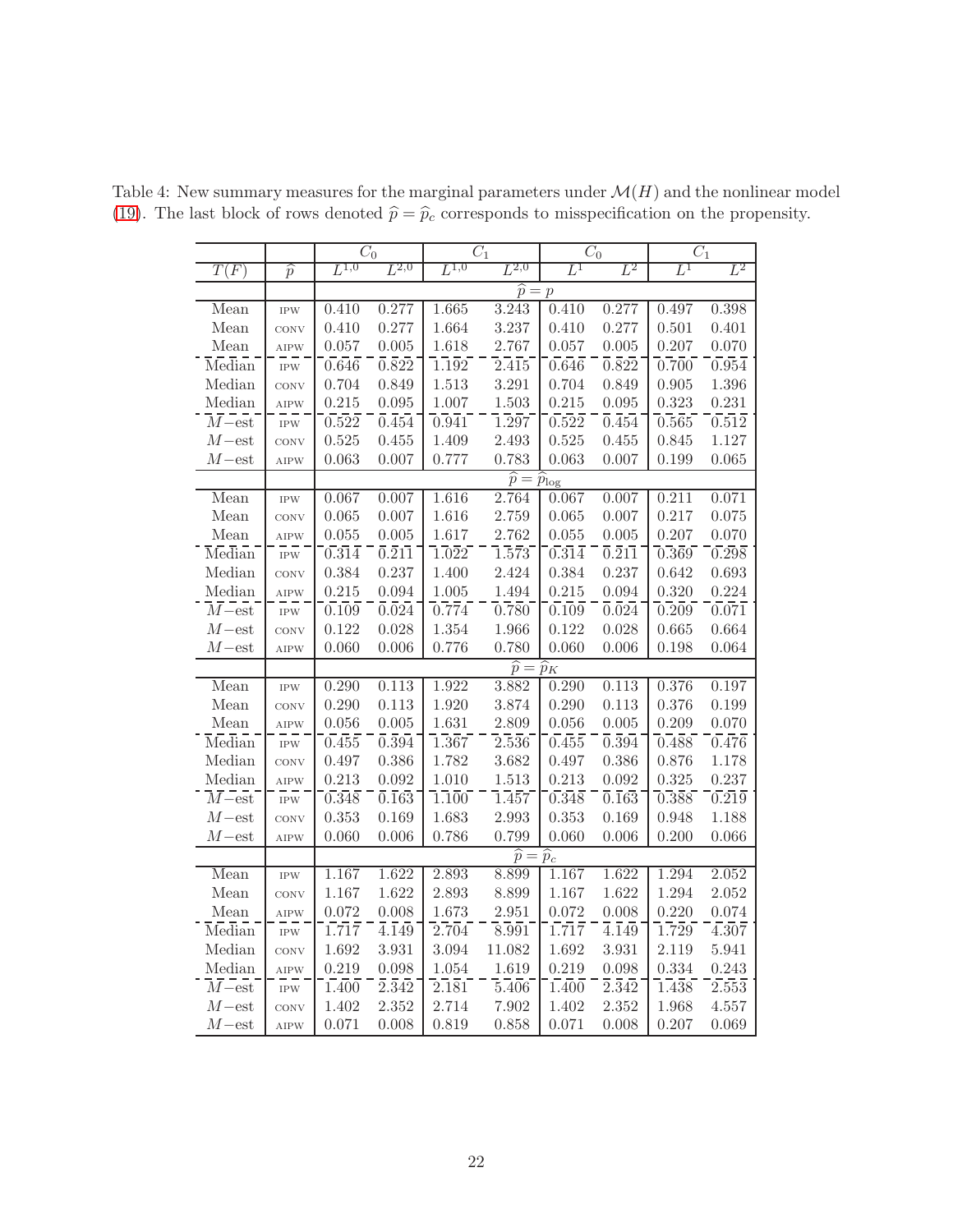<span id="page-22-1"></span>

|                                    |                          |                  | $\overline{C}_0$   |                    | $\overline{C}_1$                   |       | $\overline{C_0}$                         | $\overline{C}_1$ |       |
|------------------------------------|--------------------------|------------------|--------------------|--------------------|------------------------------------|-------|------------------------------------------|------------------|-------|
| T(F)                               | $\overline{\widehat{p}}$ | ${\cal L}^{1,0}$ | $L^{2,0}$          | ${\cal L}^{1,0}$   | $L^{2,0}$                          | $L^1$ | $\,L^2$                                  | $L^1$            | $L^2$ |
|                                    |                          |                  |                    |                    | $\widehat{p} = p$                  |       |                                          |                  |       |
| Mean                               | <b>IPW</b>               | 0.410            | 0.277              | 1.665              | 3.243                              | 0.410 | 0.277                                    | 0.497            | 0.398 |
| Mean                               | CONV                     | 0.412            | 0.277              | 1.587              | 2.982                              | 0.412 | 0.277                                    | 0.498            | 0.397 |
| Mean                               | <b>AIPW</b>              | 0.057            | 0.005              | 1.618              | 2.767                              | 0.057 | 0.005                                    | 0.207            | 0.070 |
| Median                             | <b>IPW</b>               | 0.646            | $\overline{0.822}$ | 1.192              | 2.415                              | 0.646 | $\overline{0.822}$                       | 0.700            | 0.954 |
| Median                             | CONV                     | 2.270            | 6.064              | 3.530              | 13.577                             | 2.270 | 6.064                                    | 2.548            | 7.675 |
| Median                             | AIPW                     | 0.215            | 0.095              | 1.007              | 1.503                              | 0.215 | 0.095                                    | 0.323            | 0.231 |
| $\overline{M-{\textnormal{est}} }$ | <b>IPW</b>               | 0.522            | $0.\overline{454}$ | 0.941              | 1.297                              | 0.522 | $0.\overline{454}$                       | 0.565            | 0.512 |
| $M$ -est                           | CONV                     | 0.758            | 0.843              | 1.849              | 3.899                              | 0.758 | 0.843                                    | 1.140            | 1.789 |
| $M$ -est                           | <b>AIPW</b>              | 0.063            | 0.007              | 0.777              | 0.783                              | 0.063 | 0.007                                    | 0.199            | 0.065 |
|                                    |                          |                  |                    |                    | $\widehat{p} = \widehat{p}_{\log}$ |       |                                          |                  |       |
| Mean                               | <b>IPW</b>               | 0.067            | 0.007              | 1.616              | 2.764                              | 0.067 | 0.007                                    | 0.211            | 0.071 |
| Mean                               | CONV                     | 0.115            | 0.021              | 1.515              | 2.447                              | 0.115 | 0.021                                    | 0.229            | 0.087 |
| Mean                               | <b>AIPW</b>              | 0.055            | 0.005              | 1.617              | 2.762                              | 0.055 | 0.005                                    | 0.207            | 0.070 |
| Median                             | <b>IPW</b>               | 0.314            | $\overline{0.211}$ | 1.022              | 1.573                              | 0.314 | $\overline{0.211}$                       | 0.369            | 0.298 |
| Median                             | CONV                     | 2.182            | 5.079              | 3.463              | 12.494                             | 2.182 | 5.079                                    | 2.480            | 6.750 |
| Median                             | <b>AIPW</b>              | 0.215            | 0.094              | 1.005              | 1.494                              | 0.215 | 0.094                                    | 0.320            | 0.224 |
| $\overline{M}$ –est                | <b>IPW</b>               | 0.109            | $\overline{0.024}$ | 0.774              | 0.780                              | 0.109 | $\overline{0.024}$                       | 0.209            | 0.071 |
| $M$ -est                           | CONV                     | 0.608            | 0.458              | 1.786              | 3.340                              | 0.608 | 0.458                                    | 1.039            | 1.331 |
| $M$ -est                           | <b>AIPW</b>              | 0.060            | 0.006              | 0.776              | 0.780                              | 0.060 | 0.006                                    | 0.198            | 0.064 |
|                                    |                          |                  |                    |                    | $\widehat{p} = \widehat{p}_K$      |       |                                          |                  |       |
| Mean                               | <b>IPW</b>               | 0.290            | 0.113              | 1.922              | 3.882                              | 0.290 | 0.113                                    | 0.376            | 0.197 |
| Mean                               | CONV                     | 0.261            | 0.096              | 1.866              | 3.677                              | 0.261 | 0.096                                    | 0.349            | 0.175 |
| Mean                               | <b>AIPW</b>              | 0.056            | 0.005              | 1.631              | 2.809                              | 0.056 | 0.005                                    | 0.209            | 0.070 |
| Median                             | <b>IPW</b>               | 0.455            | $\overline{0.394}$ | $1.\overline{367}$ | $2.\overline{536}$                 | 0.455 | $\overline{0.394}$                       | 0.488            | 0.476 |
| Median                             | CONV                     | 2.603            | 7.117              | 3.859              | 15.434                             | 2.603 | 7.117                                    | 2.876            | 8.906 |
| Median                             | <b>AIPW</b>              | 0.213            | 0.092              | 1.010              | 1.513                              | 0.213 | 0.092                                    | 0.325            | 0.237 |
| $\overline{M}$ –est                | <b>IPW</b>               | 0.348            | $\overline{0.163}$ | 1.100              | $1.\overline{457}$                 | 0.348 | $\overline{0}.\overline{1}6\overline{3}$ | 0.388            | 0.219 |
| $M$ -est                           | CONV                     | 0.944            | 1.016              | 2.106              | 4.630                              | 0.944 | 1.016                                    | 1.358            | 2.128 |
| $M$ -est                           | <b>AIPW</b>              | 0.060            | 0.006              | 0.786              | 0.799                              | 0.060 | 0.006                                    | 0.200            | 0.066 |

Table 5: New summary measures for the marginal parameters under  $\mathcal{M}(H)$  and the nonlinear model [\(19\)](#page-15-0), when the regression model is misspecified.

# <span id="page-22-0"></span>6 Ozone concentration Data

In Cleveland (1985) a data set of 153 daily measurements of ozone (ppb) and wind speed (mph) is considered. The data were collected in New York metropolitan area between May 1, 1973 and September 30, 1973. Cleveland (1985) finds out a decreasing nonlinear relationship between ozone and wind speed that explains the ventilation that is produced by higher wind speeds. In our study, we also include as linear component a third variable that records the solar radiation. It is worth noticing that even when all the values of wind speed are present, 37 observations of ozone and 7 values of solar radiation are dropped out.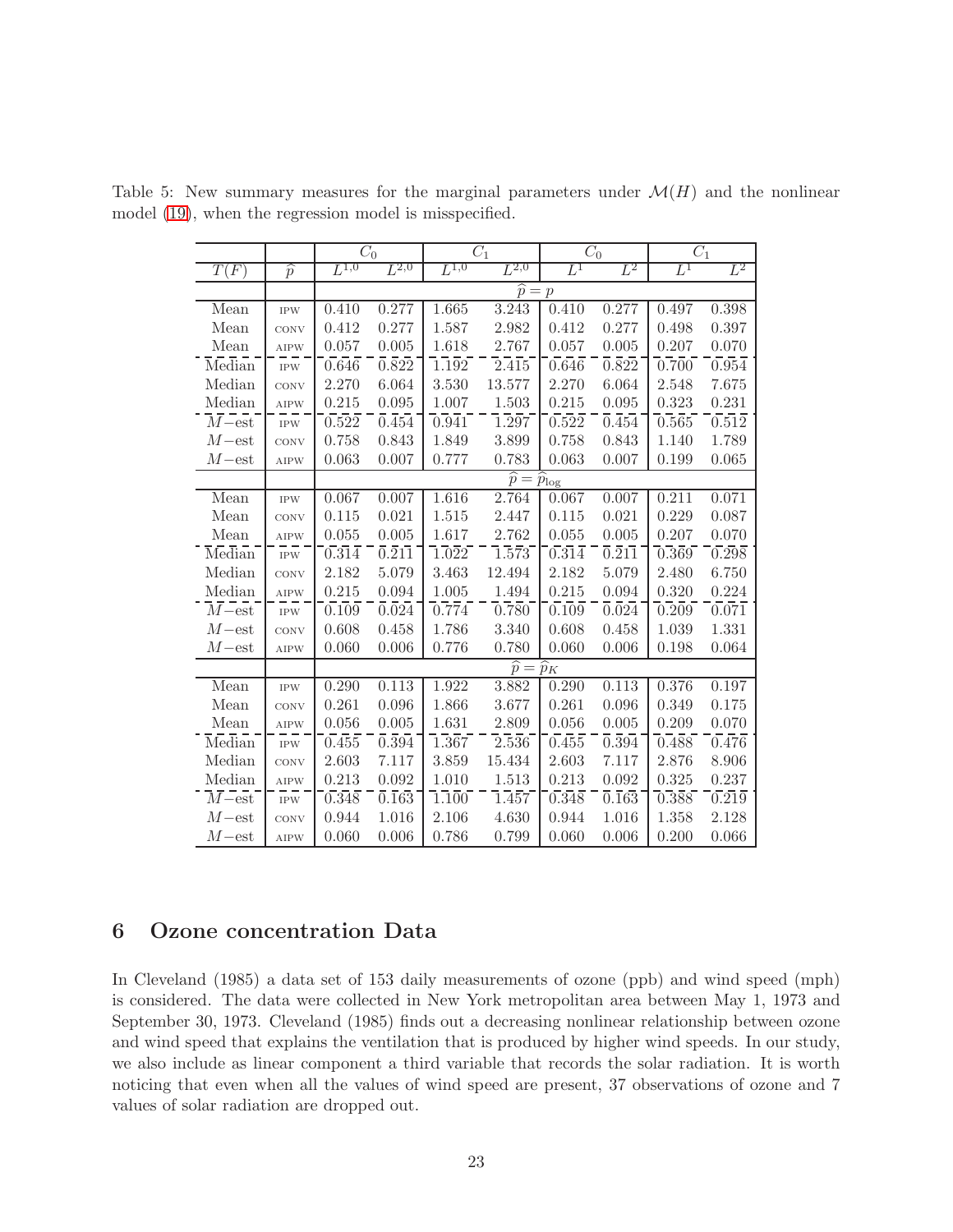Bianco and Spano (2017) fit an exponential growth model for variable ozone using wind speed as independent variable. For this purpose, those authors implement a weighted MM−estimator and their analysis enables the identification of five outliers (corresponding to observations labelled as 86, 100, 101, 121 and 126). Taking into account the well known sensitivity of the mean to the presence to anomalous data, henceforth we focus on a marginal M−location parameter. The five atypical observations mentioned above are kept in our analysis in order to challenge the robust marginal estimator.

Table [6](#page-23-0) summarizes the obtained M−estimators of the marginal distribution based on the inverse probability method, the convolution–based estimator and the augmented inverse probability procedure, i.e.,  $\theta_{IPW}$ ,  $\theta_{CONV}$  and  $\theta_{AIPW}$ , respectively. Each of them is computed from a constant propensity  $p_c$ , a logistic propensity  $p_{\text{log}}$  and using a nonparametric approach based on a kernel estimator using the Epanechnikov function,  $p<sub>K</sub>$ . As in our simulation study, the marginal M-location  $\hat{\theta} = T_{\rho}(\hat{Q}_y)$  uses as  $\rho$ −function the bisquare function with tuning constant 4.685 and as preliminary scale estimator an  $S$ −estimator with  $b = 0.5$ .

The inverse probability and augmented inverse probability method estimators do not depend on a regression fit, while the convolution–based estimator does. To calculate the predicted values that are needed for  $\theta_{\text{CONV}}$ , we consider two models. In a first stage, we propose a similar nonlinear model to that given in equation [\(19\)](#page-15-0) with an exponential component based on wind speed, while it depends linearly on solar radiation, that is,

<span id="page-23-1"></span>
$$
y = \beta_1 \exp(\beta_2 x_1) + \beta_3 + \beta_4 x_2 + \epsilon, \qquad (20)
$$

while in a second stage, we fit a linear model based on both covariates given by

$$
y = \widetilde{\beta}_1 x_1 + \widetilde{\beta}_2 x_2 + \widetilde{\beta}_3 + \epsilon, \qquad (21)
$$

where  $y, x_1$  and  $x_2$  represent the variables ozone, wind speed and solar radiation, respectively. Hence, in this case  $\mathbf{z}_i = x_{i1}$  and  $\mathbf{z}_i^{(m)} = (y_i, x_{i2})$ , with  $\mathbf{x}_i = (x_{i1}, x_{i2})^T$ ,  $1 \le i \le n = 153$ . In the case of the nonlinear model, we compute a weighted simplified MM−estimator of the parameters with weights based on a continuous version of a hard–rejection type function applied to the covariate wind speed, while for the linear model the coefficients are fitted using a simplified  $MM-estimator$ .

Table 6: Marginal M−estimators.

<span id="page-23-0"></span>

| $\overline{p}$                   | $\widehat{p}_{\text{log}}$ | $\widehat{p}_K$                                   | $\widehat{p}_{c}$ |  |  |  |  |  |
|----------------------------------|----------------------------|---------------------------------------------------|-------------------|--|--|--|--|--|
| $\theta_{\mathrm{IPW}}$          |                            | 35.848 35.805 35.954                              |                   |  |  |  |  |  |
| $\widehat{\theta}_{\text{AIPW}}$ |                            | 35.802 35.787 35.832                              |                   |  |  |  |  |  |
|                                  | Nonlinear Fit              |                                                   |                   |  |  |  |  |  |
| $\theta_{\rm conv}$              |                            | 36.051 36.055 36.126                              |                   |  |  |  |  |  |
|                                  |                            | Linear Fit                                        |                   |  |  |  |  |  |
|                                  |                            | $\hat{\theta}_{\text{CONV}}$ 41.020 40.992 41.107 |                   |  |  |  |  |  |

As shown in Table [6,](#page-23-0)  $\theta_{\text{conv}}$  is very sensitive to the inadequacy of the linear model fit. Note that, under a missing at random model,  $\theta_{\rm IPW}$  computed with a kernel is naturally protected against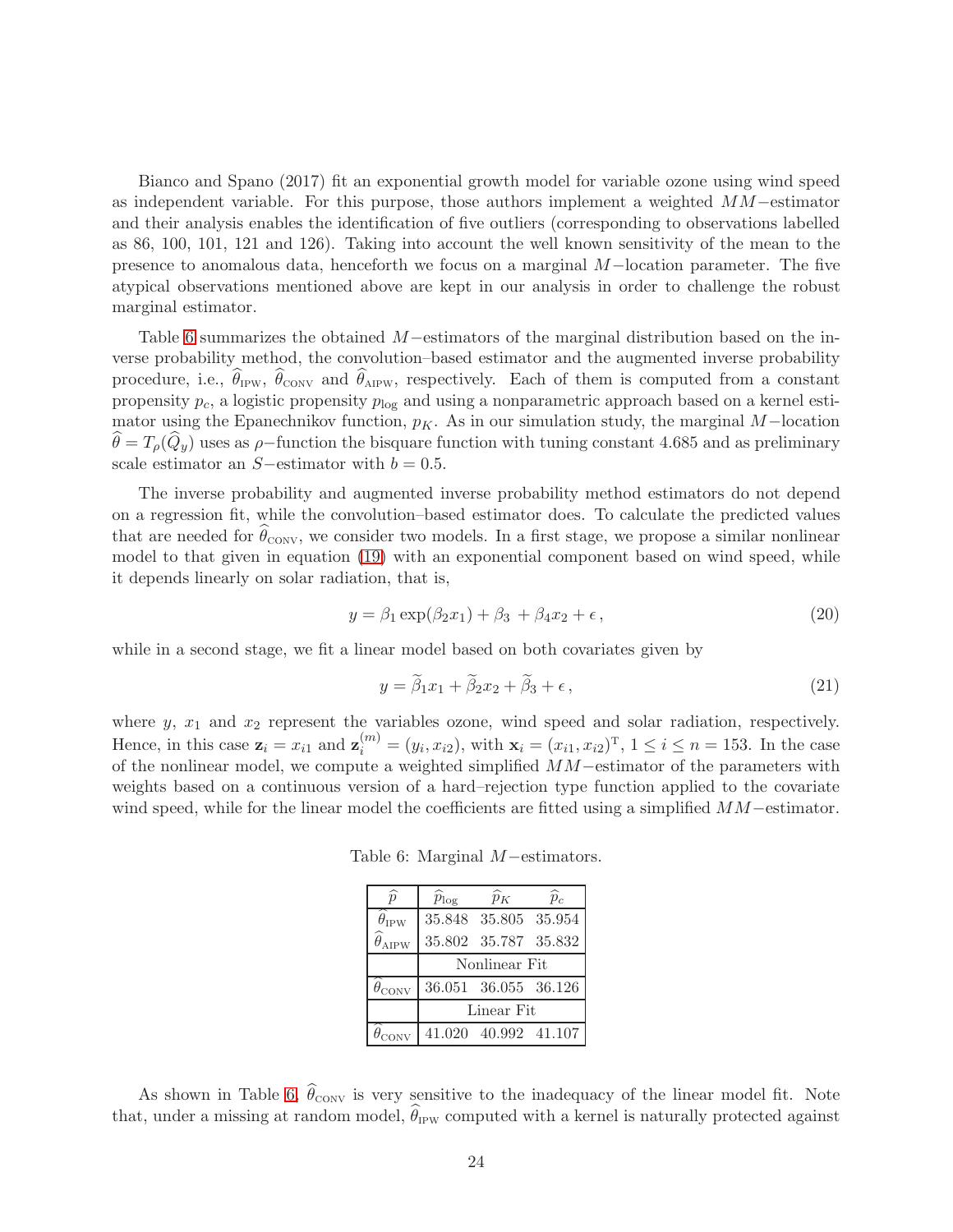propensity misspecification. Since  $\theta_{\text{AIPW}}$  protects against misspecification both on the regression and the propensity models, the similarity between both estimators is very natural.

We also compute the jackniffe standard deviations of  $\theta_{IPW}$ ,  $\theta_{CONV}$  and  $\theta_{AIPW}$  based on the propensity estimated by  $p<sub>K</sub>$ . For the convolution–based estimator the nonlinear model [\(20\)](#page-23-1) is fitted. These standard deviations are equal to 0.4446, 0.5424 and 0.4377, respectively. From these estimates, we build 95% asymptotic confidence intervals which are shown in Figure [2,](#page-24-1) which reveals that the interval corresponding to  $\theta_{\rm AIPW}$  is the shortest. The central black dot on each interval corresponds to its center, that is the obtained estimate in each case, while the blue squares correspond to the estimated values under the lineal model. It is evident that the value of  $\theta_{\rm conv}$  obtained under the linear model lies outside the interval, while  $\theta_{IPW}$  and  $\theta_{APW}$  are not affected by the fitted regression model.



<span id="page-24-1"></span>Figure 2: Air quality data: 95% asymptotic confidence intervals based on  $\theta_{IPW}$ ,  $\theta_{CONV}$  and  $\theta_{APW}$ using a nonlinear regression model. The blue squares correspond to the estimated values under the lineal model.

## <span id="page-24-0"></span>7 Final Remarks

In this paper, we introduce robust M−marginal location estimators when missing data arise both in responses and on some of the covariates under a general MAR missing scheme by plugging–in a properly defined marginal distribution estimator on the M−functional. The considered approach includes inverse probability weighting, convolution–based estimators and also an augmented inverse probability procedure that protects against misspecification of the regression model or the propensity scheme. The convergence of the marginal distribution estimators allows to obtain consistent estimators M−marginal location estimators. Furthermore, the asymptotic distribution results obtained for the inverse probability weighted and the convolution based M−estimators allow to quantify the advantage of the last ones when both the regression and propensity models are correct. As shown in our simulation study, when estimating the mean and M−location parameters, the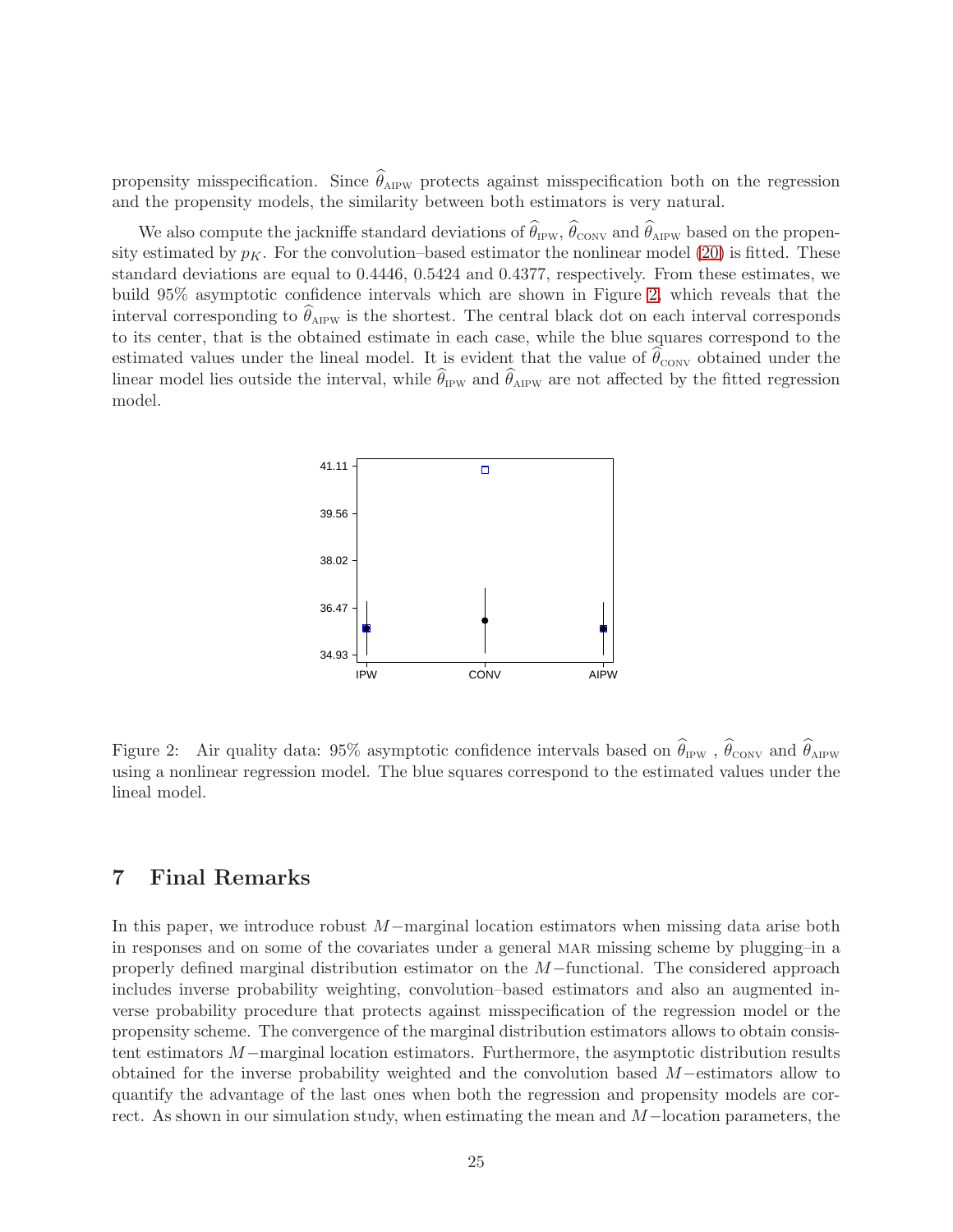augmented inverse probability estimators are more accurate, under a nonlinear regression model, leading to more reliable results under misspecification.

Acknowledgment. This work was partially developed while Ana M. Bianco and Graciela Boente were visiting the Departamento de Estatística, Análise Matemática e Optimización de la Universidad de Santiago de Compostela, Spain under the bilateral agreement between the Universidad de Buenos Aires and the Universidad de Santiago de Compostela. This research was partially supported by anpcyt in Argentina under Grant pict 2018-00740, Universidad de Buenos Aires in Argentina under Grant 20020170100022BA and also by the Ministry of Economy and Competitiveness in Spain (MINECO/AEI/FEDER, UE) under the Spanish Project MTM2016-76969P. A. Bianco and G. Boente also wish to thank the Minerva Foundation for its support to present some of this paper results at the International Conference on Robust Statistics 2017.

## References

- Bianco, A. and Boente, G. (2004). Robust estimators in semiparametric partly linear regression models. Journal of Statistical Planning and Inference, 122, 229-252.
- Bianco, A.; Boente, G.; González–Manteiga, W. and Pérez–González, A. (2010). Estimation of the marginal location under a partially linear model with missing responses. Computational Statistics and Data Analysis, 54, 546-564.
- Bianco, A.; Boente, G.; González–Manteiga, W. and Pérez–González, A. (2011). Asymptotic behavior of robust estimators in partially linear models with missing responses: The effect of estimating the missing probability on the simplified marginal estimators. TEST, 20, 524-548.
- Bianco, A.; Boente, G.; González–Manteiga, W. and Pérez–González, A. (2018). Plug–in marginal estimation under a general regression model with missing responses and covariates. In press in TEST. <https://doi.org/10.1007/s11749-018-0591-5>
- Bianco, A. and Spano, P. (2017). Robust inference for nonlinear regression models. In press in TEST. [https://doi.org/10.1007/s11749-018-0591-5]( https://doi.org/10.1007/s11749-018-0591-5)
- Boente, G.; González–Manteiga, W. and Pérez–González, A. (2009). Robust nonparametric estimation with missing data. Journal of Statistical Planning and Inference, 139, 571-592.
- Cantoni, E. and Ronchetti, E. (2006). A robust approach for skewed and heavy-tailed outcomes in the analysis of health care expenditures. Journal of Health Economics, 25, 198-213.
- Chen, Q.; Ibrahim, J.; Chen, M. and Senchaudhuri, P. (2008). Theory and inference for regression models with missing responses and covariates, Journal of Multivariate Analysis, **99**, 1302-1331.
- Chen, X.; Wan, A. and Zhou, Y. (2015). Efficient quantile regression analysis with missing observations. Journal of the American Statistical Association, 110, 723-741.
- Cleveland, W. (1985). The elements of graphing data. Bell Telephone Laboratories Inc., New Jersey.
- Díaz, I. (2017). Efficient estimation of quantiles in missing data models. Journal of Statistical Planning and Inference, 190, 39-51.
- Fasano, V. (2009). Teoría asintótica de estimadores robustos en regresión lineal. Doctoral thesis, Universidad Nacional de la Plata. Available at [http://www.mate.unlp.edu.ar/tesis/tesis\\_fasano\\_v.pdf](http://www.mate.unlp.edu.ar/tesis/tesis_fasano_v.pdf).
- Glynn, A. and Quinn, K. (2010). An introduction to the augmented inverse propensity weighted estimator. Political Analysis, 18, 36-56.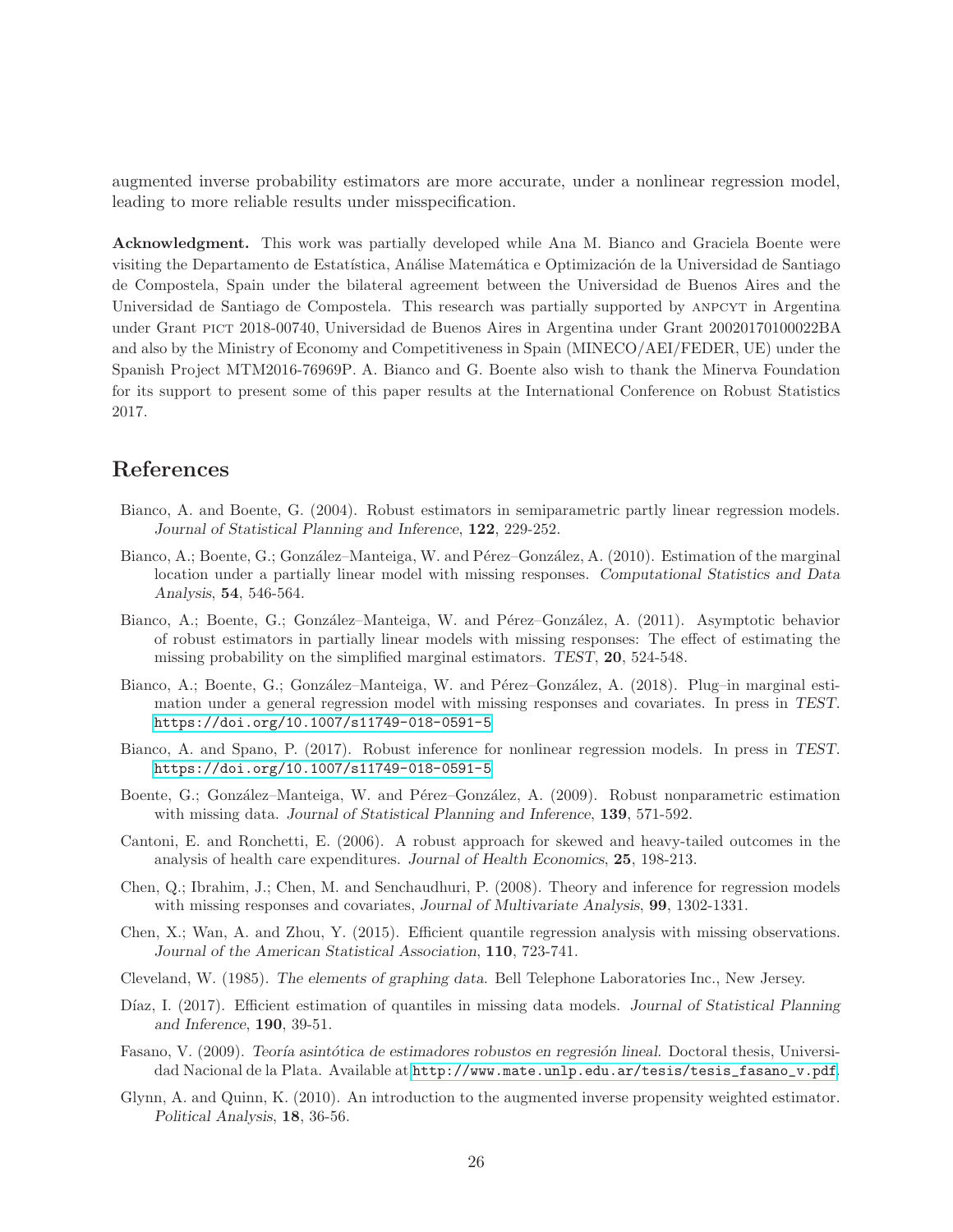- Horvitz, D. G. and Thompson, D. J. (1952). A generalization of sampling without replacement from a finite universe. Journal of the American Statistical Association, 47, 663-685.
- Hristache, M. and Patilea, V. (2017). Conditional moment models with data missing at random. Biometrika, 104, 735-742.
- Huber, P. (1964). Robust estimation of a location parameter. Annals of Mathematical Statistics, 35, 73-101.
- Huber, P. and Ronchetti, E. (2009). Robust Statistics. Wiley, New York, 2nd edition.
- Maronna, R.; Martin, D. and Yohai, V. (2006). Robust Statistics: Theory and Methods , Wiley, New York.
- Molina, J.; Sued, M.; Valdora, M. and Yohai, V. (2017). Robust doubly protected estimators for quantiles with missing data. Available at <https://arxiv.org/abs/1707.01951>
- Müller, U. (2009). Estimating linear functionals in nonlinear regression with responses missing at random. Annals of Statistics, 37, 2245-2277.
- Pollard, D. (1984). Convergence of Stochastic Processes. Springer–Verlag, New York.
- Robins, J. (1999). Robust estimation in sequentially ignorable missing data and causal inference models. Proceedings of the American Statistical Association Section on Bayesian Statistical Science, 6-10.
- Robins, J.; Rotnitzky, A. and Zhao, L. (1994). Estimation of regression coefficients when some regressors are not always observed. Journal of the American Statistical Association, 89, 846-866.
- Scharfstein, D.; Rotnitzky, A. and Robins, J. (1999). Adjusting for non–ignorable drop out in semiparametric non–response models (with discussion). Journal of the American Statistical Association, 94, 1096-1146.
- Sued, M. and Yohai, V. (2013). Robust location estimation with missing data. Canadian Journal of Statistics, 41, 111-132.
- Wang, Q. and Qin, Y. (2010). Empirical likelihood confidence bands for distribution functions with missing responses. Journal of Statistical Planning and Inference, 140, 2778-2789.
- Wang, C.; Wang, S.; Zhao, L. and Ou, S. (1997). Weighted semiparametric estimation in regression analysis regression with missing covariates data. Journal of the American Statistical Association, 92, 512-525.
- Zhang, Z.; Chen, Z.; Troendle, J. F. and Zhang, J.(2012) Causal inference on quantiles with an obstetric application. Biometrics, 68, 697-706.

## <span id="page-26-0"></span>A Appendix

The following assumptions are needed to derive the asymptotic distribution of the inverse probability weighting and the convolution–based estimators.

**N1.** The function  $\psi$  is twice continuously differentiable with bounded derivatives.

**N2.**  $A(\psi) = E[\delta \psi'(u) / p(\mathbf{x}, t)] = E\psi'(u) \neq 0.$ 

- **N3.** The missingness probability  $p(\mathbf{z}) = p(\mathbf{z}, \gamma_0)$ ,  $\gamma_0 \in \mathbb{R}^s$ , is such that
	- a) the family of functions  $\mathcal{P} = \{p(\mathbf{z}, \boldsymbol{\gamma}) : \boldsymbol{\gamma} \in \mathbb{R}^s\}$  has finite entropy.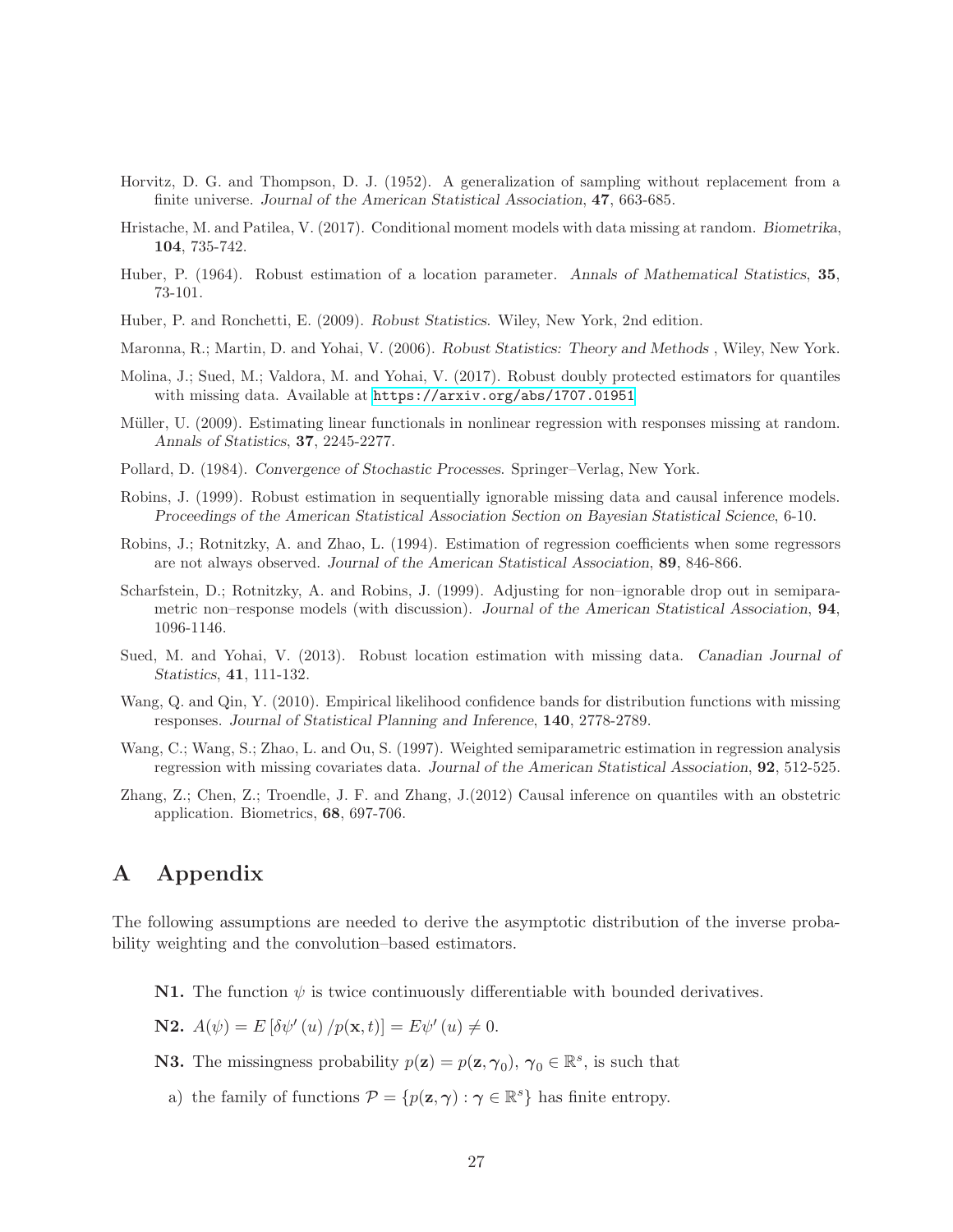- b)  $p(\mathbf{z}, \gamma)$  is twice continuously differentiable with respect to  $\gamma$ . We will denote by  $\dot{p}(\mathbf{z}, \gamma) =$  $(\dot{p}_1(\mathbf{z}, \boldsymbol{\gamma}), \ldots, \dot{p}_s(\mathbf{z}, \boldsymbol{\gamma}))^T$  and  $\ddot{p}(\mathbf{z}, \boldsymbol{\gamma}) = (\ddot{p}_{ij}(\mathbf{z}, \boldsymbol{\gamma}))$  the gradient and Hessian matrix of  $p(\mathbf{z}, \boldsymbol{\gamma})$  with respect to  $\boldsymbol{\gamma}$ .
- c)  $\mathbb{E} \left( \left\| \dot{p}_j(\mathbf{z}, \gamma_0) \right\| / p(\mathbf{z}) \right) < \infty$  for  $1 \leq j \leq s$ .
- d) For some  $\Lambda > 0$ ,  $\mathbb{E}\left[\sup_{\|\boldsymbol{\gamma}-\boldsymbol{\gamma}_0\|<\Lambda}\|\ddot{p}_{j\ell}(\mathbf{z},\boldsymbol{\gamma})\|/p(\mathbf{z})\right]<\infty$  for  $1 \leq j,\ell \leq s$ .

**N4.**  $\hat{\gamma}$  admits a Bahadur expansion given by  $\sqrt{n} (\hat{\gamma} - \gamma_0) = (1/\sqrt{n}) \sum_{i=1}^n \eta(\mathbf{z}_i) + o_{\mathbb{P}}(1)$  where  $\mathbb{E} \eta(z) = 0$  and  $\mathbb{E} \|\eta(z)\|^2 < \infty$ . We will denote by  $\Sigma = \mathbb{E} \eta(z) \eta(z)^T$  the asymptotic covariance matrix of  $\hat{\gamma}$ .

N5. The missingness probability  $p(z)$  is a smooth function of z, r–th continuously differentiable.

**N6.** The bandwidth  $b_n$  satisfies that  $\rho_n^2 = \{nb_n^{2r} + (nb_n^{2k})^{-1}\} \to 0$ 

**N7.** The kernel  $K : \mathbb{R}^k \to \mathbb{R}$  is bounded, has compact support and  $\int K(\mathbf{u})d\mathbf{u} > 0$ . Furthermore,  $\int u_j^m K(\mathbf{u}) d\mathbf{u} = 0$ , for  $1 \le j \le k$ ,  $1 \le m \le r - 1$ ,  $\int u_j^r K(\mathbf{u}) d\mathbf{u} > 0$ , for  $1 \le j \le k$ .

**N8.** The regression function  $\mu(\mathbf{x}) = m(\mathbf{x}, \beta_0)$ ,  $\beta_0 \in \mathbb{R}^{d_1}$ , where  $d_1$  may not be equal to d, is such that

a) The function  $m(\mathbf{x}, \beta)$  is twice continuously differentiable with respect to  $\beta$  and there exists  $\eta > 0$  such that

$$
\mathbb{E}\sup_{\|\boldsymbol{\beta}-\boldsymbol{\beta}_0\|\leq \eta} \|\dot{m}(\mathbf{x},\boldsymbol{\beta})\|^2 < \infty \qquad \mathbb{E}\sup_{\|\boldsymbol{\beta}-\boldsymbol{\beta}_0\|\leq \eta} \|\ddot{m}(\mathbf{x},\boldsymbol{\beta})\|^2 < \infty
$$

where  $\dot{m}(\mathbf{x},\boldsymbol{\beta})$  and  $\ddot{m}(\mathbf{x},\boldsymbol{\beta})$  stand for the gradient vector and the Hessian matrix of the function  $m(\mathbf{x}, \boldsymbol{\beta})$  with respect to  $\boldsymbol{\beta}$  and for any vector or matrix **A**,  $\|\mathbf{A}\|$  denotes its euclidean norm.

b) The predicted values are computed through  $\hat{\mu}(\mathbf{x}) = m(\mathbf{x}, \hat{\boldsymbol{\beta}})$ , where the estimator  $\hat{\boldsymbol{\beta}}$  of  $\boldsymbol{\beta}_0$ admits a Bahadur expansion given by  $\sqrt{n} \left( \hat{\boldsymbol{\beta}} - \boldsymbol{\beta}_0 \right) = (1/\sqrt{n}) \sum_{i=1}^n \delta_i \chi_1(y_i, \mathbf{x}_i) + o_{\mathbb{P}}(1),$ with  $\mathbb{E} \chi_1(y, \mathbf{x}) = \mathbf{0}$  and  $\mathbb{E} \|\chi_1(y, \mathbf{x})\|^2 < \infty$ .

The proof of Theorem [3.1.](#page-6-0)1 is omitted since it follows using analogous arguments to those considered in Theorems 4.1 to 4.3 in Bianco et al. (2011).

PROOF OF THEOREM [3.2.](#page-9-0)1. Recall that  $\hat{y}_{ij} = y_i - \hat{\mu}(\mathbf{x}_i) + \hat{\mu}(\mathbf{x}_j)$  for  $i, j \in \{\delta_\ell = 1\}, \tau_j =$  $\left\{\sum_{\ell=1}^n \delta_\ell/\hat{p}(\mathbf{z}_\ell)\right\}^{-1} \delta_j/\hat{p}(\mathbf{z}_j)$  and  $\kappa_i = \left\{\sum_{\ell=1}^n \delta_\ell\right\}^{-1} \delta_i$ . For simplicity, denote as  $\hat{\theta}$ , the solution of  $\lambda_{\text{conv}}(\widehat{p}, \widehat{\varsigma}, a) = 0$ . Then, we have that

$$
0 = \sum_{i=1}^{n} \sum_{j=1}^{n} \tau_j \kappa_i \psi \left( \frac{\widehat{y}_{ij} - \widehat{\theta}}{\widehat{\zeta}} \right) = \sum_{i=1}^{n} \sum_{j=1}^{n} \tau_j \kappa_i \psi \left( \frac{\widehat{y}_{ij} - \theta}{\widehat{\zeta}} \right) + \frac{\theta - \widehat{\theta}}{\widehat{\zeta}} A_n
$$

where

$$
A_n = \sum_{i=1}^n \sum_{j=1}^n \tau_j \kappa_i \psi' \left( \frac{\widehat{y}_{ij} - \theta}{\widehat{\varsigma}} \right) + \frac{(\widehat{\theta} - \theta)}{2 \widehat{\varsigma}} \sum_{i=1}^n \sum_{j=1}^n \tau_j \kappa_i \psi'' \left( \frac{\widehat{y}_{ij} - \widehat{\nu}}{\widehat{\varsigma}} \right) = A_{1,n} + A_{2,n},
$$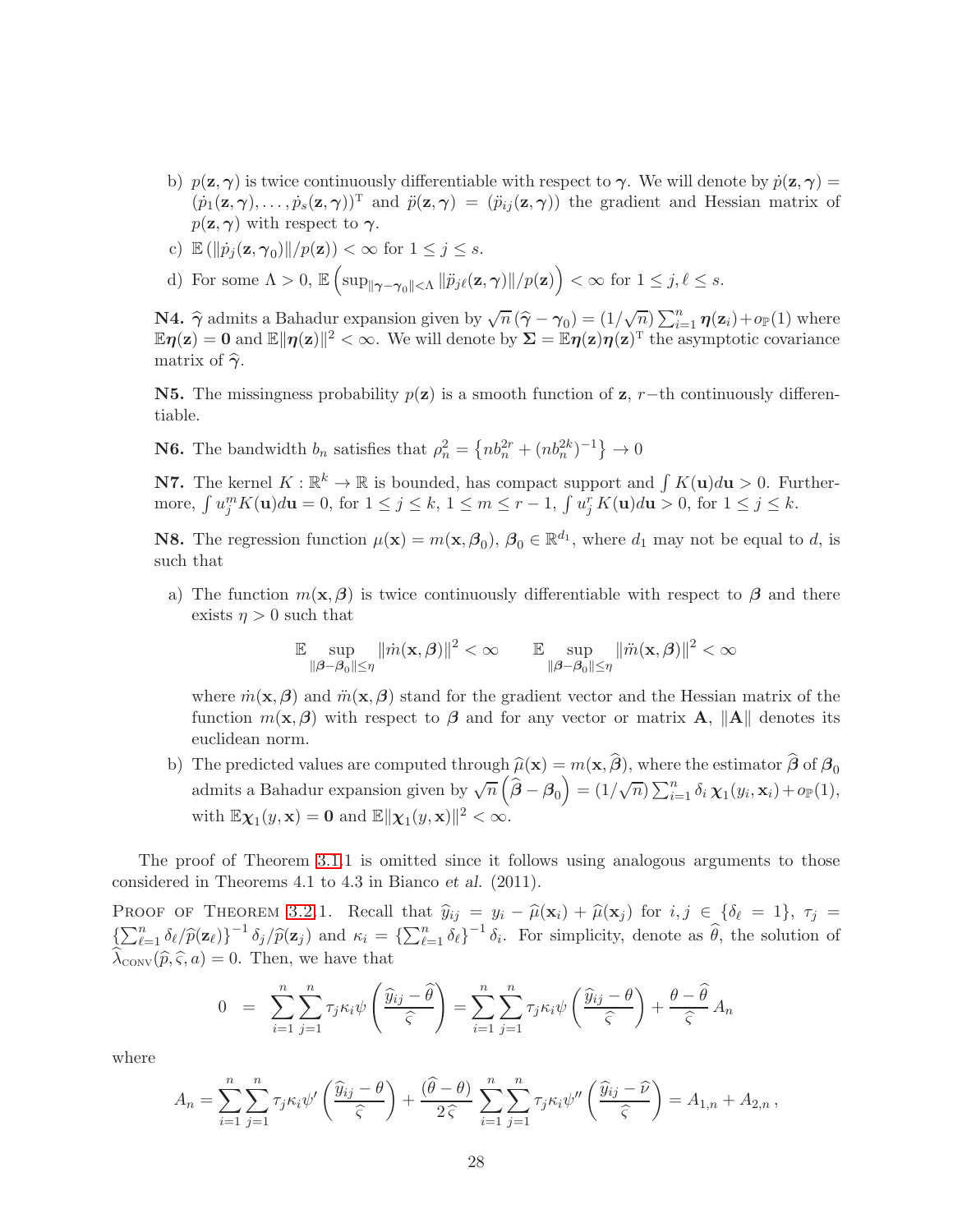with  $\hat{\nu}$  is an intermediate point between  $\theta$  and  $\hat{\theta}$ . Hence,

$$
A_n \frac{\widehat{\theta} - \theta}{\widehat{\varsigma}} = \sum_{i=1}^n \sum_{j=1}^n \tau_j \kappa_i \psi \left( \frac{\widehat{y}_{ij} - \theta}{\widehat{\varsigma}} \right).
$$

Using that  $\sum_i \kappa_i = \sum_j \tau_j = 1$ , we get that  $|A_{2,n}| \leq |\hat{\theta} - \theta| \|\psi''\|_{\infty} / (2\hat{\zeta})$  which together with the consistency of  $\widehat{\theta}$  and  $\widehat{\varsigma}$  entail that  $A_{2,n} \stackrel{p}{\longrightarrow} 0$ .

Note that  $A_{1,n}$  can be written as  $A_{1,n} = M(\widehat{Q}_{y, \text{conv}}, \widehat{\varsigma})$ , where  $M(Q, \varsigma) = \int \psi'(y - \theta)/\varsigma dQ(y)$ . The fact that  $t\psi'(t)$  is bounded allows to show easily that  $M(\widehat{Q}_{y, \text{conv}}, \widehat{\varsigma}) - M(\widehat{Q}_{y, \text{conv}}, \varsigma_0) \longrightarrow$ 0, since  $\hat{\zeta} \xrightarrow{p} \zeta_0$ . On the other hand, using that  $\psi'$  is bounded we obtain that the functional  $M^{\star}(Q) = M(Q, \varsigma_0)$  is continuous with respect to the Prohorov distance. Therefore, using that  $\Pi(\hat{Q}_{y, \text{conv}}, Q_y) \stackrel{a.s.}{\longrightarrow} 0$ , we obtain that  $M(\hat{Q}_{y, \text{conv}}, \varsigma_0) \stackrel{a.s.}{\longrightarrow} M(Q_y, \varsigma_0)$ , which together with the fact that  $M(\hat{Q}_{y, \text{conv}}, \hat{\varsigma}) - M(\hat{Q}_{y, \text{conv}}, \varsigma_0) \stackrel{p}{\longrightarrow} 0$  and  $A_{2,n} \stackrel{p}{\longrightarrow} 0$  leads us to

$$
A_n \xrightarrow{p} \mathbb{E} \psi' \left( \frac{y - \theta}{\varsigma_0} \right) = \mathbb{E} \psi'(u) = A \neq 0,
$$

so  $\sqrt{n}(\widehat{\theta}-\theta) = s_0 A^{-1}B_n + o_{\mathbb{P}}(1)$  where

<span id="page-28-0"></span>
$$
B_n = \sqrt{n} \sum_{i=1}^n \sum_{j=1}^n \tau_j \kappa_i \psi \left( \frac{\widehat{y}_{ij} - \theta}{\widehat{\varsigma}} \right).
$$
 (A.1)

Using that  $\mu(\mathbf{x}) = m(\mathbf{x}, \beta_0)$  and  $\hat{\mu}(\mathbf{x}) = m(\mathbf{x}, \beta)$  and denoting  $y_{ij} = y_i - \mu(\mathbf{x}_i) + \mu(\mathbf{x}_j) =$  $\epsilon_i + \mu(\mathbf{x}_i)$  and  $\widehat{\Delta}(\mathbf{x}) = \widehat{\mu}(\mathbf{x}) - \mu(\mathbf{x})$ , we get that

$$
\widehat{y}_{ij} = y_i - \widehat{\mu}(\mathbf{x}_i) + \widehat{\mu}(\mathbf{x}_j) = \epsilon_i + \mu(\mathbf{x}_i) - \widehat{\mu}(\mathbf{x}_i) + \widehat{\mu}(\mathbf{x}_j) = y_{ij} + \widehat{\Delta}(\mathbf{x}_j) - \widehat{\Delta}(\mathbf{x}_i),
$$

which implies that

$$
\psi\left(\frac{\widehat{y}_{ij} - \theta}{\widehat{\varsigma}}\right) = \psi\left(\frac{y_{ij} - \theta}{\widehat{\varsigma}}\right) + \psi'\left(\frac{y_{ij} - \theta}{\widehat{\varsigma}}\right) \frac{\widehat{\Delta}(\mathbf{x}_j) - \widehat{\Delta}(\mathbf{x}_i)}{\widehat{\varsigma}} + \frac{1}{2}\psi''\left(\frac{y_{ij} - \widetilde{\nu}_{ij}}{\widehat{\varsigma}}\right) \frac{\left(\widehat{\Delta}(\mathbf{x}_j) - \widehat{\Delta}(\mathbf{x}_i)\right)^2}{\widehat{\varsigma}^2}
$$

with  $\tilde{\nu}_{ij}$  an intermediate point between 0 and  $\hat{\Delta}(\mathbf{x}_j) - \hat{\Delta}(\mathbf{x}_i)$ . Hence, from [\(A.1\)](#page-28-0) we have that  $B_n = \sum_{i=1}^{3} B_{n,i}$  where

$$
B_{n,1} = \sqrt{n} \sum_{i=1}^{n} \sum_{j=1}^{n} \tau_j \kappa_i \psi \left( \frac{y_{ij} - \theta}{\hat{\zeta}} \right)
$$
  
\n
$$
B_{n,2} = \frac{1}{\hat{\zeta}} \sqrt{n} \sum_{i=1}^{n} \sum_{j=1}^{n} \tau_j \kappa_i \psi' \left( \frac{y_{ij} - \theta}{\hat{\zeta}} \right) \left( \hat{\Delta}(\mathbf{x}_j) - \hat{\Delta}(\mathbf{x}_i) \right)
$$
  
\n
$$
B_{n,3} = \frac{1}{2 \hat{\zeta}^2} \sqrt{n} \sum_{i=1}^{n} \sum_{j=1}^{n} \tau_j \kappa_i \psi'' \left( \frac{y_{ij} - \tilde{\nu}_{ij}}{\hat{\zeta}} \right) \left( \hat{\Delta}(\mathbf{x}_j) - \hat{\Delta}(\mathbf{x}_i) \right)^2.
$$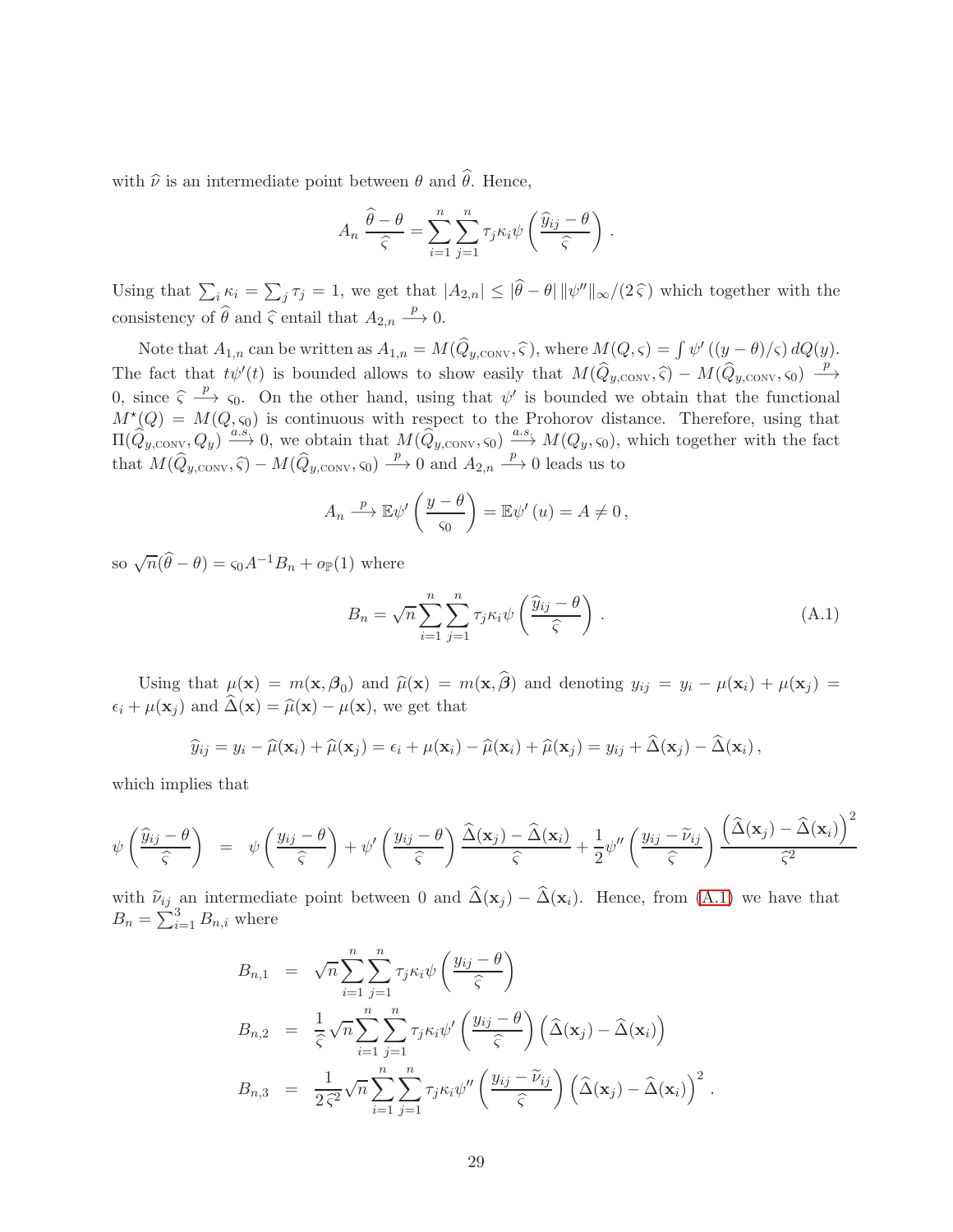Using that  $(\hat{\Delta}(\mathbf{x}_j) - \hat{\Delta}(\mathbf{x}_i))^2 \le 2(\hat{\Delta}^2(\mathbf{x}_j) + \hat{\Delta}^2(\mathbf{x}_i))$  and  $\hat{\Delta}(\mathbf{x}) = \hat{\mu}(\mathbf{x}) - \mu(\mathbf{x}) = \hat{m}(\mathbf{x}, \tilde{\beta})^T(\hat{\beta} - \beta_0)$ for some  $\beta$  between  $\beta$  and  $\beta_0$ , we obtain that

$$
|B_{n,3}| \leq \frac{\|\psi''\|_{\infty}}{\hat{\zeta}^2} \sqrt{n} \left\{ \sum_{j=1}^n \tau_j \widehat{\Delta}^2(\mathbf{x}_j) + \sum_{i=1}^n \kappa_i \widehat{\Delta}^2(\mathbf{x}_i) \right\}
$$
  

$$
\leq \frac{\|\psi''\|_{\infty}}{\hat{\zeta}^2} \sqrt{n} (\widehat{\beta} - \beta_0)^{\mathrm{T}} \left\{ \sum_{j=1}^n \tau_j \dot{m}(\mathbf{x}_j, \widetilde{\beta}_j) \dot{m}(\mathbf{x}_j, \widetilde{\beta}_j)^{\mathrm{T}} + \sum_{i=1}^n \kappa_i \dot{m}(\mathbf{x}_i, \widetilde{\beta}_i) \dot{m}(\mathbf{x}_i, \widetilde{\beta}_i)^{\mathrm{T}} \right\} (\widehat{\beta} - \beta_0).
$$

From N8a), we have that  $\mathbb{E} \sup_{\|\boldsymbol{\beta}-\boldsymbol{\beta}_0\| \leq \eta} \|\dot{m}(\mathbf{x}_1,\boldsymbol{\beta})\|^2 < \infty$ , so the consistency of  $\hat{\boldsymbol{\beta}}$  together with **A1** and  $\sup_{z \in S_z} |\widehat{p}(z) - p(z)| \stackrel{p}{\longrightarrow} 0$  (when  $\widehat{p}(z) = p(z, \widehat{\gamma})$ ) imply that  $\sum_{i=1}^n \kappa_i m(\mathbf{x}_i, \widetilde{\beta}_i) \dot{m}(\mathbf{x}_i, \widetilde{\beta}_i)^T =$  $O_{\mathbb{P}}(1)$ . On the other hand, N8b) implies that  $\sqrt{n}(\hat{\beta} - \beta_0) = O_{\mathbb{P}}(1)$ . Thus,  $B_{n,3} \stackrel{p}{\longrightarrow} 0$  and  $B_n = B_{n,1} + B_{n,2} + o_{\mathbb{P}}(1)$ . We now expand  $B_{n,2}$  as  $B_{n,2} = B_{n,2,1} + B_{n,2,2}$  with

$$
B_{n,2,1} = \frac{1}{\hat{\zeta}} \sqrt{n} (\hat{\beta} - \beta_0)^{\mathrm{T}} \sum_{i=1}^n \sum_{j=1}^n \tau_j \kappa_i \psi' \left(\frac{y_{ij} - \theta}{\hat{\zeta}}\right) (\dot{m}(\mathbf{x}_j, \beta_0) - \dot{m}(\mathbf{x}_i, \beta_0))
$$
  
\n
$$
B_{n,2,2} = \frac{1}{2\hat{\zeta}} \sqrt{n} (\hat{\beta} - \beta_0)^{\mathrm{T}} \sum_{i=1}^n \sum_{j=1}^n \tau_j \kappa_i \psi' \left(\frac{y_{ij} - \theta}{\hat{\zeta}}\right) \left(\ddot{m}(\mathbf{x}_j, \tilde{\beta}_j) - \ddot{m}(\mathbf{x}_i, \tilde{\beta}_i)\right)^{\mathrm{T}} (\hat{\beta} - \beta_0)
$$

Using that  $\sqrt{n}(\hat{\beta}-\beta_0) = O_{\mathbb{P}}(1)$ ,  $\psi'$  is bounded and  $\mathbb{E} \sup_{\|\beta-\beta_0\| \leq \eta} \|\ddot{m}(\mathbf{x}_1, \beta)\|^2 < \infty$ , we get easily that  $B_{n,2,2} \xrightarrow{p} 0$ . Hence,  $B_n$  has the same asymptotic behaviour as  $B_{n,1} + B_{n,2,1}$ .

The fact that  $\sqrt{n}(\hat{\boldsymbol{\beta}} - \boldsymbol{\beta}_0) = O_{\mathbb{P}}(1), \hat{\varsigma} \stackrel{p}{\longrightarrow} \varsigma_0$ , together with **N8a**) entails that

$$
B_{n,2,1} - \frac{1}{\hat{\zeta}} \sqrt{n} (\hat{\beta} - \beta_0)^{\mathrm{T}} \sum_{i=1}^n \sum_{j=1}^n \tau_j \kappa_i \psi' \left( \frac{y_{ij} - \theta}{\varsigma_0} \right) (\dot{m}(\mathbf{x}_j, \beta_0) - \dot{m}(\mathbf{x}_i, \beta_0)) \xrightarrow{p} 0.
$$

Denote as

$$
\mathbf{C}_{n,1} = \sum_{i=1}^{n} \sum_{j=1}^{n} \tau_j \kappa_i \psi' \left(\frac{y_{ij} - \theta}{\varsigma_0}\right) \dot{m}(\mathbf{x}_j, \beta_0)
$$

$$
\mathbf{C}_{n,2} = \sum_{i=1}^{n} \sum_{j=1}^{n} \tau_j \kappa_i \psi' \left(\frac{y_{ij} - \theta}{\varsigma_0}\right) \dot{m}(\mathbf{x}_i, \beta_0).
$$

Then,

$$
B_n = B_{n,1} + \frac{1}{\hat{\varsigma}} \sqrt{n} (\hat{\boldsymbol{\beta}} - \boldsymbol{\beta}_0)^{\mathrm{T}} (\mathbf{C}_{n,1} - \mathbf{C}_{n,2}) + o_{\mathbb{P}}(1).
$$

Using **A1** and the fact that  $\sup_{\mathbf{z}\in\mathcal{S}_{\mathbf{z}}}|\widehat{p}(\mathbf{z})-p(\mathbf{z})|\stackrel{p}{\longrightarrow}0$ , when  $\widehat{p}(z)=p(\mathbf{z},\widehat{\boldsymbol{\gamma}})$ , it is easy to show that

$$
\mathbf{C}_{n,2} \stackrel{p}{\longrightarrow} \mathbf{C}_2 = \frac{1}{\mathbb{E}\delta_1} \mathbb{E}p(\mathbf{z}_1)\psi'\left(\frac{y_{12}-\theta}{\varsigma_0}\right)\dot{m}(\mathbf{x}_1,\boldsymbol{\beta}_0) = \frac{1}{\mathbb{E}\delta_1} \mathbb{E}p(\mathbf{z}_1)\psi'\left(\frac{\epsilon_1 + m(\mathbf{x}_2,\boldsymbol{\beta}_0) - \theta}{\varsigma_0}\right)\dot{m}(\mathbf{x}_1,\boldsymbol{\beta}_0)
$$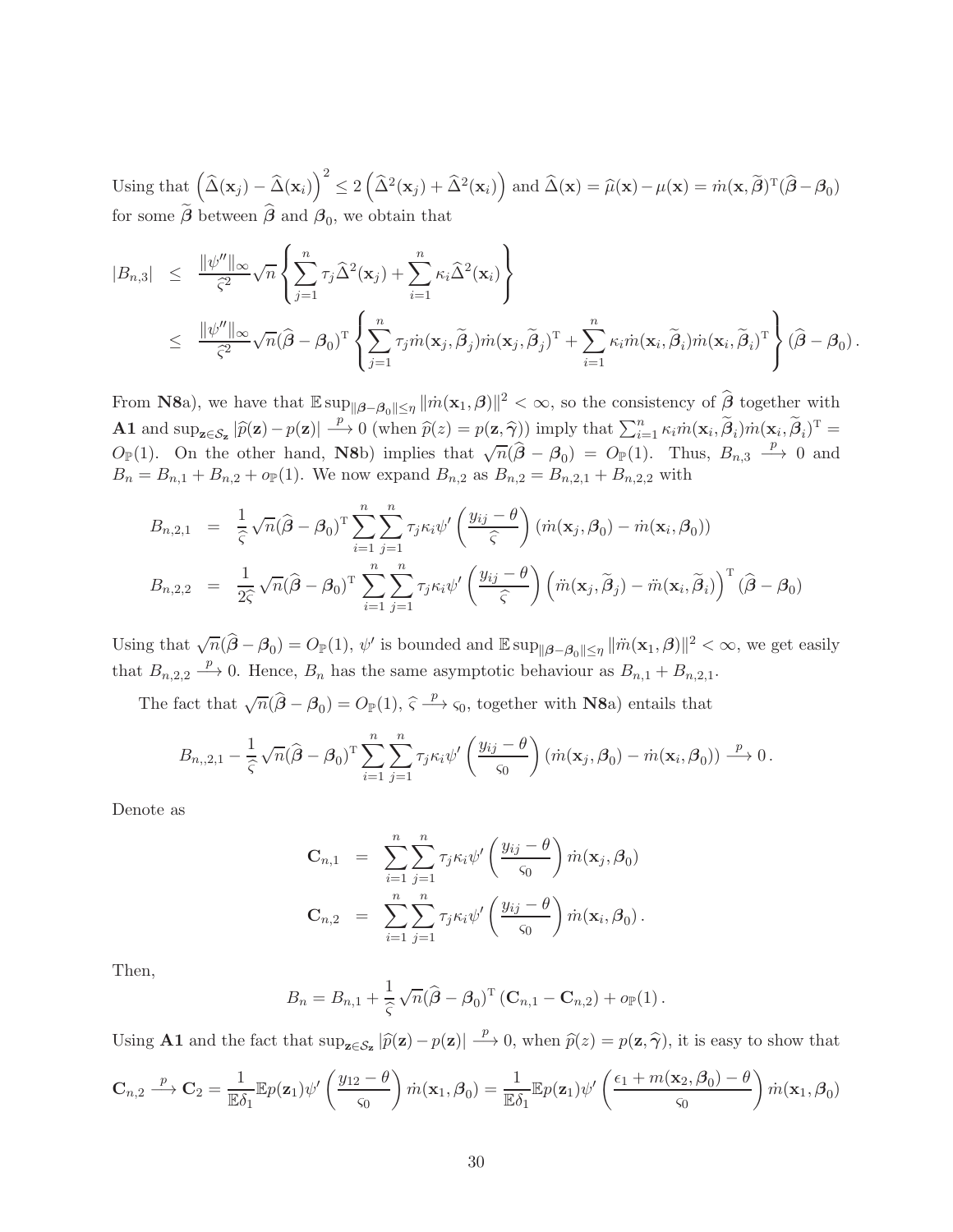Similarly,

$$
\mathbf{C}_{n,1} \stackrel{p}{\longrightarrow} \mathbf{C}_1 = \frac{1}{\mathbb{E}\delta_1} \mathbb{E}p(\mathbf{z}_1)\psi'\left(\frac{y_{12}-\theta}{\varsigma_0}\right)\dot{m}(\mathbf{x}_2,\boldsymbol{\beta}_0) = \frac{1}{\mathbb{E}\delta_1} \mathbb{E}p(\mathbf{z}_1)\psi'\left(\frac{\epsilon_1+m(\mathbf{x}_2,\boldsymbol{\beta}_0)-\theta}{\varsigma_0}\right)\dot{m}(\mathbf{x}_2,\boldsymbol{\beta}_0)
$$

leading to

$$
\mathbf{C}_n = \mathbf{C}_{n,1} - \mathbf{C}_{n,2} \stackrel{p}{\longrightarrow} \mathbf{C} = \mathbf{C}_1 - \mathbf{C}_2 = \frac{1}{\mathbb{E}\delta_1} \mathbb{E}p(\mathbf{z}_1)\psi'\left(\frac{y_{12} - \theta}{\varsigma_0}\right) \{\dot{m}(\mathbf{x}_2, \beta_0) - \dot{m}(\mathbf{x}_1, \beta_0)\}
$$

Therefore, using that  $\sqrt{n}(\hat{\beta} - \beta_0) = O_{\mathbb{P}}(1)$  and  $\hat{\varsigma} \xrightarrow{p} \varsigma_0$ , we obtain that

$$
B_n = \sqrt{n} \sum_{i=1}^n \sum_{j=1}^n \tau_j \kappa_i \psi \left( \frac{y_{ij} - \theta}{\widehat{\varsigma}} \right) + \frac{1}{\varsigma_0} \sqrt{n} (\widehat{\boldsymbol{\beta}} - \boldsymbol{\beta}_0)^{\mathrm{T}} \mathbf{C} + o_{\mathbb{P}}(1).
$$

Recall that, since the errors and the covariates are independent, we have that  $y_{12} \sim y_1$  which together with the fact that  $\mathbb{E}\psi((y_1-\theta)/\varsigma) = 0$  for all  $\varsigma > 0$  allows to show, using standard empirical process arguments, that

$$
\sqrt{n}\sum_{i=1}^n\sum_{j=1}^n\tau_j\kappa_i\psi\left(\frac{y_{ij}-\theta}{\widehat{\varsigma}}\right)-\sqrt{n}\sum_{i=1}^n\sum_{j=1}^n\tau_j\kappa_i\psi\left(\frac{y_{ij}-\theta}{\varsigma_0}\right)\stackrel{p}{\longrightarrow}0.
$$

Hence

$$
B_n = \sqrt{n} \sum_{i=1}^n \sum_{j=1}^n \tau_j \kappa_i \psi \left(\frac{y_{ij} - \theta}{\varsigma_0}\right) + \frac{1}{\varsigma_0} \sqrt{n} (\widehat{\boldsymbol{\beta}} - \boldsymbol{\beta}_0)^{\mathrm{T}} \mathbf{C} + o_{\mathbb{P}}(1).
$$

We will now use that  $\sqrt{n}(\hat{\boldsymbol{\beta}} - \boldsymbol{\beta}_0) = (1/\sqrt{n}) \sum_{i=1}^n \delta_i \chi_1(y_i, \mathbf{x}_i) + o_{\mathbb{P}}(1)$  obtaining that

$$
B_n = \sqrt{n} \sum_{i=1}^n \sum_{j=1}^n \tau_j \kappa_i \psi \left( \frac{y_{ij} - \theta}{\varsigma_0} \right) + \frac{1}{\varsigma_0} \frac{1}{\sqrt{n}} \sum_{i=1}^n \delta_i \chi_1(y_i, \mathbf{x}_i)^\mathrm{T} \mathbf{C} + o_{\mathbb{P}}(1).
$$

Recall that  $\tau_j = \left(\sum_{\ell=1}^n \delta_\ell / \hat{p}(\mathbf{z}_\ell)\right)^{-1} \delta_j / \hat{p}(\mathbf{z}_j)$  and  $\kappa_i = \left\{\sum_{\ell=1}^n \delta_\ell\right\}^{-1} \delta_i$ , so using again **A1** and the fact that  $\sup_{\mathbf{z}\in\mathcal{S}_{\mathbf{z}}}|\widehat{p}(\mathbf{z})-p(\mathbf{z})|\longrightarrow 0$ , when  $\widehat{p}(z)=p(\mathbf{z},\widehat{\boldsymbol{\gamma}})$ , we get that  $\sum_{\ell=1}^n\delta_{\ell}/n\longrightarrow\mathbb{E}\delta_1$  and  $\sum_{\ell=1}^n \delta_\ell / \widehat{p}(\mathbf{z}_\ell) \stackrel{p}{\longrightarrow} 1$ , leading to

<span id="page-30-0"></span>
$$
B_n = \frac{1}{\mathbb{E}\delta_1} \left\{ \sqrt{n} \frac{1}{n^2} \sum_{i=1}^n \sum_{j=1}^n \frac{\delta_j}{\hat{p}(\mathbf{z}_j)} \delta_i \psi \left( \frac{y_{ij} - \theta}{\varsigma_0} \right) + \frac{1}{\varsigma_0} \frac{1}{\sqrt{n}} \sum_{i=1}^n \delta_i \chi_1(y_i, \mathbf{x}_i)^{\mathrm{T}} \mathbf{C}^{\star} \right\} + o_{\mathbb{P}}(1), \quad (A.2)
$$

with  $\mathbf{C}^* = \mathbb{E} \delta_1 \mathbf{C}$ .

a) Let us begin by considering that  $\hat{p}(\mathbf{z}) = p(\mathbf{z})$ . In this case,

$$
B_n = \frac{1}{\mathbb{E}\delta_1} \left\{ \sqrt{n} \frac{1}{n^2} \sum_{i=1}^n \sum_{j=1}^n \frac{\delta_j}{p(\mathbf{z}_j)} \delta_i \psi \left( \frac{y_{ij} - \theta}{\varsigma_0} \right) + \frac{1}{\varsigma_0} \frac{1}{\sqrt{n}} \sum_{i=1}^n \delta_i \chi_1(y_i, \mathbf{x}_i)^{\mathrm{T}} \mathbf{C}^{\star} \right\} + o_{\mathbb{P}}(1)
$$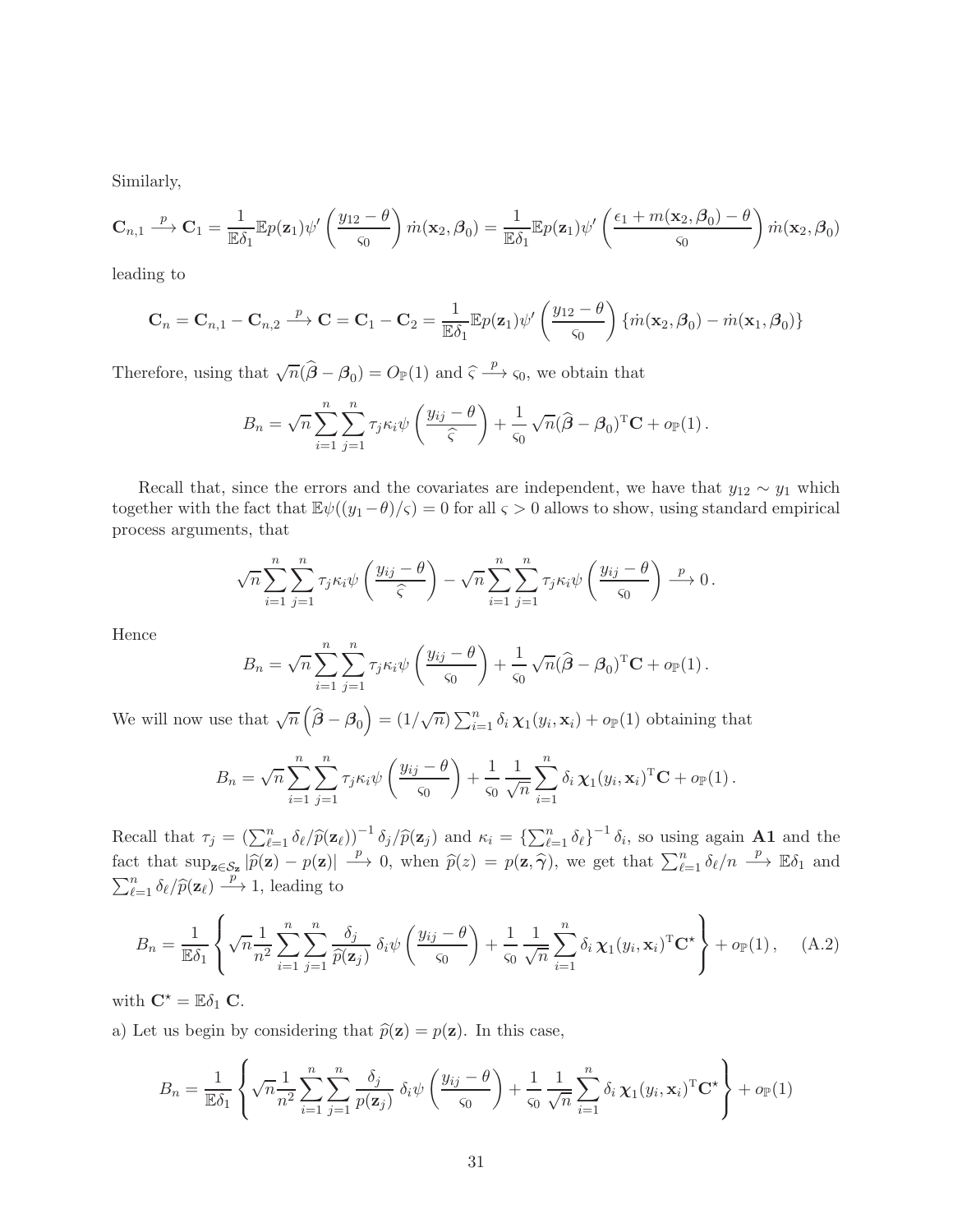and the result follows using standard U−statistics arguments. Effectively,

$$
\psi\left(\frac{y_{ij} - \theta}{\varsigma_0}\right) = \psi\left(\frac{\epsilon_i + \mu(\mathbf{x}_j) - \theta}{\varsigma_0}\right)
$$

therefore, using that  $\epsilon_i + \mu(\mathbf{x}_j) \sim \epsilon_i + \mu(\mathbf{x}_i)$ , we get that for  $\ell \neq i$  and  $\ell \neq j$ 

$$
\mathbb{E}\left[\frac{\delta_j}{p(\mathbf{z}_j)}\,\delta_i\psi\left(\frac{y_{ij}-\theta}{\varsigma_0}\right)|(\epsilon_\ell,\mathbf{x}_\ell,\delta_\ell)\right] = \mathbb{E}\left[\frac{\delta_j}{p(\mathbf{z}_j)}\,\delta_i\psi\left(\frac{\epsilon_i+\mu(\mathbf{x}_j)-\theta}{\varsigma_0}\right)|(\epsilon_\ell,\mathbf{x}_\ell,\delta_\ell)\right] = 0.
$$

Hence, straightforward calculations allow to show that

$$
\mathbb{E}\left[\sum_{i=1}^{n}\sum_{j=1}^{n}\frac{\delta_{j}}{p(\mathbf{z}_{j})}\delta_{i}\psi\left(\frac{y_{ij}-\theta}{\varsigma_{0}}\right)|(\epsilon_{\ell},\mathbf{x}_{\ell},\delta_{\ell})\right]=\frac{\delta_{\ell}}{p(\mathbf{z}_{\ell})}\psi\left(\frac{y_{\ell}-\theta}{\varsigma_{0}}\right)+(n-1)A(\mathbf{x}_{\ell},\delta_{\ell})+(n-1)B(\epsilon_{\ell},\delta_{\ell})
$$

where  $A(\mathbf{x}_0, \delta_0)$  and  $B(\epsilon_0, \delta_0)$  are defined in [\(14\)](#page-11-0) and [\(15\)](#page-11-0), respectively. Hence, if we denote as

$$
V_n = \frac{1}{\mathbb{E}\delta_1} \left\{ \sqrt{n} \frac{1}{n^2} \sum_{\ell=1}^n \left[ \frac{\delta_\ell}{p(\mathbf{z}_\ell)} \psi \left( \frac{y_\ell - \theta}{\varsigma_0} \right) + (n-1) A(\mathbf{x}_\ell, \delta_\ell) + (n-1) B(\epsilon_\ell, \delta_\ell) \right] + \frac{1}{\varsigma_0} \frac{1}{\sqrt{n}} \sum_{i=1}^n \delta_i \chi_1(y_i, \mathbf{x}_i)^\mathrm{T} \mathbf{C}^\star \right\}
$$

we have that  $B_n - V_n = o_{\mathbb{P}}(1)$ . Note that

$$
\left|\sqrt{n}\frac{1}{n^2}\sum_{\ell=1}^n\frac{\delta_\ell}{p(\mathbf{z}_\ell)}\psi\left(\frac{y_\ell-\theta}{\varsigma_0}\right)\right|\leq \|\psi\|_\infty \inf_{\mathbf{z}\in\mathcal{S}_{\mathbf{z}}}p(\mathbf{z})\frac{1}{\sqrt{n}}
$$

so,

$$
B_n = \frac{1}{\mathbb{E}\delta_1} \left\{ \frac{1}{\sqrt{n}} \sum_{\ell=1}^n \left[ A(\mathbf{x}_{\ell}, \delta_{\ell}) + B(\epsilon_{\ell}, \delta_{\ell}) + \frac{1}{\varsigma_0} \delta_{\ell} \chi_1(y_{\ell}, \mathbf{x}_{\ell})^{\mathrm{T}} \mathbf{C}^{\star} \right] \right\} + o_{\mathbb{P}}(1)
$$

and the result follows from the Central Limit Theorem.

b) We will now consider the situation in which  $\hat{p}(\mathbf{z}) = p(\mathbf{z}, \hat{\boldsymbol{\gamma}})$ . From [\(A.2\)](#page-30-0) we have that

$$
B_n = \frac{1}{\mathbb{E}\delta_1} \left\{ D_n(\hat{p}) + \frac{1}{\varsigma_0} \frac{1}{\sqrt{n}} \sum_{i=1}^n \delta_i \chi_1(y_i, \mathbf{x}_i)^\mathrm{T} \mathbf{C}^\star \right\} + o_{\mathbb{P}}(1)
$$

where

$$
D_n(q) = \sqrt{n} \frac{1}{n^2} \sum_{i=1}^n \sum_{j=1}^n \frac{\delta_j}{q(\mathbf{z}_j)} \delta_i \psi \left(\frac{y_{ij} - \theta}{\varsigma_0}\right).
$$

Note that  $D_n(\widehat{p}) = D_n(p) + W_n$  with

$$
W_n = \sqrt{n} \frac{1}{n^2} \sum_{i=1}^n \sum_{j=1}^n \frac{\delta_j}{\hat{p}(\mathbf{z}_j) p(\mathbf{z}_j)} \left[ p(\mathbf{z}_j) - \hat{p}(\mathbf{z}_j) \right] \delta_i \psi \left( \frac{y_{ij} - \theta}{\varsigma_0} \right)
$$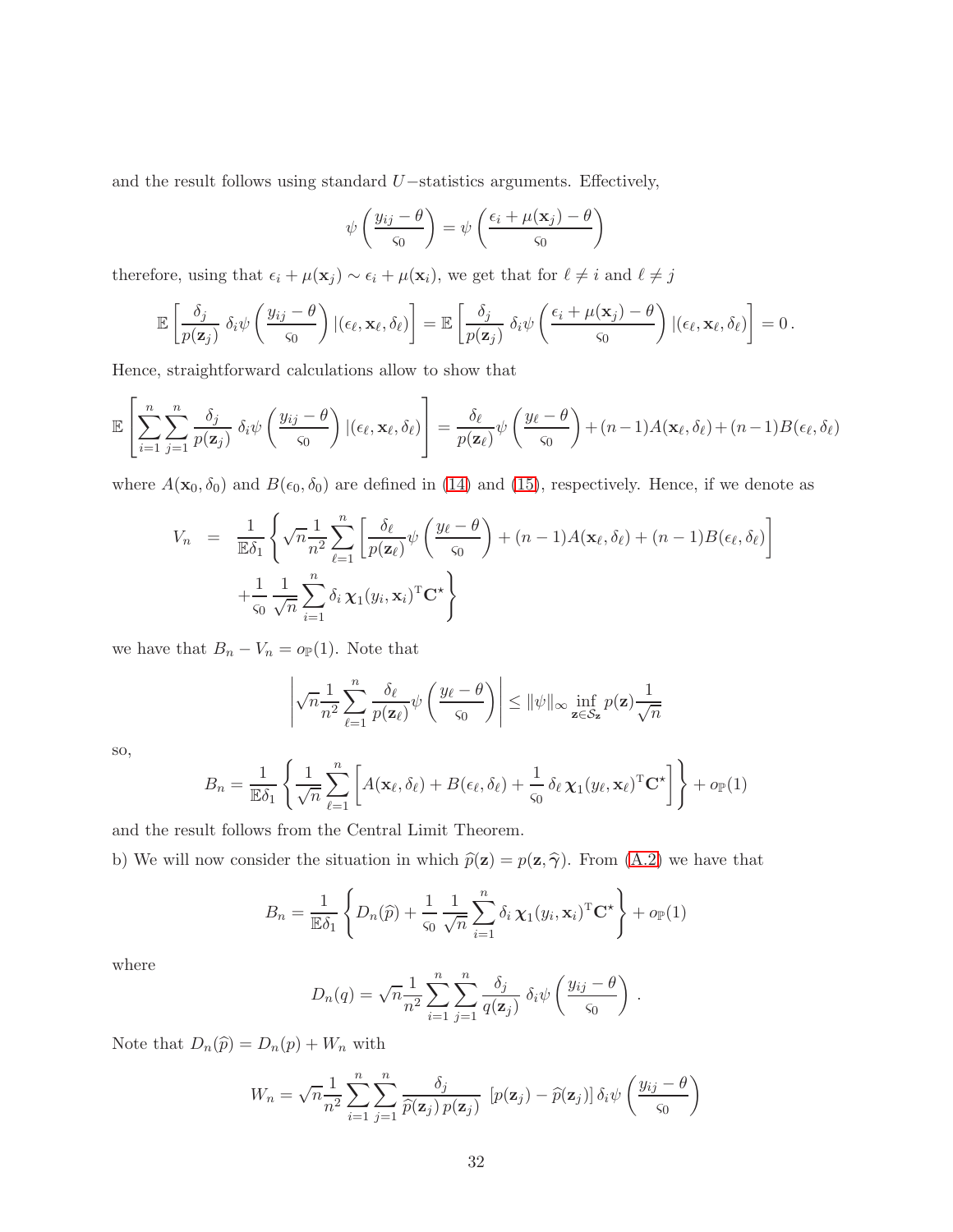hence, arguing as in a) we get that

<span id="page-32-0"></span>
$$
B_n = \frac{1}{\mathbb{E}\delta_1} \left\{ \frac{1}{\sqrt{n}} \sum_{\ell=1}^n \left[ A(\mathbf{x}_\ell, \delta_\ell) + B(\epsilon_\ell, \delta_\ell) + \frac{1}{\varsigma_0} \delta_\ell \, \mathbf{\chi}_1(y_\ell, \mathbf{x}_\ell)^{\mathrm{T}} \mathbf{C}^\star \right] \right\} + \frac{1}{\mathbb{E}\delta_1} W_n + o_{\mathbb{P}}(1). \tag{A.3}
$$

We will expand  $W_n$ . For that purpose, define  $H(\mathbf{z}, \gamma) = p(\mathbf{z}_j, \gamma_0)/p(\mathbf{z}_j, \gamma)$ . Then, the gradient  $H(z, \gamma)$  and Hessian  $H(z, \gamma)$  of H with respect to  $\gamma$  are given by

$$
\dot{H}(\mathbf{z},\boldsymbol{\gamma})=-\frac{p(\mathbf{z},\boldsymbol{\gamma}_0)}{p^2(\mathbf{z},\boldsymbol{\gamma})}\dot{p}(\mathbf{z},\boldsymbol{\gamma})\qquad\ddot{H}(\mathbf{z},\boldsymbol{\gamma})=-\frac{p(\mathbf{z},\boldsymbol{\gamma}_0)}{p^2(\mathbf{z},\boldsymbol{\gamma})}\ddot{p}(\mathbf{z},\boldsymbol{\gamma})+2\frac{p(\mathbf{z},\boldsymbol{\gamma}_0)}{p^3(\mathbf{z},\boldsymbol{\gamma})}\dot{p}(\mathbf{z},\boldsymbol{\gamma})^{\mathrm{T}}.
$$

In particular, we have that  $\dot{H}(\mathbf{z}, \gamma_0) = -\dot{p}(\mathbf{z}, \gamma_0)/p(\mathbf{z}, \gamma_0) = -\dot{p}(\mathbf{z}, \gamma_0)/p(\mathbf{z})$ . Therefore, using a Taylor's expansion we get that

$$
W_n = \sqrt{n}(\widehat{\gamma} - \gamma_0)^{\mathrm{T}} \frac{1}{n^2} \sum_{i=1}^n \sum_{j=1}^n \frac{\delta_j}{p(\mathbf{z}_j)} \dot{H}(\mathbf{z}_j, \gamma_0) \delta_i \psi \left(\frac{y_{ij} - \theta}{\varsigma_0}\right) + \frac{1}{2} \sqrt{n}(\widehat{\gamma} - \gamma_0)^{\mathrm{T}} \frac{1}{n^2} \sum_{i=1}^n \sum_{j=1}^n \frac{\delta_j}{p(\mathbf{z}_j)} \ddot{H}(\mathbf{z}_j, \widetilde{\gamma}) \delta_i \psi \left(\frac{y_{ij} - \theta}{\varsigma_0}\right) (\widehat{\gamma} - \gamma_0),
$$

where  $\widetilde{\gamma}$  is an intermediate point between  $\gamma_0$  and  $\widehat{\gamma}$ . Hence,  $W_n = -\sqrt{n}(\widehat{\gamma} - \gamma_0)^T \mathbf{W}_{n,1} + W_{n,2}$ , where

$$
\mathbf{W}_{n,1} = \frac{1}{n^2} \sum_{i=1}^n \sum_{j=1}^n \frac{\delta_j}{p^2(\mathbf{z}_j)} \, \dot{p}(\mathbf{z}_j, \gamma_0) \delta_i \psi \left( \frac{y_{ij} - \theta}{\varsigma_0} \right)
$$
\n
$$
W_{n,2} = \frac{1}{2} \sqrt{n} (\hat{\gamma} - \gamma_0)^{\mathrm{T}} \frac{1}{n^2} \sum_{i=1}^n \sum_{j=1}^n \frac{\delta_j}{p(\mathbf{z}_j)} \, \ddot{H}(\mathbf{z}_j, \tilde{\gamma}) \delta_i \psi \left( \frac{y_{ij} - \theta}{\varsigma_0} \right) (\hat{\gamma} - \gamma_0).
$$

The fact that  $W_{n,2}$  may be bounded as

$$
2|W_{n,2}| \leq ||\psi||_{\infty} \sqrt{n} ||\widehat{\gamma} - \gamma_0||^2 \frac{1}{n} \sum_{j=1}^n \frac{1}{p(\mathbf{z}_j)} ||\ddot{H}(\mathbf{z}_j, \widetilde{\gamma})||,
$$

together with **N3**d) and **N4**, imply that  $W_{n,2} \xrightarrow{p} 0$ .

To obtain an expansion for  $\sqrt{n}(\hat{\gamma}-\gamma_0)^{\mathrm{T}}\mathbf{W}_{n,1}$  we define

$$
r_{i,j}(\mathbf{z}_0) = \mathbb{E}\left[\psi\left(\frac{y_{ij} - \theta}{\varsigma_0}\right)|\mathbf{z}_j = \mathbf{z}_0\right] = \mathbb{E}\left[\psi\left(u_i + \frac{\mu(\mathbf{x}_j) - \mu(\mathbf{x}_i)}{\varsigma_0}\right)|\mathbf{z}_j = \mathbf{z}_0\right].
$$

Then,  $r_{i,i}(\mathbf{z}_0) = r(\mathbf{z}_0)$ , while for  $i \neq j$ ,  $r_{i,j}(\mathbf{z}_0) = r_{1,2}(\mathbf{z}_0)$ . Therefore,

$$
\mathbf{W}_{n,1} = \frac{1}{n^2} \sum_{i=1}^n \sum_{j=1}^n \frac{\delta_j}{p^2(\mathbf{z}_j)} \dot{p}(\mathbf{z}_j, \gamma_0) \delta_i \left[ \psi \left( \frac{y_{ij} - \theta}{\varsigma_0} \right) - r_{i,j}(\mathbf{z}_j) \right] + \frac{1}{n} \sum_{j=1}^n \frac{\delta_j}{p^2(\mathbf{z}_j)} \dot{p}(\mathbf{z}_j, \gamma_0) r_{1,2}(\mathbf{z}_j) \left( \frac{1}{n} \sum_{i=1}^n \delta_i \right) + \frac{1}{n^2} \sum_{i=1}^n \frac{\delta_i}{p^2(\mathbf{z}_i)} \dot{p}(\mathbf{z}_i, \gamma_0) \left[ r(\mathbf{z}_i) - r_{1,2}(\mathbf{z}_i) \right].
$$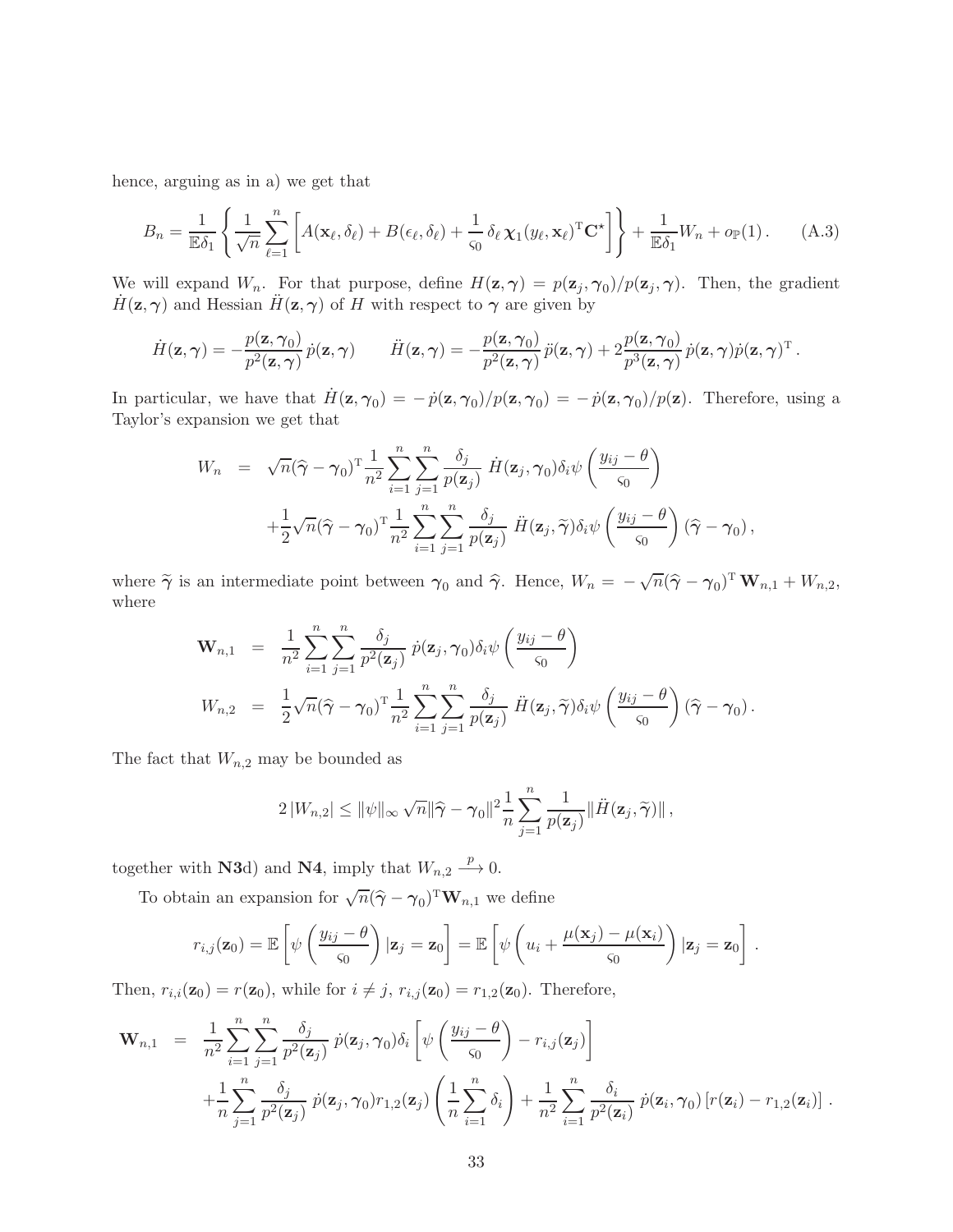It is easy to see that

$$
\frac{1}{n^2}\sum_{i=1}^n\sum_{j=1}^n\frac{\delta_j}{p^2(\mathbf{z}_j)}\; \dot{p}(\mathbf{z}_j,\boldsymbol{\gamma}_0)\delta_i\left[\psi\left(\frac{y_{ij}-\theta}{\varsigma_0}\right)-r_{i,j}(\mathbf{z}_j)\right]\stackrel{p}{\longrightarrow} 0\,,
$$

since it is a centered U−statistic. On the other hand, we also have that

$$
\frac{1}{n^2}\sum_{i=1}^n\frac{\delta_i}{p^2(\mathbf{z}_i)}\,\dot{p}(\mathbf{z}_i,\boldsymbol{\gamma}_0)\left[r(\mathbf{z}_i)-r_{1,2}(\mathbf{z}_i)\right]\stackrel{p}{\longrightarrow}0\,,
$$

while

$$
\frac{1}{n}\sum_{j=1}^{n}\frac{\delta_j}{p^2(\mathbf{z}_j)}\,\dot{p}(\mathbf{z}_j,\boldsymbol{\gamma}_0)r_{1,2}(\mathbf{z}_j)\left(\frac{1}{n}\sum_{i=1}^{n}\delta_i\right)\stackrel{p}{\longrightarrow}\mathbb{E}(\delta_1)\,\mathbb{E}(1/p(\mathbf{z}_1))\,\dot{p}(\mathbf{z}_1,\boldsymbol{\gamma}_0)r_{1,2}(\mathbf{z}_1)=\mathbb{E}(\delta_1)\mathbf{d}_1
$$

Therefore, using N4, we get that

$$
W_n = -\sqrt{n}(\widehat{\gamma} - \gamma_0)^{\mathrm{T}} \mathbb{E}(\delta_1) \mathbf{d}_1 + o_{\mathbb{P}}(1) = -\frac{1}{\sqrt{n}} \sum_{i=1}^n \boldsymbol{\eta}(\mathbf{z}_i)^{\mathrm{T}} \mathbb{E}(\delta_1) \mathbf{d}_1 + o_{\mathbb{P}}(1)
$$

which together with [\(A.3\)](#page-32-0) leads to

$$
B_n = \frac{1}{\mathbb{E}\delta_1} \left\{ \frac{1}{\sqrt{n}} \sum_{\ell=1}^n \left[ A(\mathbf{x}_{\ell}, \delta_{\ell}) + B(\epsilon_{\ell}, \delta_{\ell}) + \frac{1}{\varsigma_0} \delta_{\ell} \chi_1(y_{\ell}, \mathbf{x}_{\ell})^{\mathrm{T}} \mathbf{C}^{\star} - \mathbb{E}(\delta_1) \boldsymbol{\eta}(\mathbf{z}_{\ell})^{\mathrm{T}} \mathbf{d}_1 \right] \right\} + o_{\mathbb{P}}(1).
$$

and the result follows from the Central Limit Theorem.  $\square$ 

PROOF OF THEOREM [4.](#page-12-0)1. Denote as  $\pi_1 = \pi(\mathbf{z}_1)$  and note that  $Q_y = \nu_1 + \nu_2$ , where for any borelian set A,

$$
\nu_1(A) = \mathbb{E}\left(\frac{\delta_1}{\pi_1}\Delta_{y_1}(A)\right) \quad \text{and} \quad \nu_2(A) = \mathbb{E}\left\{\left(1 - \frac{\delta_1}{\pi_1}\right)\mathbb{P}(y \in A|\mathbf{z})\right\}.
$$

Write  $\widehat{Q}_{y,\text{DR}} = \widehat{\gamma}_1 \widehat{Q}_{y,1} + \widehat{\nu}_2$ , where

$$
\widehat{\gamma}_1 = \frac{1}{n} \sum_{i=1}^n \frac{\delta_i}{\widehat{\pi}_i} \qquad \widehat{Q}_{y,1} = \left\{ \sum_{i=1}^n \frac{\delta_i}{\widehat{\pi}_i} \right\}^{-1} \sum_{i=1}^n \frac{\delta_i}{\widehat{\pi}_i} \Delta_{y_i} \quad \widehat{\nu}_2 \left( (-\infty, y] \right) = \frac{1}{n} \sum_{i=1}^n \left( 1 - \frac{\delta_i}{\widehat{\pi}(\mathbf{z}_i)} \right) G_n(y|\mathbf{z}_i).
$$

Similar arguments to those considered in Theorem 3.1 in Bianco et al. (2018) allow to show that  $\Pi_{\infty}(\tilde{Q}_{y,1}, \Upsilon_1) \stackrel{a.s.}{\longrightarrow} 0$  and  $\Pi(\tilde{Q}_{y,1}, \Upsilon_1) \stackrel{a.s.}{\longrightarrow} 0$ , where the probability measure  $\Upsilon_1$  is given by  $\Upsilon_1 = \gamma_1^{-1} \nu_1$  and  $\Pi$  and  $\Pi_{\infty}$  stand for the Prohorov and Kolmogorov distance respectively. On the other hand, from the Strong Law of Large Numbers we get that  $\hat{\gamma}_1 \stackrel{a.s.}{\longrightarrow} \gamma_1 = \mathbb{E}(\delta_1/\pi(\mathbf{x}_1)) =$  $\mathbb{E}(p(\mathbf{x}_1)/\pi(\mathbf{x}_1)) > 0$ . Hence,  $\Pi_{\infty}(\widehat{\gamma}_1 \widehat{Q}_{y,1}, \nu_1) \xrightarrow{\tilde{a.s}} 0$ , i.e.,

<span id="page-33-0"></span>
$$
\|\widehat{\gamma}_1\widehat{Q}_{y,1}\left((-\infty,\cdot\right])-\nu_1\left((-\infty,\cdot\right))\|_{\infty}.
$$
\n(A.4)